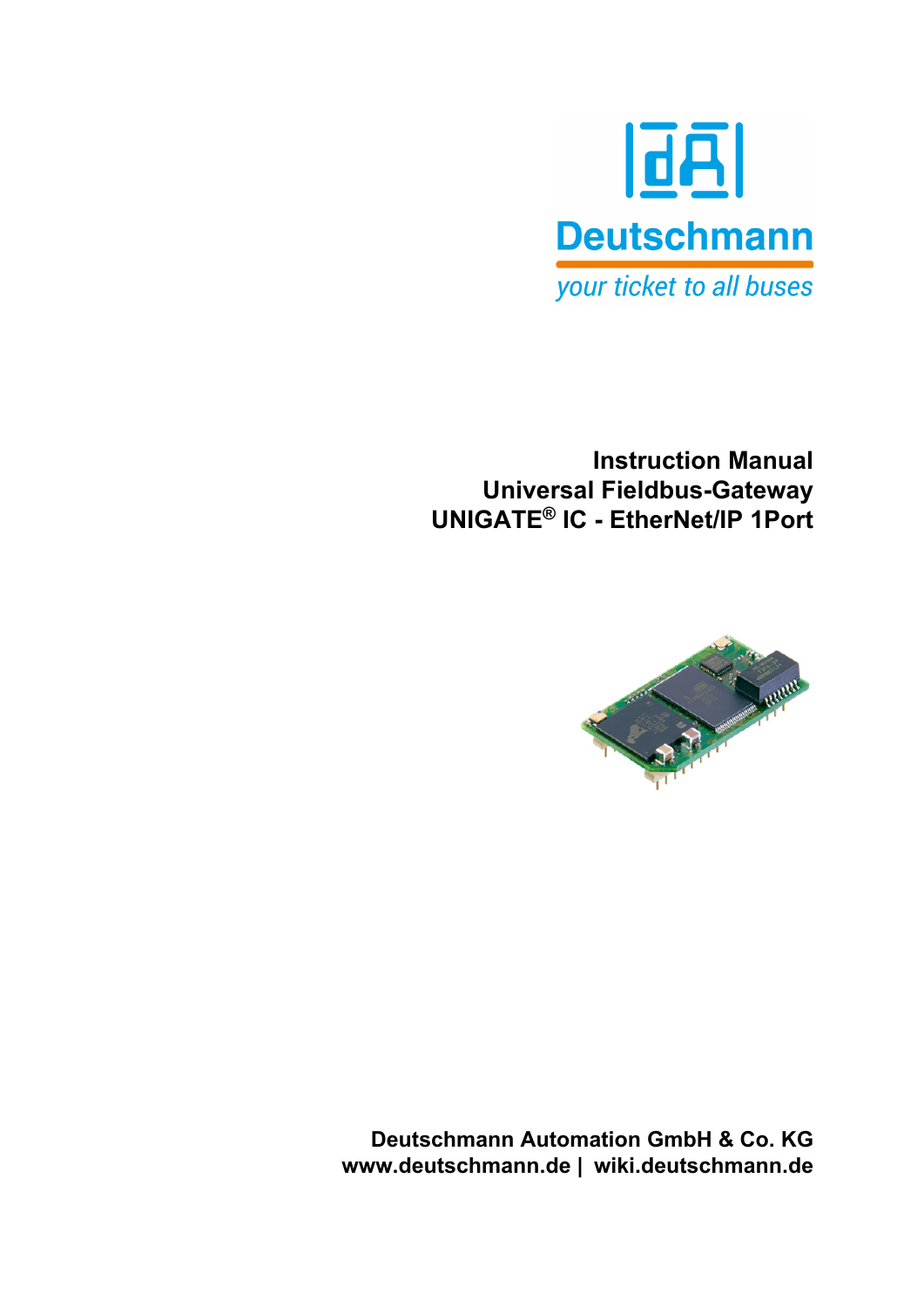Manual Art.-No.: V3702E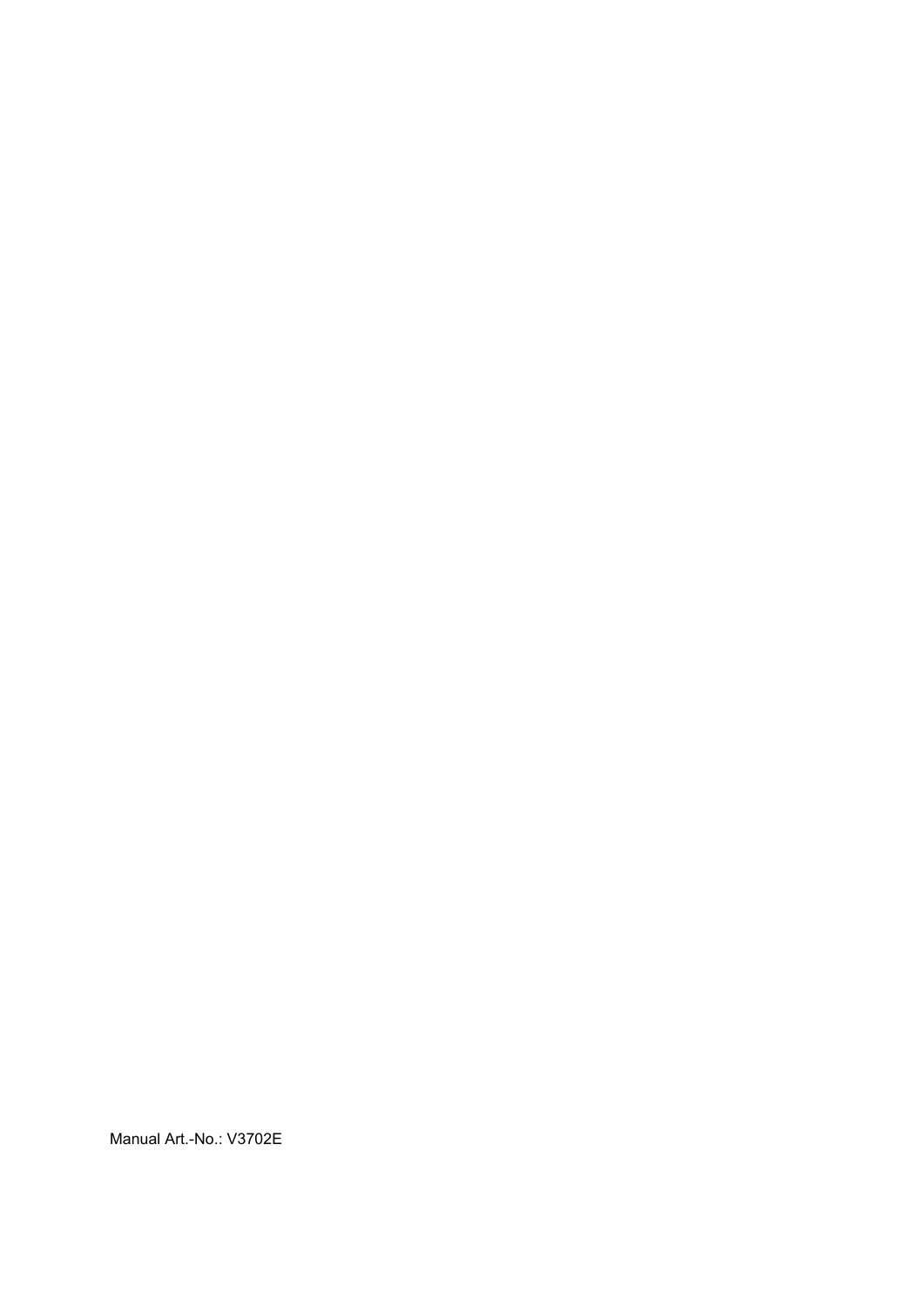| 1              |                                                                                                                                |  |
|----------------|--------------------------------------------------------------------------------------------------------------------------------|--|
| $\overline{2}$ |                                                                                                                                |  |
|                | 2.1                                                                                                                            |  |
|                | 2.2                                                                                                                            |  |
|                | 2.3                                                                                                                            |  |
|                | 2.4                                                                                                                            |  |
|                | 2.5                                                                                                                            |  |
|                | The Debug-interface resonal contract to contract the contract of the Debug-interface resonal contract to contract the U<br>2.6 |  |
|                | 2.7                                                                                                                            |  |
| 3              |                                                                                                                                |  |
|                | 3.1                                                                                                                            |  |
|                | 3.2<br>Pinout                                                                                                                  |  |
|                | 3.2.1                                                                                                                          |  |
|                | 3.2.2                                                                                                                          |  |
|                | 3.2.3<br>3.2.4                                                                                                                 |  |
|                | 3.2.5                                                                                                                          |  |
|                | 3.2.6                                                                                                                          |  |
|                | 3.2.7                                                                                                                          |  |
|                | 3.2.8                                                                                                                          |  |
|                | 3.2.9                                                                                                                          |  |
|                | 3.2.10                                                                                                                         |  |
|                | 3.2.11                                                                                                                         |  |
|                | 3.2.12<br>3.2.13                                                                                                               |  |
|                | 3.2.14                                                                                                                         |  |
|                | 3.3                                                                                                                            |  |
|                | Basic line of proceeding research and contact the contact of the contact of the contact of the contact of the c<br>3.4         |  |
|                | 3.5                                                                                                                            |  |
|                | Lavout examples<br>3.6                                                                                                         |  |
|                | Handling (mounting the UNIGATE <sup>®</sup> IC on the carrier board) 21<br>3.7                                                 |  |
|                | 3.8                                                                                                                            |  |
| 4              |                                                                                                                                |  |
|                | 4.1                                                                                                                            |  |
|                | 4.2                                                                                                                            |  |
|                | 4.3<br>Use of the serial interface resources and series and series and series are series and series of the series of           |  |
|                | 4.4                                                                                                                            |  |
| 5              |                                                                                                                                |  |
|                | 5.1                                                                                                                            |  |
|                | 5.1.1                                                                                                                          |  |
|                |                                                                                                                                |  |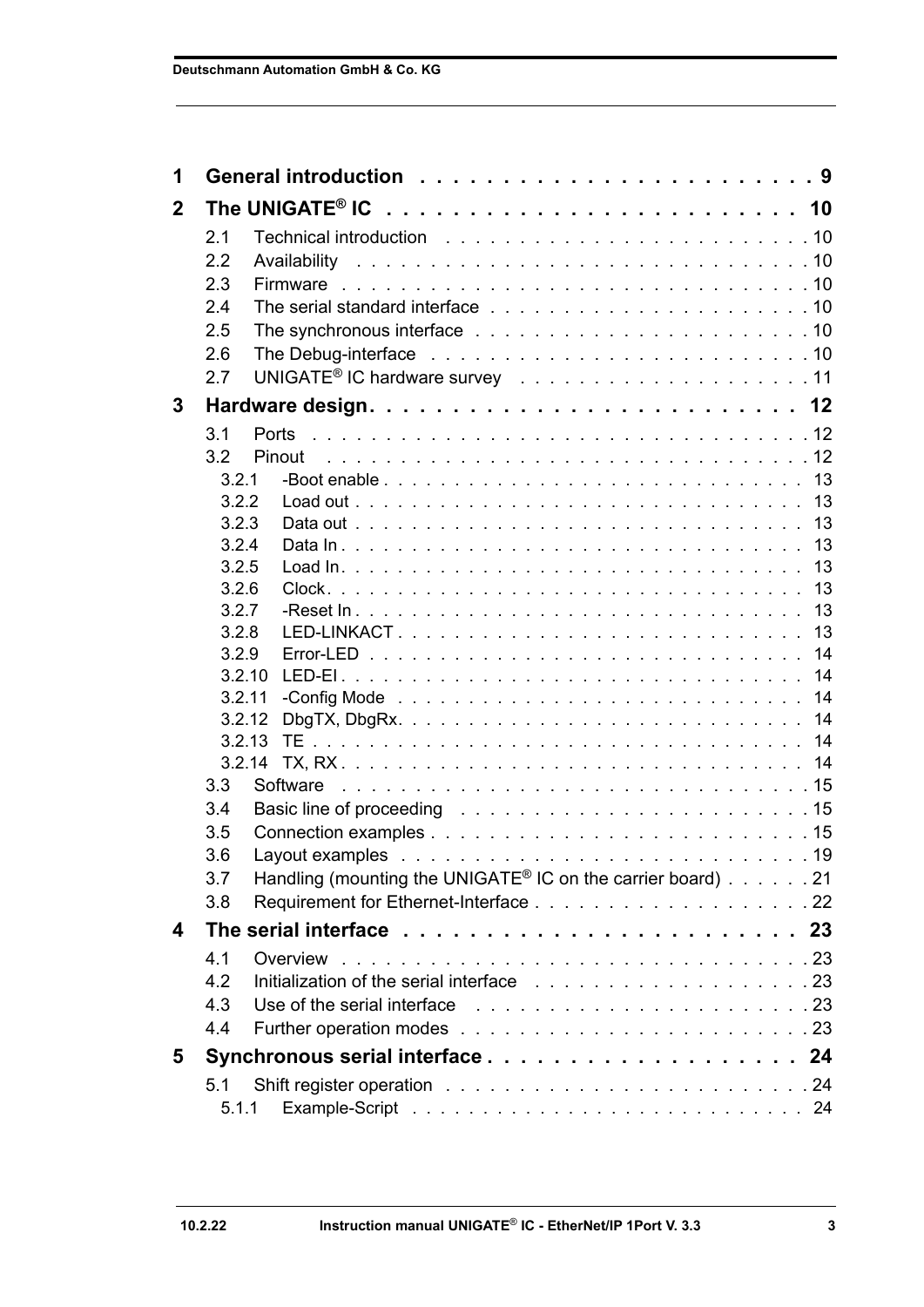|    | 52         |                                                                                                                          |  |
|----|------------|--------------------------------------------------------------------------------------------------------------------------|--|
|    | 5.2.1      |                                                                                                                          |  |
| 6  |            |                                                                                                                          |  |
|    | 6.1        |                                                                                                                          |  |
|    | 6.2        |                                                                                                                          |  |
|    | 6.3<br>6.4 | Communication parameter for the Debug-interface 26                                                                       |  |
|    | 6.5        | Possibilities with the Debug-interface 26                                                                                |  |
| 7  |            |                                                                                                                          |  |
|    | 7.1        |                                                                                                                          |  |
|    | 7.2        | The configuration mode response to the contract of the configuration mode response to the contract of the contract of 27 |  |
|    | 7.3        |                                                                                                                          |  |
|    | 7.4        |                                                                                                                          |  |
|    | 7.4.1      |                                                                                                                          |  |
|    | 742        |                                                                                                                          |  |
| 8  |            |                                                                                                                          |  |
|    | 8.1        |                                                                                                                          |  |
|    | 8.2        |                                                                                                                          |  |
|    | 8.3        | What can you do with a script device? 31                                                                                 |  |
|    | 8.4        |                                                                                                                          |  |
|    | 8.5        |                                                                                                                          |  |
|    | 8.6        |                                                                                                                          |  |
| 9  |            |                                                                                                                          |  |
|    | 9.1        |                                                                                                                          |  |
|    | 9.2        | System configuration update via FTP 33                                                                                   |  |
|    |            |                                                                                                                          |  |
|    | 10.1       |                                                                                                                          |  |
|    |            |                                                                                                                          |  |
|    |            |                                                                                                                          |  |
| 11 |            |                                                                                                                          |  |
|    |            |                                                                                                                          |  |
|    | 12.1       |                                                                                                                          |  |
|    | 12.2       |                                                                                                                          |  |
|    |            |                                                                                                                          |  |
|    | 12.4       |                                                                                                                          |  |
|    |            |                                                                                                                          |  |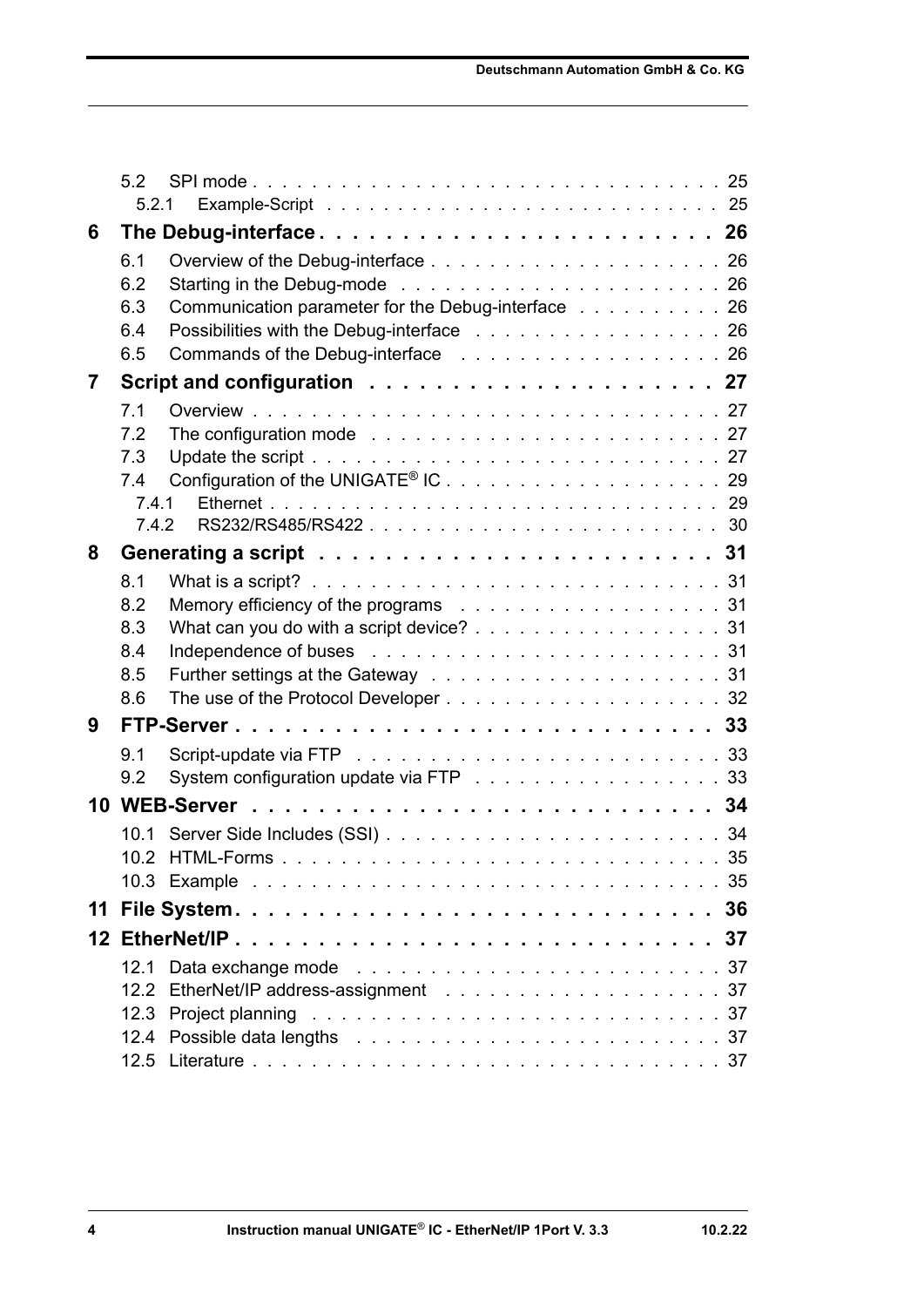| 13 Calculating the MAC-address from the serial number 38     |
|--------------------------------------------------------------|
| 14 Error handling at UNIGATE <sup>®</sup> IC 39              |
|                                                              |
| 15.1                                                         |
|                                                              |
|                                                              |
| 15.3.1 Adjustment by hardware 40                             |
|                                                              |
| 15.5 Operation mode of the IC40                              |
|                                                              |
|                                                              |
| 16.1.1 General dimensions of UNIGATE <sup>®</sup> IC. 41     |
| 16.2 Technical data UNIGATE <sup>®</sup> IC - EtherNet/IP 43 |
|                                                              |
|                                                              |
|                                                              |
|                                                              |
|                                                              |
|                                                              |
|                                                              |
|                                                              |
| 19 Servicing 48                                              |
| 19.1                                                         |
|                                                              |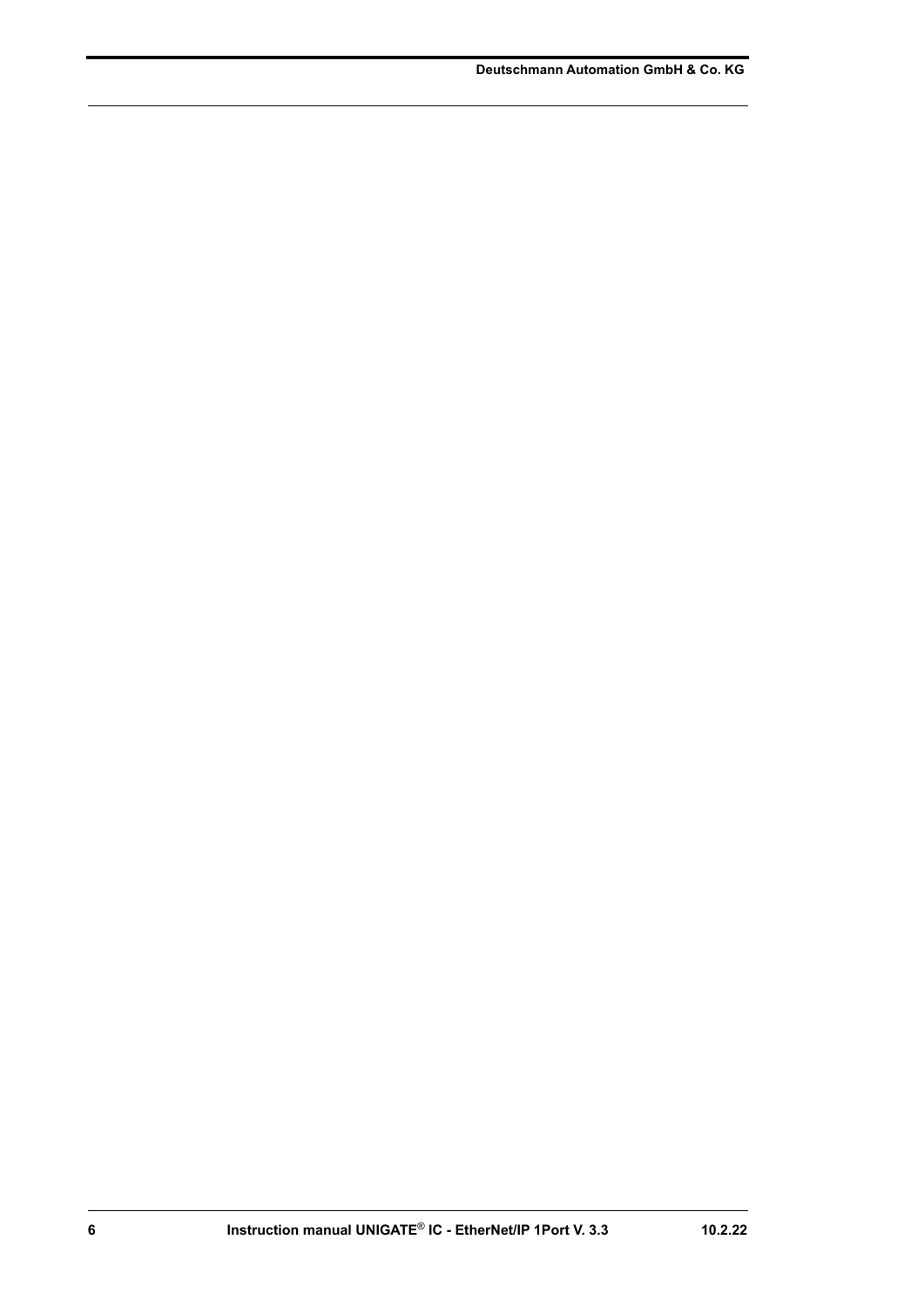#### Disclaimer of liability

We have checked the contents of the document for conformity with the hardware and software described. Nevertheless, we are unable to preclude the possibility of deviations so that we are unable to assume warranty for full compliance. The information given in the publication is, however, reviewed regularly. Necessary amendments are incorporated in the following editions. We would be pleased to receive any improvement proposals which you may have.

#### Copyright

Copyright (C) Deutschmann Automation GmbH & Co. KG 1997 – 2022. All rights reserved. This document may not be passed on nor duplicated, nor may its contents be used or disclosed unless expressly permitted. Violations of this clause will necessarily lead to compensation in damages. All rights reserved, in particular rights of granting of patents or registration of utility-model patents.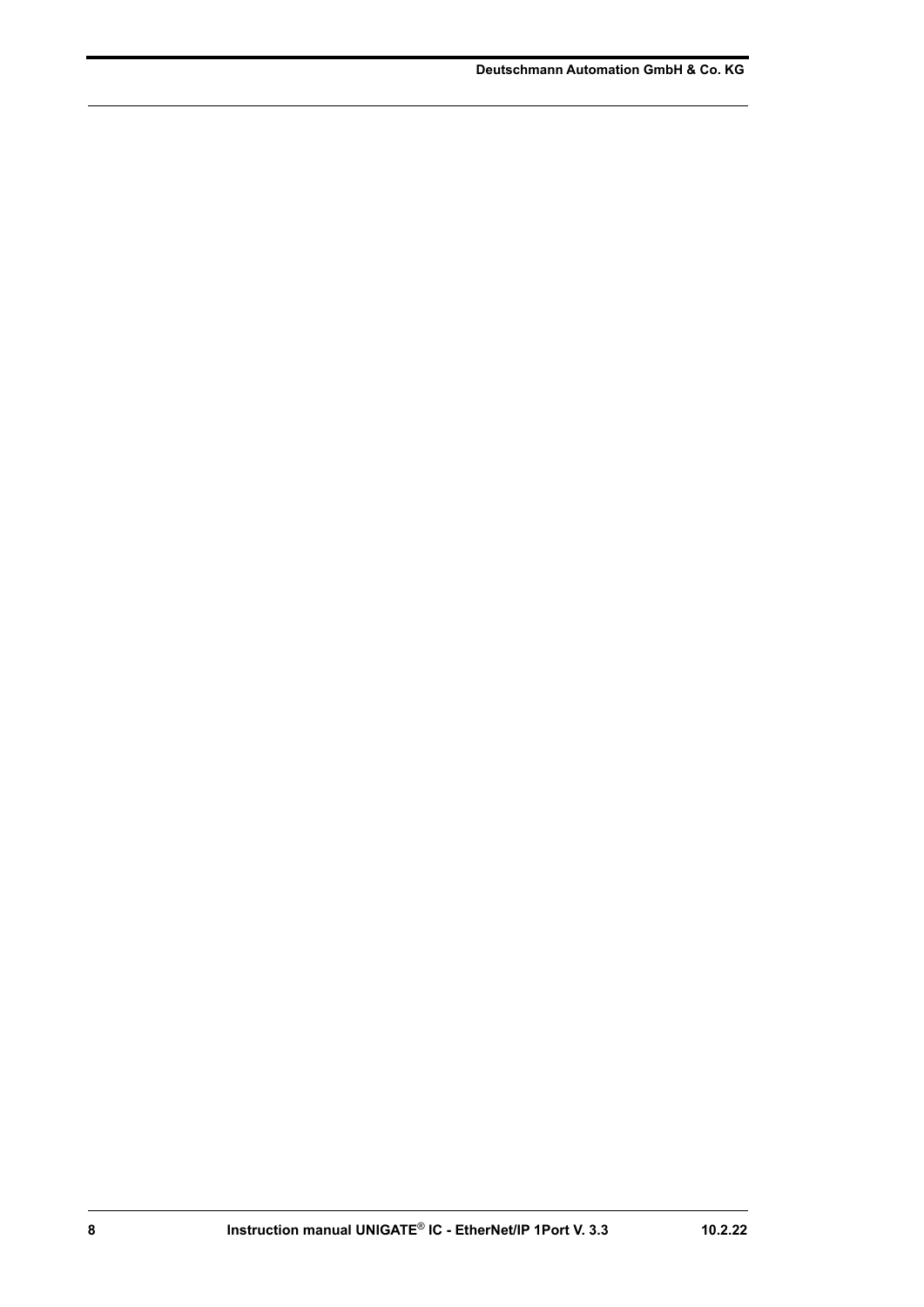# <span id="page-8-0"></span>**1 General introduction**

In the past the integration of a fieldbus connection required an enormous effort from the progress engineers. On account of the large variety of communication systems it is not enough to compile the right combination of communication hardware; due to their standards and fundamentals different busses also require the corresponding skills of the engineers.

This does not apply in case of the UNIGATE<sup>®</sup> IC by Deutschmann Automation any more. All digital functions, software, stack and driver as well as optocoupler are integrated on a UNIGATE® IC in correspondence with the standard. In addition to the reduction of the required size, also different fieldbusses can easily be integrated.

#### **Through the flexible firmware of UNIGATE® IC no software-changes are required on the side of the customer!**

Since 1997 Deutschmann Automation has experience in the field of fieldbus gateways; this enormous experience results in the UNIGATE<sup>®</sup> IC as a consistent sequel of this successful product line.

#### **Terminology**

In the entire document and in all parts of the software that is to be used, the terms Input and Output are used. Input and Output are ambiguous, always depending on the viewpoint. We see the fieldbus as central interface and as integral component of your device; therefore in all places it is always referred to data from the viewpoint of the Slave, that is Input data, as data from the Master to the Slave - regardless of the used bus.

#### **Representation of numbers**

Numbers in decimal format are always represented without prefix and without suffix as well. Hexadecimal numbers are always marked with the prefix 0x.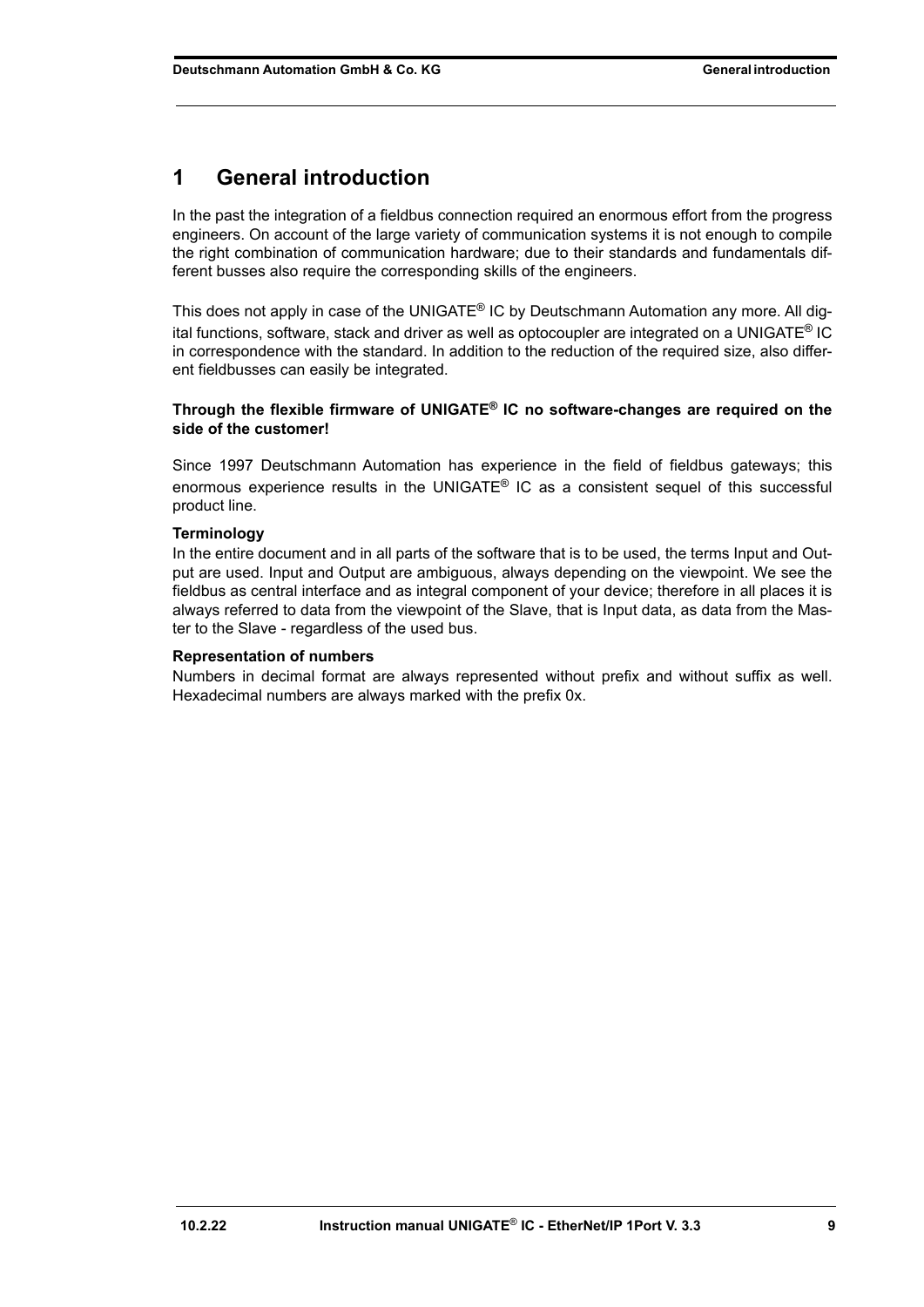# <span id="page-9-0"></span>**2 The UNIGATE® IC**

# <span id="page-9-1"></span>**2.1 Technical introduction**

The UNIGATE® IC by Deutschmann Automation contains all components that are required for the communication in a fieldbus in one single module. Therefore a developer does not have to take care for that detail any more, only a hardware redesign is necessary in order to integrate the UNIGATE® IC and the required plug connectors.

# <span id="page-9-2"></span>**2.2 Availability**

The module is available as EtherNet/IP. Further fieldbusses are either planned or being worked on. They will only differ in the connections of the busses. The meaning of the general pins 1 - 9 as well as 24 and 26 - 32 will remain unchanged also for further fieldbus implementations. You can find an up-to-date list for all UNIGATE[® ICs under: http://www.deutschmann.com.](http://www.deutschmann.com)

# <span id="page-9-3"></span>**2.3 Firmware**

UNIGATE® IC is programmed via scripts. On principle any script, that has been developed for a UNIGATE® IC, can also be operated on the UNIGATE® IC.

# <span id="page-9-4"></span>**2.4 The serial standard interface**

Intelligent devices, that already feature a micro controller or a microprocessor, are generally supplied with a serial asynchronous interface with a TTL-level. It is directly connected with the TTLinterface of the UNIGATE® IC. For more information on this serial interface see [chapter 4.](#page-22-0)

## <span id="page-9-5"></span>**2.5 The synchronous interface**

In addition to the standard interface there is also the possibility of the synchronous input and output. That way for instance digital IOs can be connected through shift register components or also analog IOs can be connected through a DA-converter with serial in-/output. For synchronous IOs 256 signals at the most can be used (256 bit). Wiring examples can be found in [chapter 3.5](#page-14-2) and for software examples see [chapter 5.](#page-23-0) It is also possible to build, for instance digital or analogous I/O-modules, with the customer's device not being equipped with an own controller. The fieldbus IC is also operable autonomously without that controller.

# <span id="page-9-6"></span>**2.6 The Debug-interface**

The UNIGATE<sup>®</sup> IC features a Debug-interface, which allows to process a script step by step and also to monitor or manipulate data. This is indispensable for the development of a script. Usually a script is developed with the software Protocol Developer. For more details take a look at the instruction manual Protocol Developer. You'll find further information on the Debug interface in [chapter 6](#page-25-0).

### **All interfaces can independently be used at the same time.**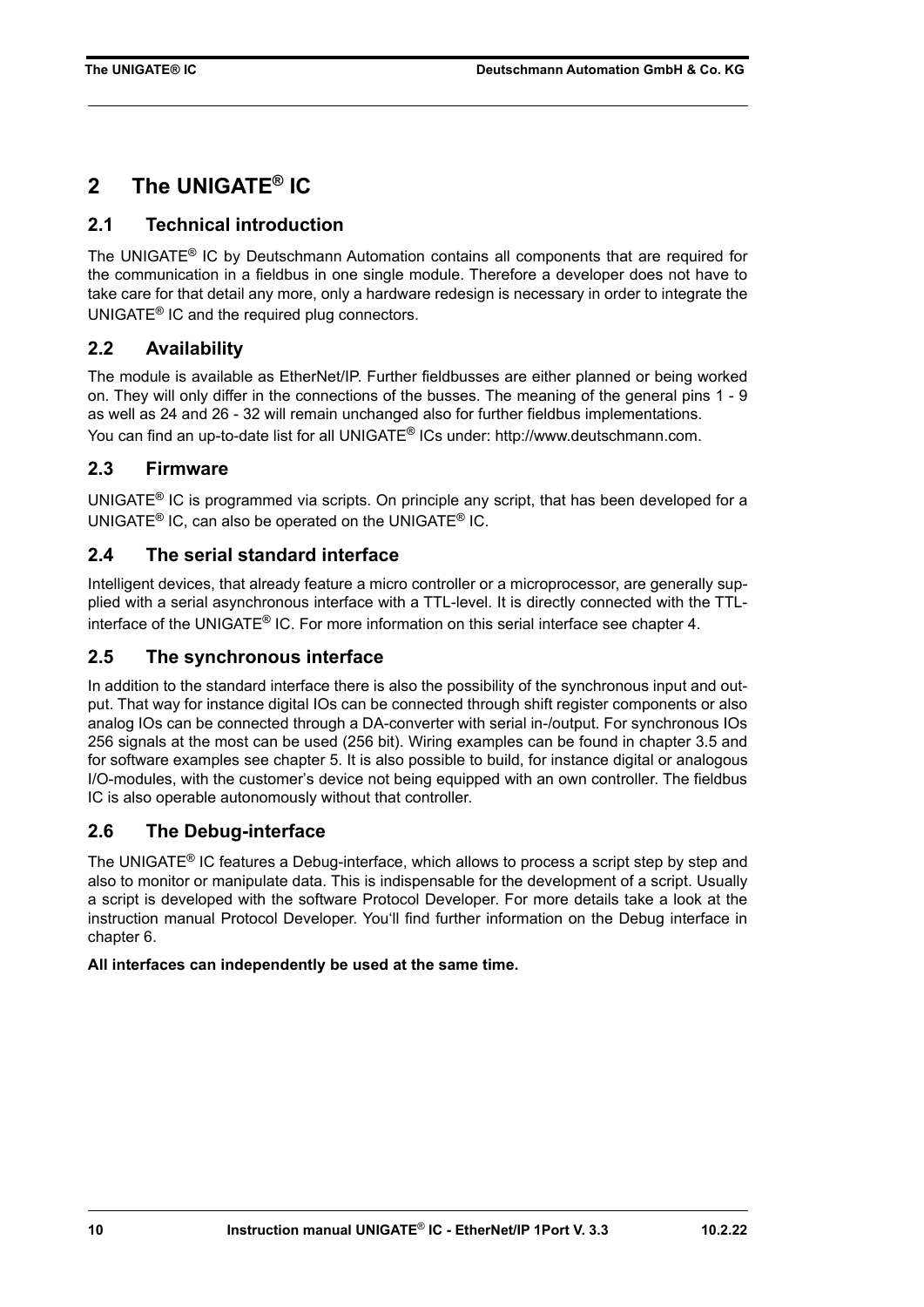# <span id="page-10-0"></span>**2.7 UNIGATE® IC hardware survey**

The hardware of the UNIGATE® IC consists of some few standard components. The picture below shows the functional structure of the IC.

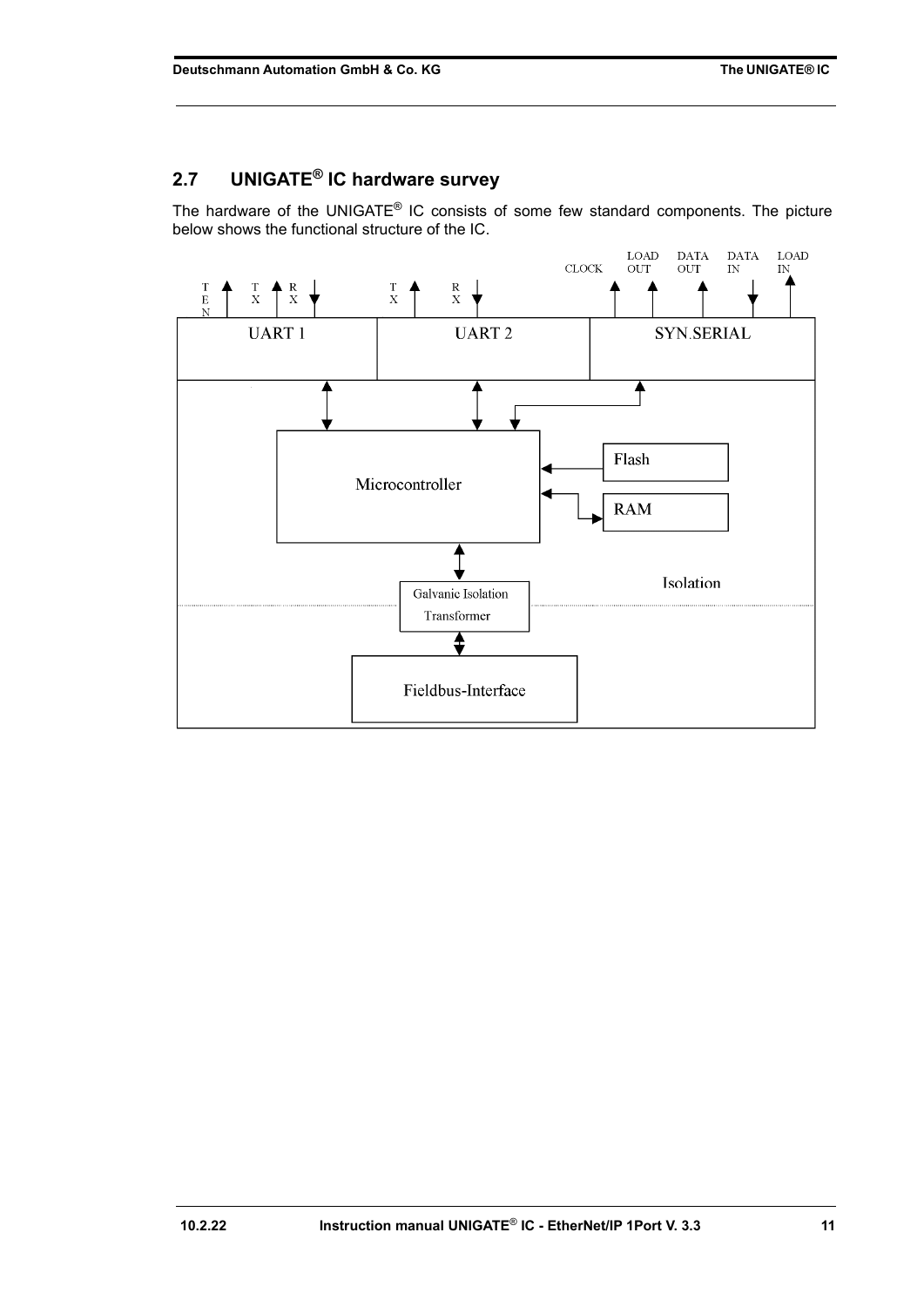# <span id="page-11-0"></span>**3 Hardware design**

This chapter gives basic advise, that is required in order to load UNIGATE® IC into your own hardware designs. In the following all ports of UNIGATE® IC are described in detail.

# <span id="page-11-1"></span>**3.1 Ports**

UNIGATE® IC features 32 pins in its layout as a DIL 32 component. Pin 10 -12 and 21 - 23 as well are not wired due to the electrical isolation. The exact mechanical dimensions can be taken from [chapter 16.](#page-40-0)



 **In the layout boreholes for ALL 32 pins have to be planned.**

### <span id="page-11-2"></span>**3.2 Pinout**

| Pin             | <b>Technical</b>                          | <b>Name</b>             | <b>Description</b>                                   |                                                                 |
|-----------------|-------------------------------------------|-------------------------|------------------------------------------------------|-----------------------------------------------------------------|
|                 | specifications                            |                         |                                                      | Remark                                                          |
| $1*$            | $3.3V \pm 5\% \leq 390$ mA Vcc            |                         | +3.3V voltage supply                                 |                                                                 |
| $\overline{2}$  | $IN_{Logic}$                              | -BE                     | boot enable                                          |                                                                 |
| $\overline{3}$  | OUT <sub>Direct</sub>                     | Load out                | strobe signal for synchronous, serial interface      |                                                                 |
| 4               | <b>OUT</b> Driver                         | Data out                | output data for synchronous, serial interface        |                                                                 |
| 5               | $IN_{Logic}$                              | Data in                 | input data of the synchronous, serial interface      | internally pulled up with<br>10 $k\Omega$                       |
| 6               | $OUT_{Logic}$                             | Load in                 | input data of the synchronous, serial interface;     |                                                                 |
|                 |                                           |                         | alternatively strobe signal of the output data       |                                                                 |
| 7               | $\overline{\text{OUT}}_{\text{Driver}}$   | Clock                   | clock pulse signal for synchronous, serial interface |                                                                 |
| $\overline{8}$  | $\overline{\textsf{IN}}_{\textsf{Reset}}$ | -Reset in               | reset-input of the IC                                | internally pulled up with<br>100 $k\Omega$                      |
| $9*$            | connected to pin 1                        | $\overline{\text{Vcc}}$ | +3.3V voltage supply                                 |                                                                 |
| $10 - 12$       | nc                                        | nc                      | no pin                                               |                                                                 |
| 13              | according to norm                         | RJ45 6                  | Ethernet-signal RD-                                  | galvanically isolated<br>insulation voltage 1000<br>Vrms        |
| 14              | according to norm                         | RJ45 3                  | Ethernet-signal RD+                                  | galvanically isolated<br>insulation voltage 1000<br>Vrms        |
| $\overline{15}$ | according to norm                         | RJ45 2                  | Ethernet-signal TD-                                  | galvanically isolated<br>insulation voltage 1000<br><b>Vrms</b> |
| 16              | according to norm                         | RJ45 1                  | Ethernet-signal TD+                                  | galvanically isolated<br>insulation voltage 1000<br>Vrms        |
| 17              | according to norm                         | <b>LED-LINKACT</b>      | Ethernet linkpulses found / network data traffic     |                                                                 |
| 18              | according to norm                         | Error-LED               | Anode of the red LED                                 |                                                                 |
| 19              | according to norm                         | nc                      | not connected                                        |                                                                 |
| 20              | according to norm                         | Ground (PE)             | earth                                                |                                                                 |
| 21-23           | nc                                        | nc                      | no pin                                               |                                                                 |
| $24*$           | connected to pin 32 GND                   |                         | ground supply voltage of the IC                      |                                                                 |
| 25              |                                           | LED-EI                  | bus status LED (Anode of the green LED)              |                                                                 |
| 26              | $\overline{\text{IN}}_{\text{Logic}}$     | -Config Mode            | signal to start the configuration mode               | internally pulled up with<br>10 $k\Omega$                       |
| 27              | $\overline{\mathsf{OUT}}_\mathsf{Logic}$  | <b>DbgTX</b>            | serial Debug TX                                      |                                                                 |
| 28              | $\overline{\text{IN}_{\text{Logic}}}$     | <b>DbgRX</b>            | serial Debug RX                                      | internally pulled up with<br>10 $k\Omega$                       |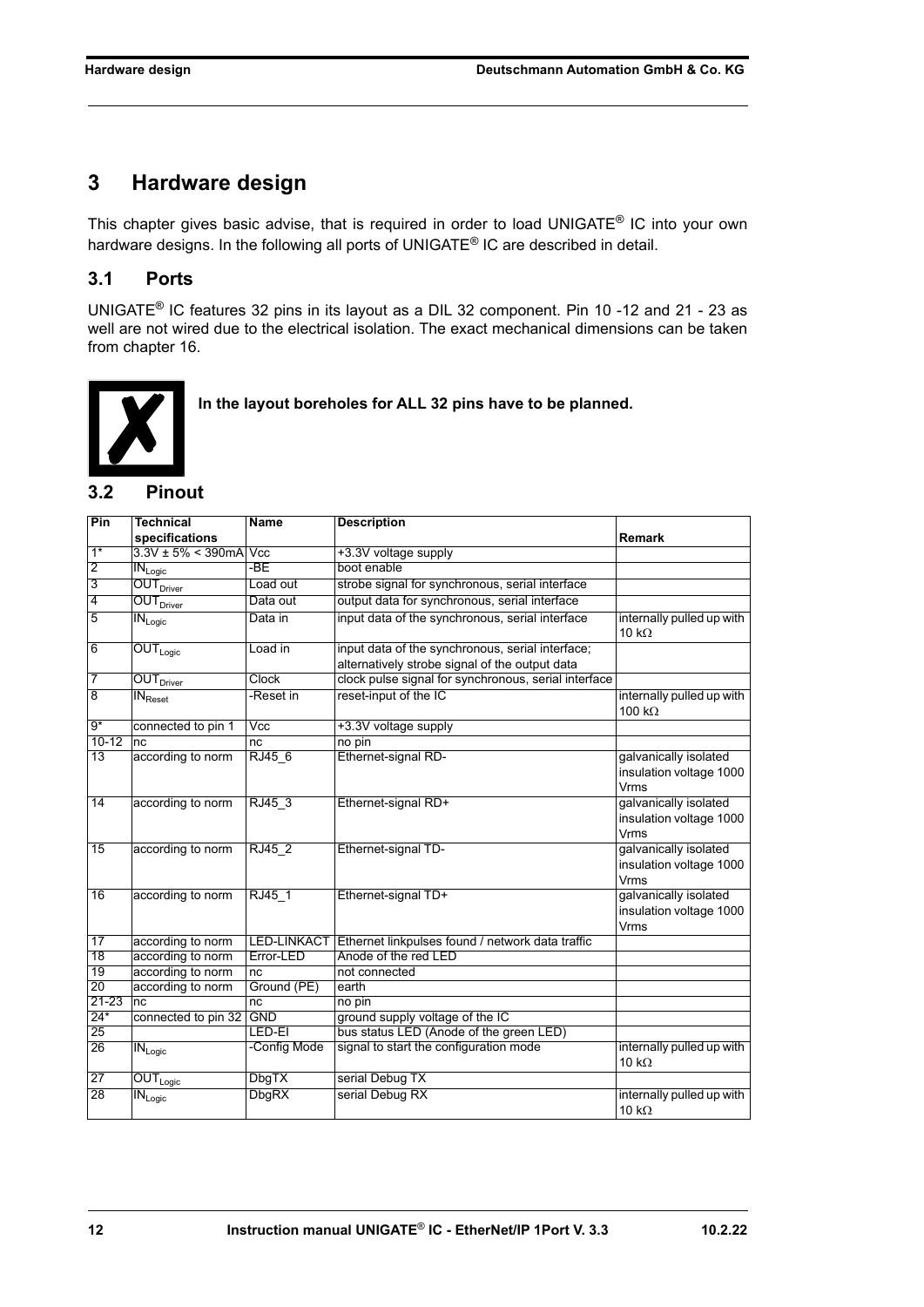| <b>29</b> | ' <sup>V</sup> Logic            | <b>KA</b>  | serial data RX                  | linternally pulled up with |
|-----------|---------------------------------|------------|---------------------------------|----------------------------|
|           |                                 |            |                                 | 10 k $\Omega$              |
| 30        | UU I <sub>Logic</sub>           |            | I serial data TX                |                            |
| 31        | $\mathsf{OUT}_{\mathsf{Loaic}}$ |            | I transmit enable               |                            |
| $32*$     | GND                             | <b>GND</b> | ground supply voltage of the IC |                            |

 $*$  The supply voltage is 3.3V +/- 5 %, max. 390 mA DC.

The Ethernet signals are galvanically isolated. The insulation voltage is 1000 Vrms.

| $ 3.3V \pm 5\%  < 390$ mA                | $V_{\parallel}$            | V <sub>IH</sub> |
|------------------------------------------|----------------------------|-----------------|
| $IN_{\text{Reset}}$                      | < 0.25V / 1mA              | $>1.5V/10\mu A$ |
| $IN_{Logic}$                             | < 0.5V / 0.4mA             | >1.5V / 10µA    |
|                                          | $\mathsf{v}_{\mathsf{ol}}$ | $V_{OH}$        |
| $\overline{\mathsf{OUT}}_\mathsf{Logic}$ | < 0.6V / 1mA               | >2.3V / 0,1mA   |
| $\overline{\text{OUT}}_{\text{Driver}}$  | < 0.5V / 4mA               | >2.5V/4mA       |

#### <span id="page-12-0"></span>**3.2.1 -Boot enable**

The IC is started in the firmware update mode with the level GND during the power up process. See also [chapter 15](#page-39-0).

#### <span id="page-12-1"></span>**3.2.2 Load out**

Strobe signal for the synchronous serial interface. With the positive edge at this output data is taken from the connected shift registers to the physical outputs.

#### <span id="page-12-2"></span>**3.2.3 Data out**

On this line data is output on the synchronous serial interface. The most significant bit of the data is output first.

#### <span id="page-12-3"></span>**3.2.4 Data In**

Data is read in on the synchronous serial interface via this signal. The most significant bit of the data is expected first.

#### <span id="page-12-4"></span>**3.2.5 Load In**

This pin is the strobe signal for the input data of the synchronous serial interface.

#### <span id="page-12-5"></span>**3.2.6 Clock**

This signal is the clock line for the synchronous serial interface. That signal is equally valid for data input and data output.

#### <span id="page-12-6"></span>**3.2.7 -Reset In**

- **•** A reset generator (Max 809) is on board; with it in the normal case the reset input is not required. In this case the reset input has to be connected with VCC, in order to avoid interferences (see [chapter 3.6\)](#page-18-0).
- **•** If the customer's application has to initiate a reset of the UNIGATE® IC, then the reset input can also be connected with a reset output of the customer's application instead of connecting it with VCC. Here all specifications of the reset signal, mentioned in [chapter 3.2](#page-11-2) have to be kept. The reset-impulse is supposed to last at least 10 ms.

#### <span id="page-12-7"></span>**3.2.8 LED-LINKACT**

A green LED can be connected to this line (see [chapter 3.6](#page-18-0)). This is directly accessed by the processor and is glowing when the Gateway is an operational network (it will receive link pulses) and flickers if there is network traffic.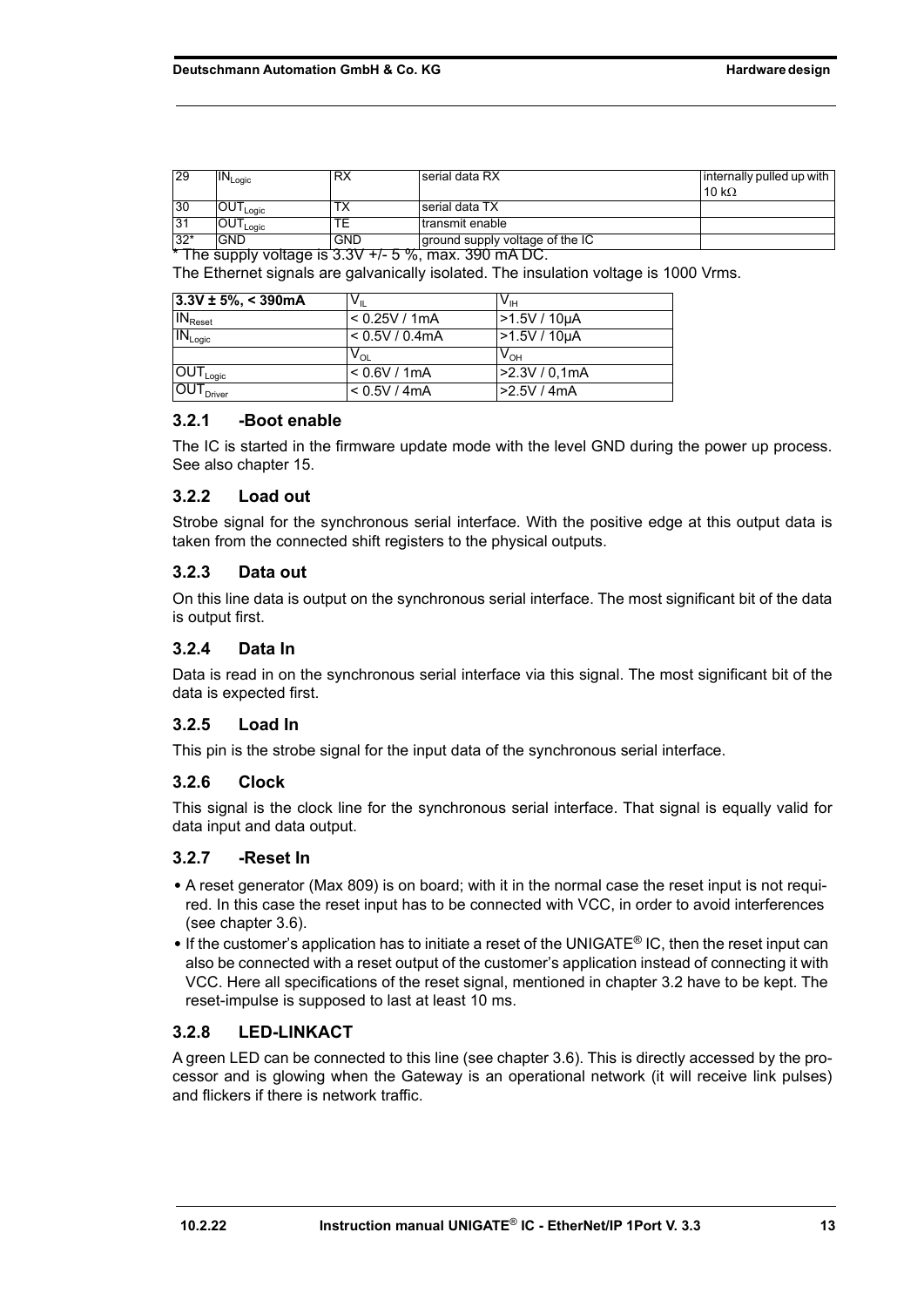### <span id="page-13-0"></span>**3.2.9 Error-LED**

A red LED can be connected to this line (see chapter 3.6). It can have the following conditions:

| $\overline{\text{Off}}$ | error<br>M<br>$\overline{\phantom{a}}$          |
|-------------------------|-------------------------------------------------|
| l'On                    | $- - - - - -$<br>ັັ<br>$\overline{\phantom{a}}$ |

### <span id="page-13-1"></span>**3.2.10 LED-EI**

A green LED can be connected to this line (see [chapter 3.6\)](#page-18-0). It is glowing in the state of "Ethernet ok, data exchange active" and in the state "Waiting for link connection" it is flashing.

#### <span id="page-13-2"></span>**3.2.11 -Config Mode**

If the pin has the level GND, then the IC starts in the configuration mode.

#### <span id="page-13-3"></span>**3.2.12 DbgTX, DbgRx**

They are transmission line and receive line as well of the IC's Debug-interface. For the function description of the Debug-interface see [chapter 6](#page-25-0).

### <span id="page-13-4"></span>**3.2.13 TE**

The transmit enable signal allows the connection of RS485 drivers to the IC's serial interface. The signal is set to High whenever the IC sends via the line TX.

#### <span id="page-13-5"></span>**3.2.14 TX, RX**

Transmission and receive line of the serial interface. This interface is programmable in accordance with the description in [chapter 4](#page-22-0).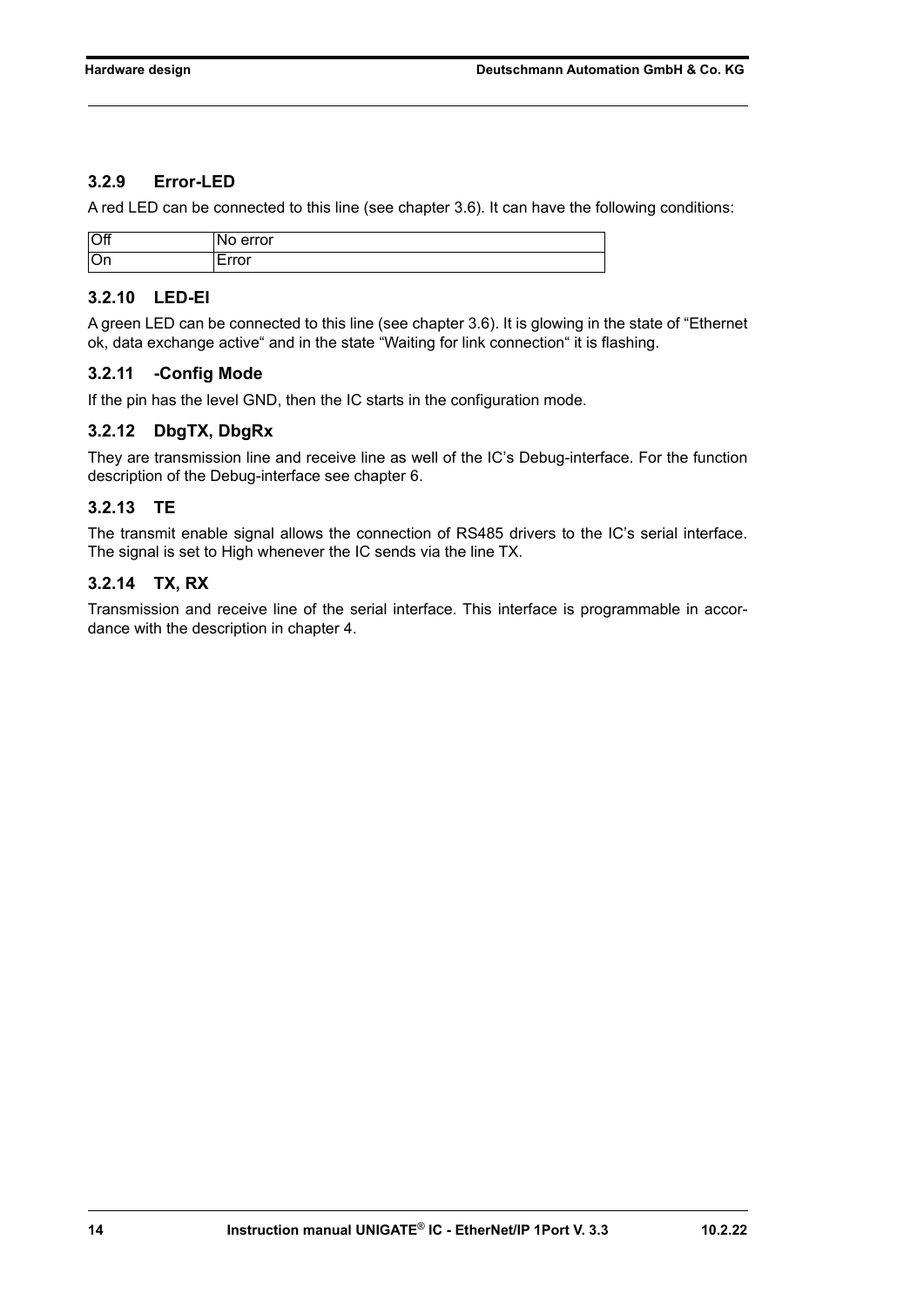# <span id="page-14-0"></span>**3.3 Software**

The software executes script-commands, which in turn control the IC's hardware and they process their complete protocol by software. The script itself can be generated by the company Deutschmann Automation or with the software Protocol Developer by yourself. For a detailed description of the script.commands of the Protocol Developer see the instruction manual Protocol Developer and the online documentation concerning script-commands.

# <span id="page-14-1"></span>**3.4 Basic line of proceeding**

In theory it is enough to replace the RS232-driver that is included in your application by the UNIGATE® IC.



Your device, which on the whole is supposed to be assembled as shown above, will now be modified in a way that the EtherNet/IP is available at the 9-pol. socket. However, a hardware redesign is necessary in order to keep the assignment in standard form.



After the RS232-driver has been replaced by the UNIGATE® IC, EtherNet/IP is available at an RJ45-socket.

# <span id="page-14-2"></span>**3.5 Connection examples**

Here you will find some advise that offers help for a re-design. In the following several versions are listed, that should make it easier for you to decide.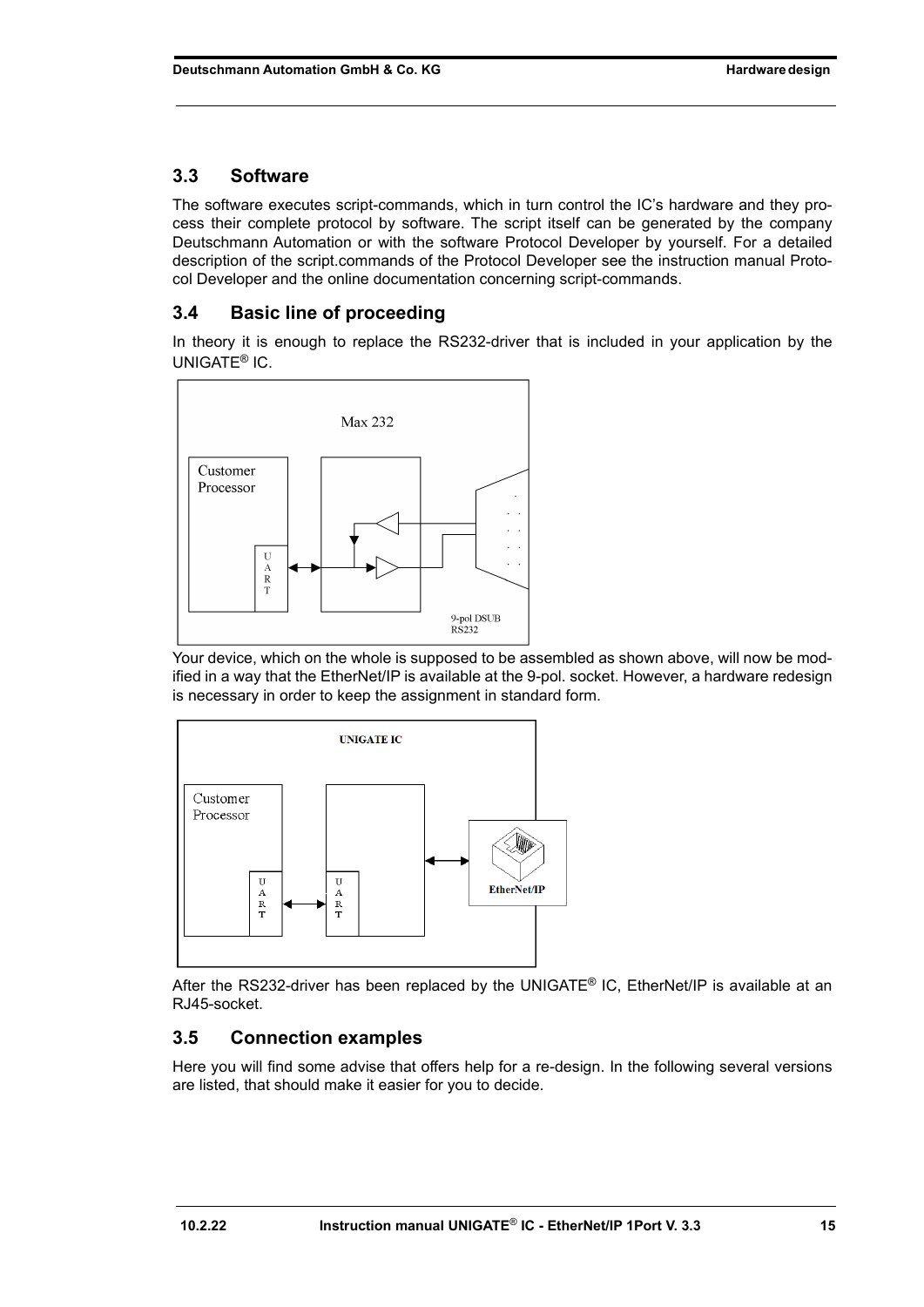Version 1: Use as a pure link module for the bus



The UNIGATE® IC independently processes the communication with the customer's device via the TTL-interface.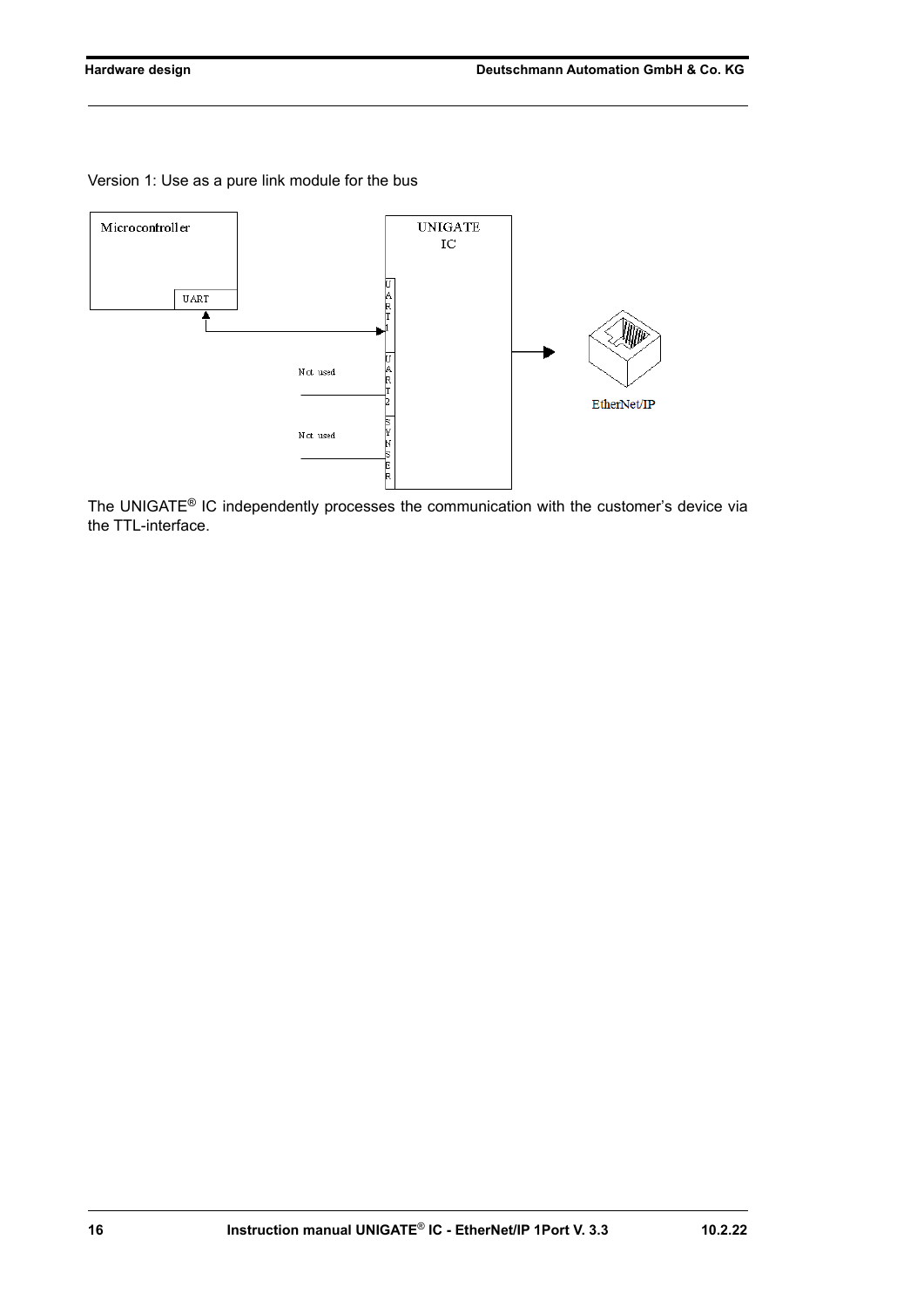

Version 2: Use of UNIGATE<sup>®</sup> IC for digital or analog I/O-modules<br>
<sub>Out N-M</sub> out N-M

Here only the synchronous serial interface is used, the asynchronous serial interface is basically of no account. If you want to program the script in your completed application, then the use of a connector for the asynchronous interface is recommended. With it you can carry out the ISP-programming.

**For this operating mode no additional controller is required on your application!**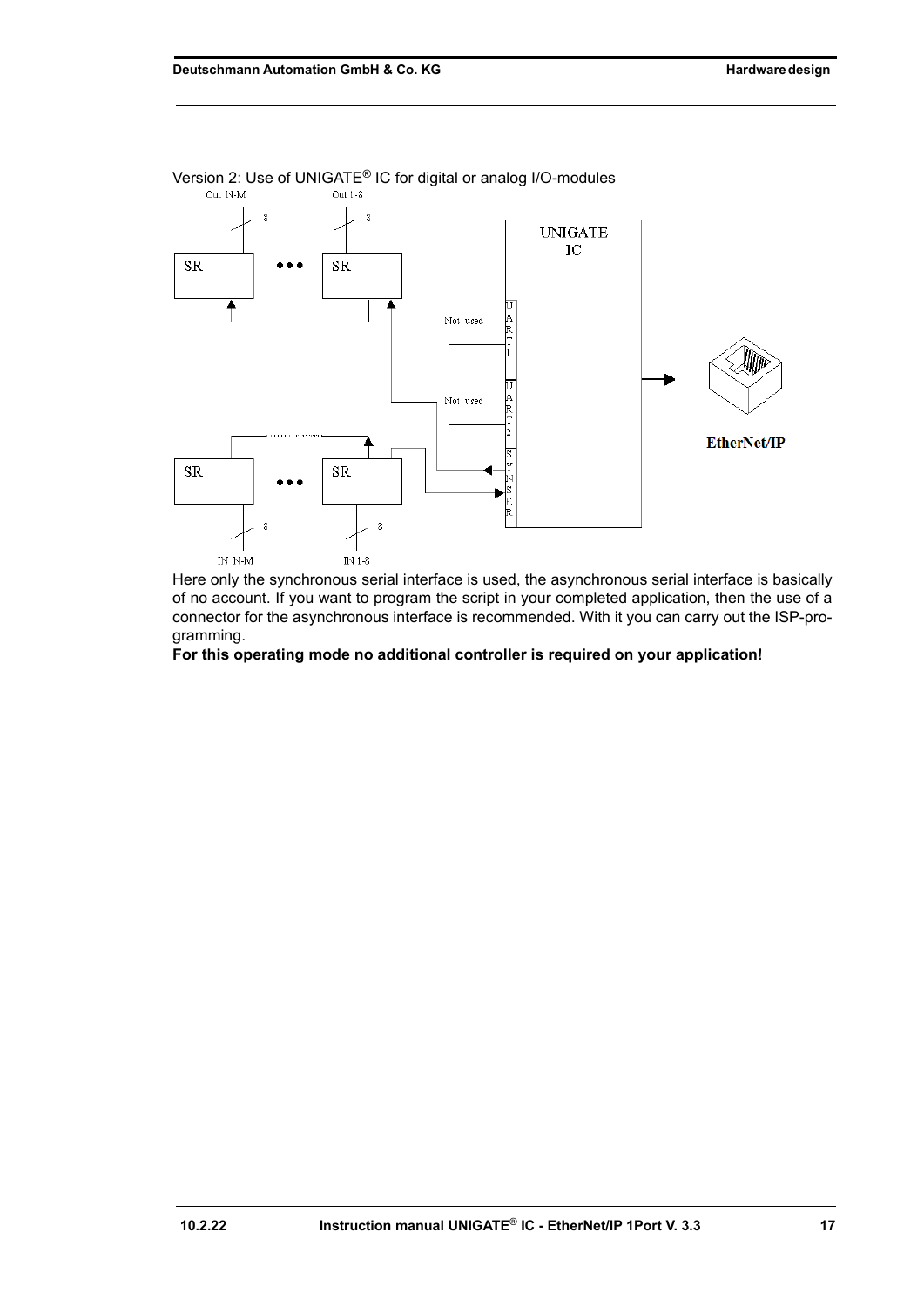

The following circuit diagram is an example for how shift register components can be connected to the IC.

Version 3: Example for digital I/Os

The serial synchronous and the asynchronous interface as well can be operated by UNIGATE<sup>®</sup> IC at the same time. Here the possibility results that an existing application can be extended by additional digital or analog I/Os.

In chapter 5.2 you find an example for a script, that operates these I/Os.

Valid for all versions: A planed plug connection of the serial interface in the application offers the possibility of an update of the firmware or the software via an external connection.

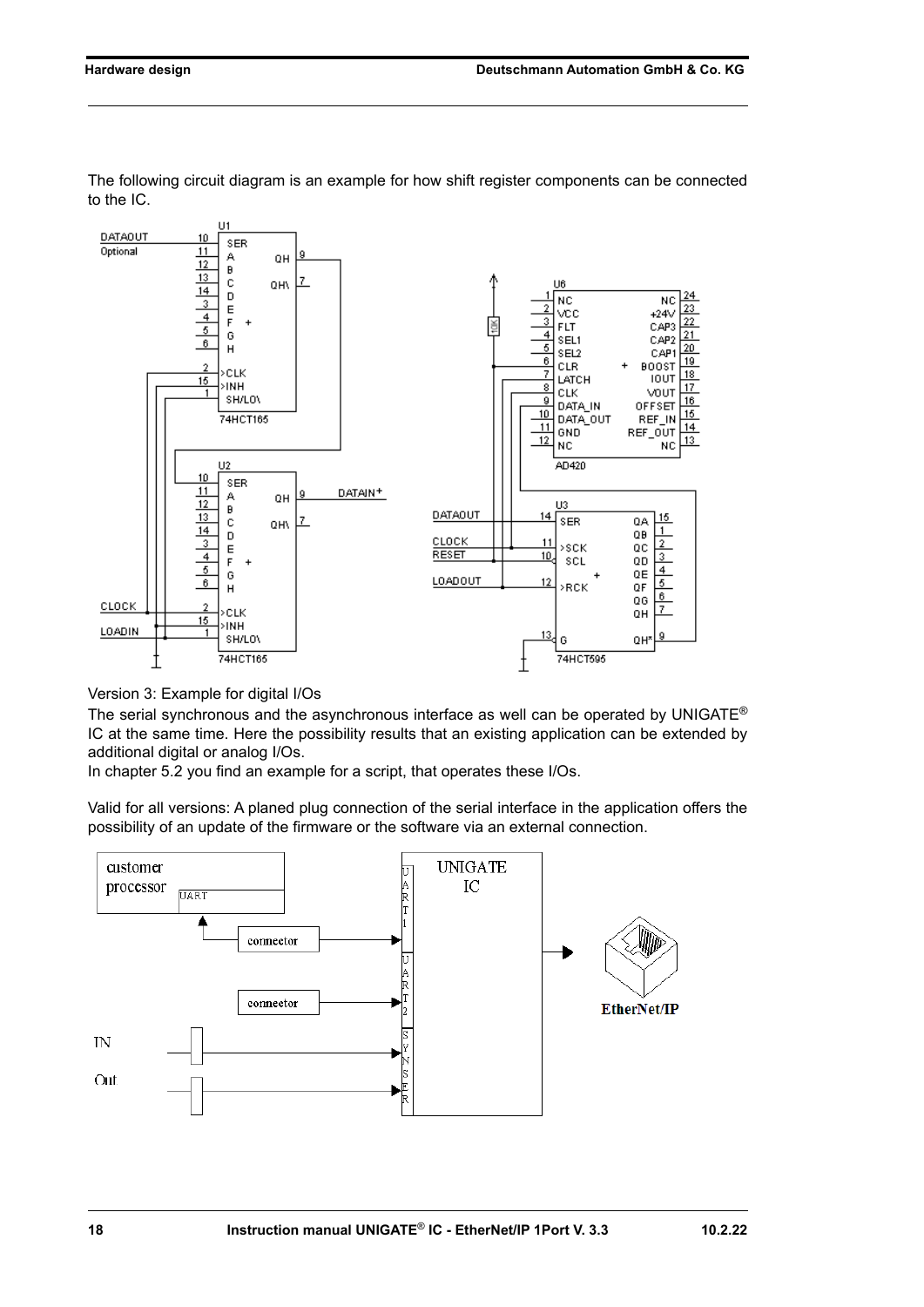## <span id="page-18-0"></span>**3.6 Layout examples**





**When connecting the UG-IC and the RJ45-connector it is important to make sure the signal lines RD-/RD+ resp. TD-/TD+ run as short as possible, parallel and equal in length. Because this is for analog signals, it is also advisable not to place digital lines in close proximity.**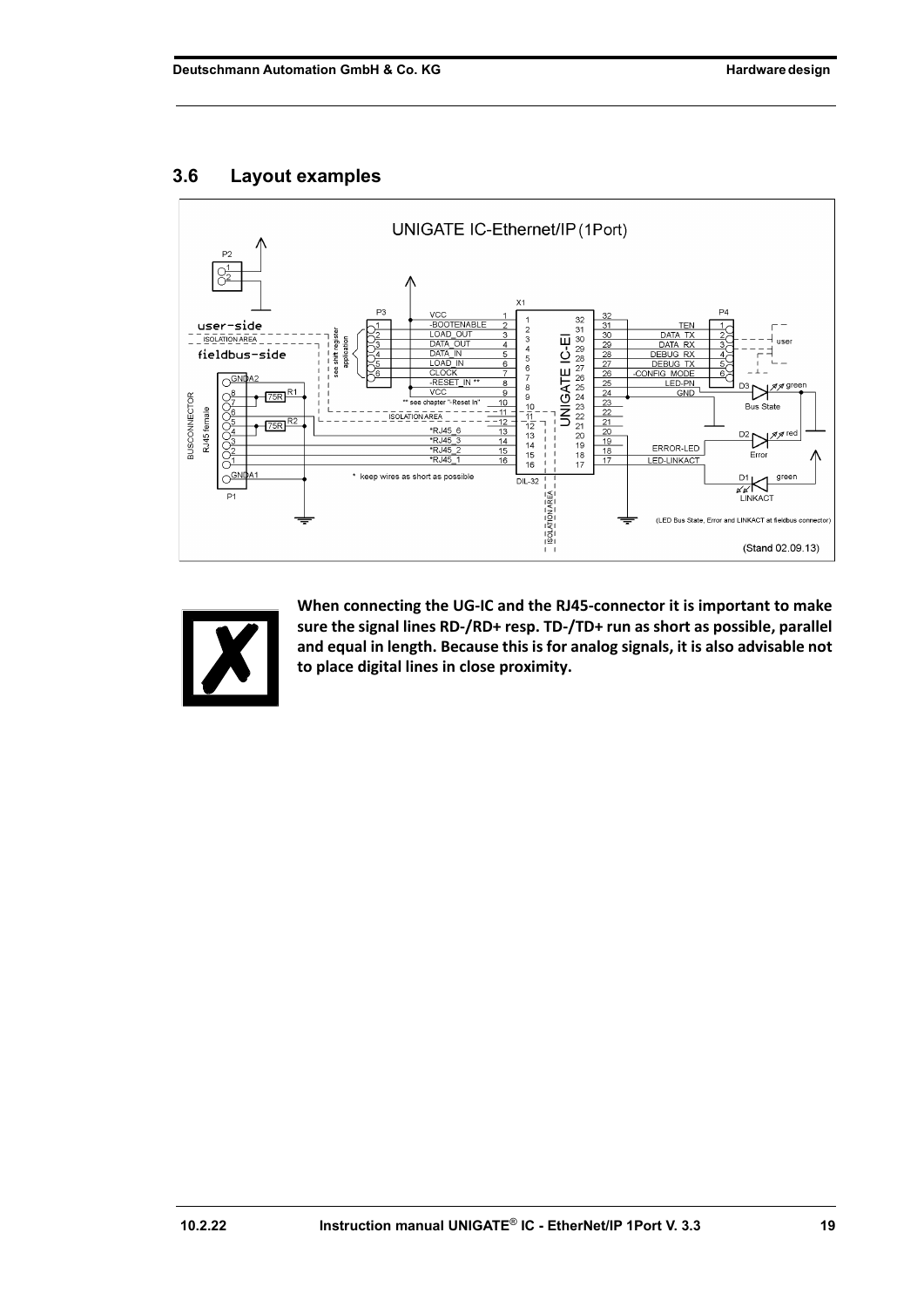





**The 74HCT595 used in this example has an undefined on-position, but therefor can set the outputs to the tri-state condition via the OutEnable-Pin 13. If it is more important to have a defined on-position in an application, and the OutEnable-pin is not necessary, the 74HCT594 can be used here.**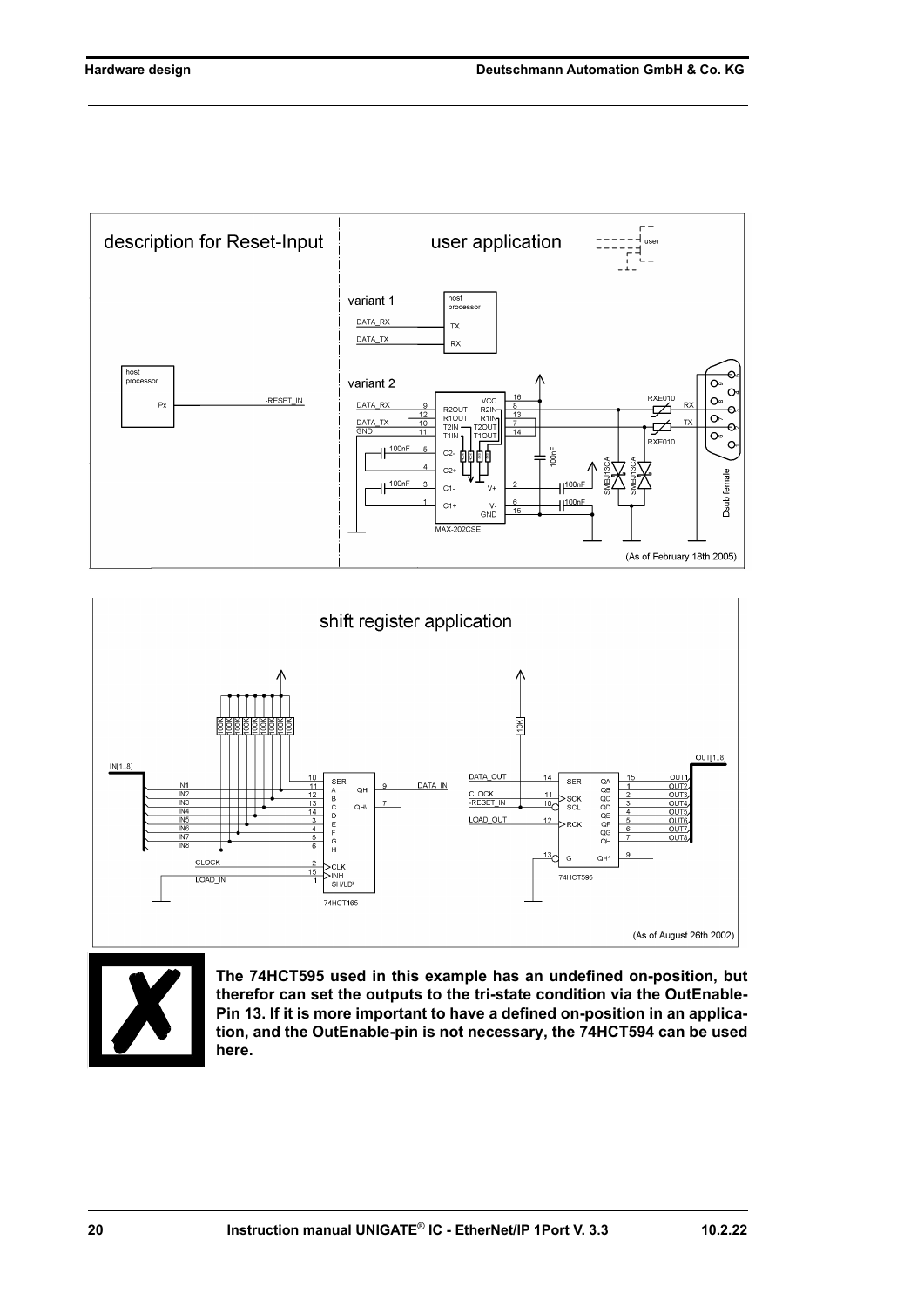# <span id="page-20-0"></span>**3.7 Handling (mounting the UNIGATE® IC on the carrier board)**

Depending on the application and the expected shock- and vibration-conditions you can choose from the following possibilities for the UNIGATE® IC's installation on the carrier board:

- **•** Mounting on a socket in the carrier board. If necessary solder the UNIGATE® IC to 2 or 4 pins in the socket. Normally the IC can easily be pulled out after the soldering points have been removed.
- Make arrangements for two holes next to the socket in the layout. After the UNIGATE<sup>®</sup> IC was plugged in the socket pull an isolated wire over the IC and solder it on the carrier board at the specified holes.
- **•** Fasten the UNIGATE® IC with a wire or a tie wrap on the socket.
- **•** Manual soldering directly on the carrier board.
- Automatic soldering directly on the carrier board, whereas "selective" soldering is essential (no wave soldering)

The advantage of the socketed variant is the easy download of Script- and Firmware-updates, if the carrier board is not designed for it. Besides, that way the Fieldbus can be changed easily by changing the UNIGATE<sup>®</sup> IC if the corresponding plug connectors are provided on the carrier board. Another advantage is, that - normally - only a reflow soldering of the carrier board is necessary.

The advantage of the soldered variant is, that the installation height is lower and a higher shockand vibration-safety is provided.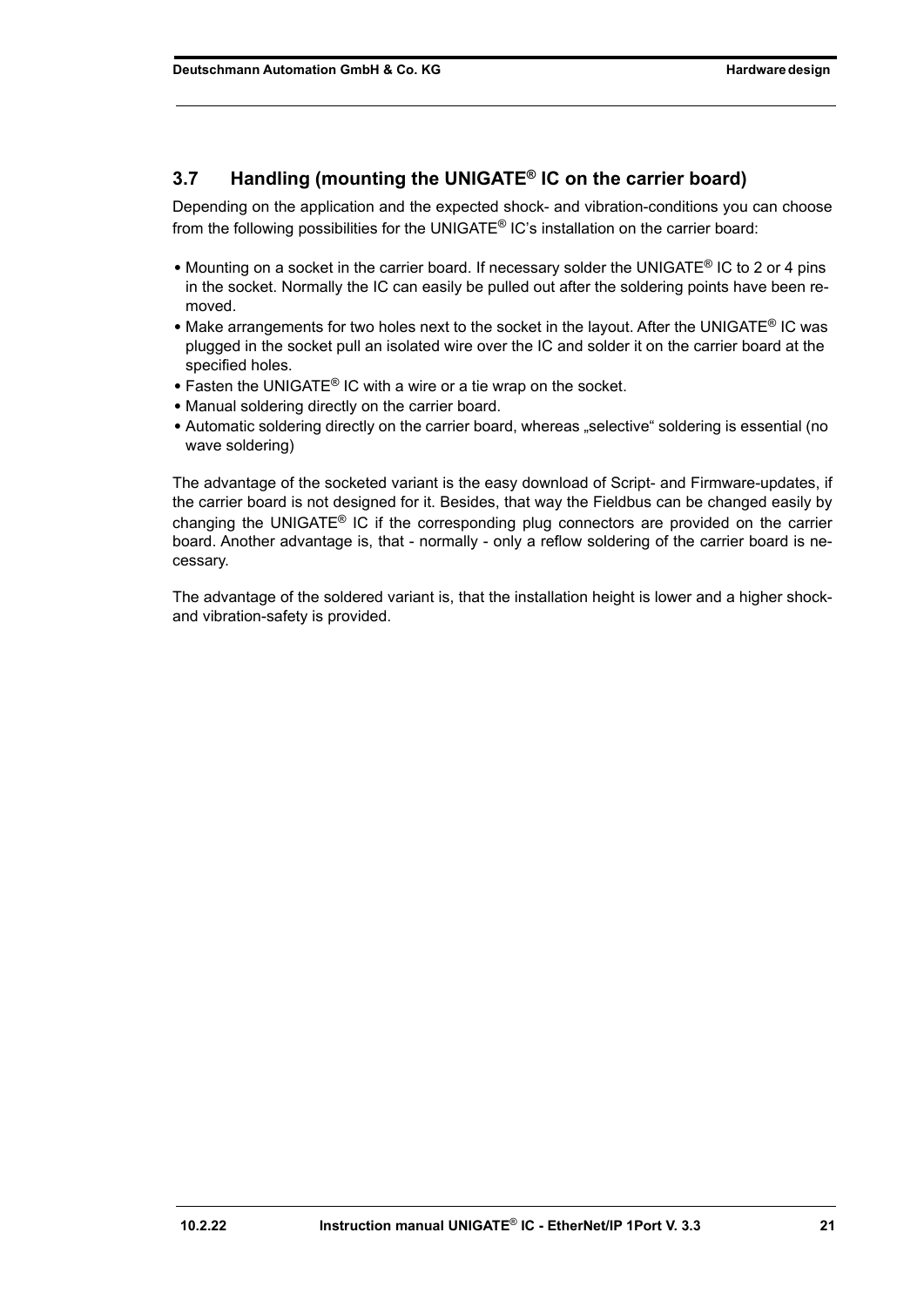# <span id="page-21-0"></span>**3.8 Requirement for Ethernet-Interface**

Since there is an extremly large number of suppliers for RJ45 connectors it is not possible for us to test all possibilities. If you consider that there are various qualities (SMD / THT, with / without LED, vertical / horizontal, with / without EMC springs tab at the top / bottom, single / multiple times, etc.) with RJ45 connectors alone, it is probably understandable. In General, RJ45 connectors must meet the following properties:

#### **Required parameters for RJ45 connector:**

CAT5, shielded if possible

To enable a quick start in the selection of appropriate components, we have compiled a list of order numbers of Würth Elektronik below, where we source our components. Of course, other manufacturers are possible, so the following list is to be considered exemplary.

#### **RJ45 connector with transformer**

We mainly use: Order-No. 615 008 140 121

Further information:

We had bad experiences with SMT connectors in the past, because in the field they got demolished every now and then due to mechanical loads.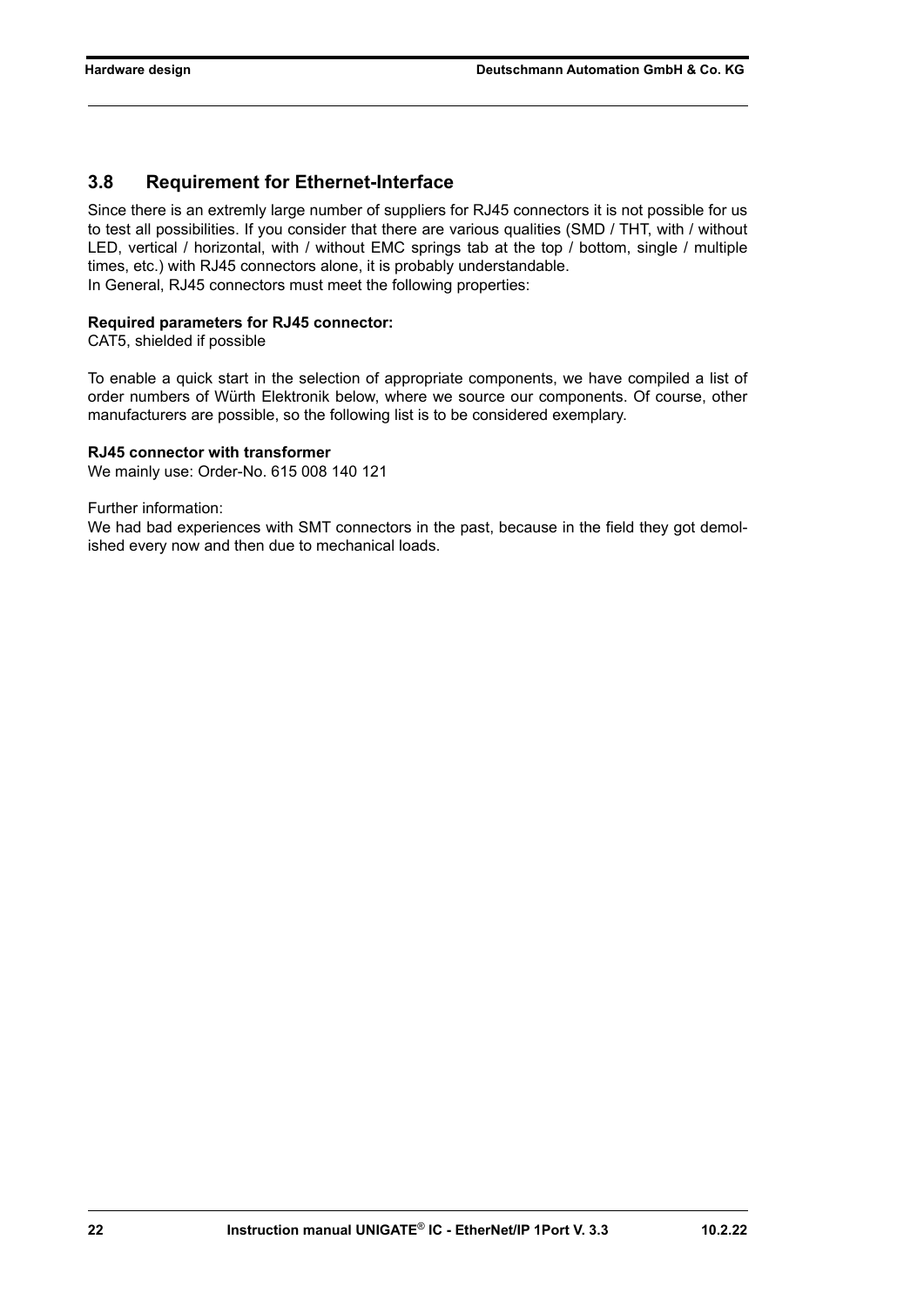# <span id="page-22-0"></span>**4 The serial interface**

# <span id="page-22-1"></span>**4.1 Overview**

The serial interface is the most important connection between the UNIGATE<sup>®</sup> IC and the micro controller of your application. The interface is designed in a way so that your application at least does not have to be changed on the software-side. The wide range of services of the UNIGATE<sup>®</sup>  $IC$ 's serial interface constitutes the basis for it. The UNIGATE<sup>®</sup> IC allows to connect of controllers with a baudrate of 110 baud to 625 kbaud. The baudrate for the communication itself is permanently stored in the module. The maximum size for IO-data can be read-out with the Script command "Get RSOutBufFree16".

Depending on the read-in Script of the UNIGATE<sup>®</sup> IC, the module carries out actions independently, in order to identify data from the connected device. For customers who already have a software-adaptation at he company Deutschmann Automation, this protocol as well or a Script after an adaptation can be processed by the IC.

Anyway, the IC will take over the communication with the fieldbus independently.

# <span id="page-22-2"></span>**4.2 Initialization of the serial interface**

The initialization of the interface is carried out by script-commands, such as "Set baudrate", "Set databits", "Set parity". For a detailed description of these commands see the online documentation for the Protocol Developer or the instruction manual for the Protocol Developer.

# <span id="page-22-3"></span>**4.3 Use of the serial interface**

The serial interface can freely be programmed by the user. Efficient script-commands for sending and receiving data are available; just to mention some possibilities: such as waiting with timeout for a character, waiting for a fixed number of characters or also sending and receiving data in the Modbus RTU. A reference to these commands is offered in the online documentation for the Protocol Developer as well as in the instruction manual for the Protocol Developer.

# <span id="page-22-4"></span>**4.4 Further operation modes**

In the configuration mode the serial interface also serves to configure the standard software or to carry out a Script-update. More details on that can be found in [chapter 7.](#page-26-0)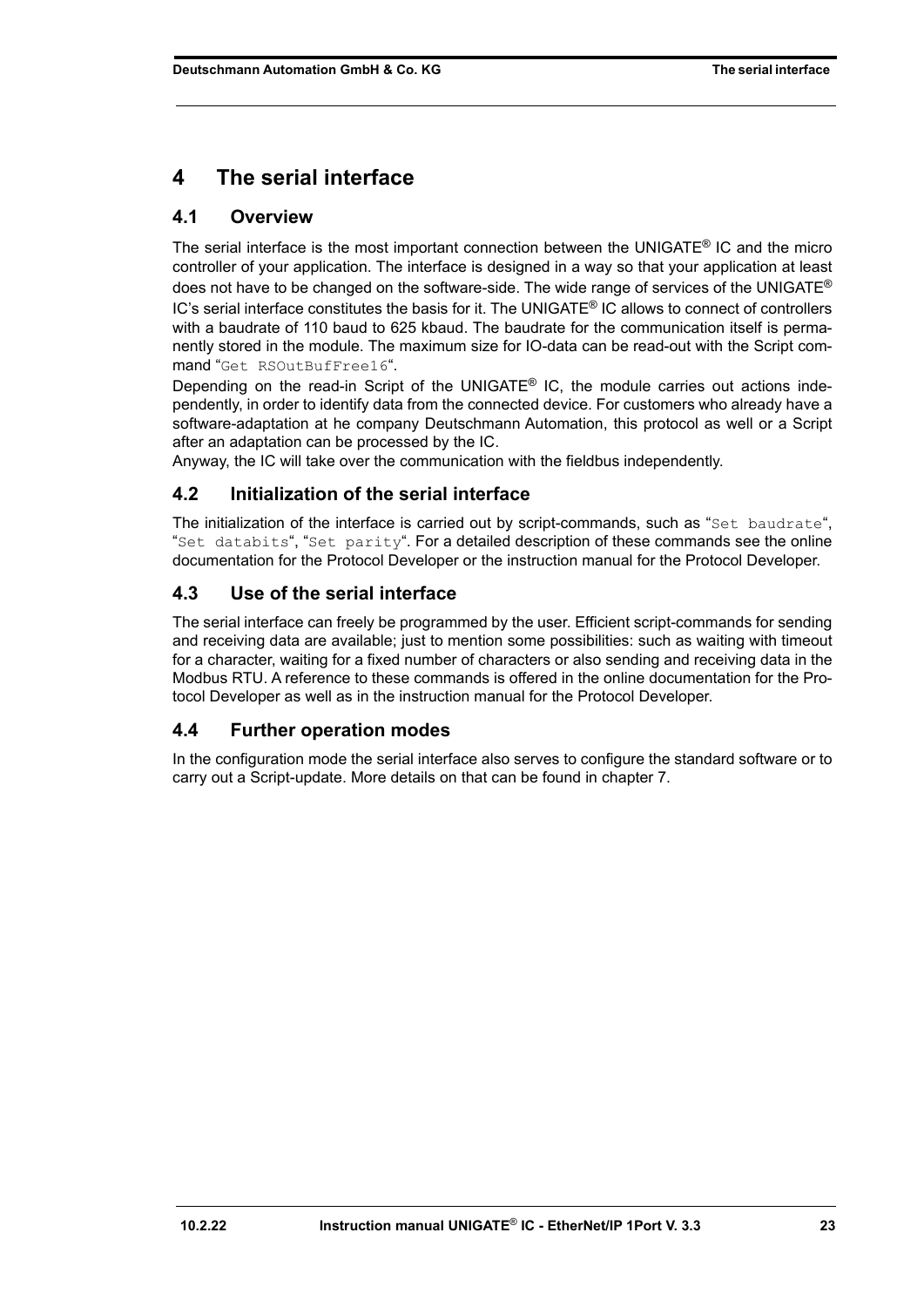# <span id="page-23-0"></span>**5 Synchronous serial interface**

The synchronous serial interface of the UNIGATE® IC is used to connect clocked shift registers or components that have a Serial Peripheral Interface (SPI).

It allows

- **•** the expansion of the IC for digital inputs and outputs (for example for driving LEDS or for reading switch positions)
- **•** communicate with microcontrollers or
- **•** the control of DA and AD converters.

Connection examples are give in [chapter 3](#page-11-0).

By using the synchronous serial interface can realize products that can work without another microcontroller (stand-alone mode). Examples are sensor products or digital IO modules

### <span id="page-23-1"></span>**5.1 Shift register operation**

Before the interface can be used, it has to be initialized by setting various Script parameters. (see [chapter 5.1.1](#page-23-2))

The parameters "ShiftRegisterInputType" and "ShiftRegisterOutputType" allow the use of different shift register types, which differ in the polarity of the shift register signals. To use the shift register types 74595 and 74165, for example, the values " $RiseClk$   $RiseLoad"$  and "RiseClk LowLoad" can be set.

The shift register width is set by the parameter "ShiftRegisterInputBitLength" and "ShiftRegisterOutputBitLength" The maximum width is 256 bits.

The data exchange with the connected shift registers ensues with the commands " $WriteShift$ tRegister", "ReadShiftRegister" or bidirectional with the command "ShiftRegisterDataExchange". The clock rate is approx. 45 kHz.

Further information on the commands and parameter values can be found in the Help section of the Protocol Developer Software. On request, the Deutschmann Script language can be complemented by additional parameter values in order to support other types of shift registers.

### <span id="page-23-2"></span>**5.1.1 Example-Script**

Note: The script example refers to the circuit example in [chapter 3.5](#page-14-2).

```
var InBuffer: Buffer[2];
var OutBuffer: Buffer[2];
MoveConst( OutBuffer[0], #0x58#0x21 );
Set( ShiftRegisterInputType, RiseClock FallLoad );
Set( ShiftRegisterOutputType, RiseClock RiseLoad );
```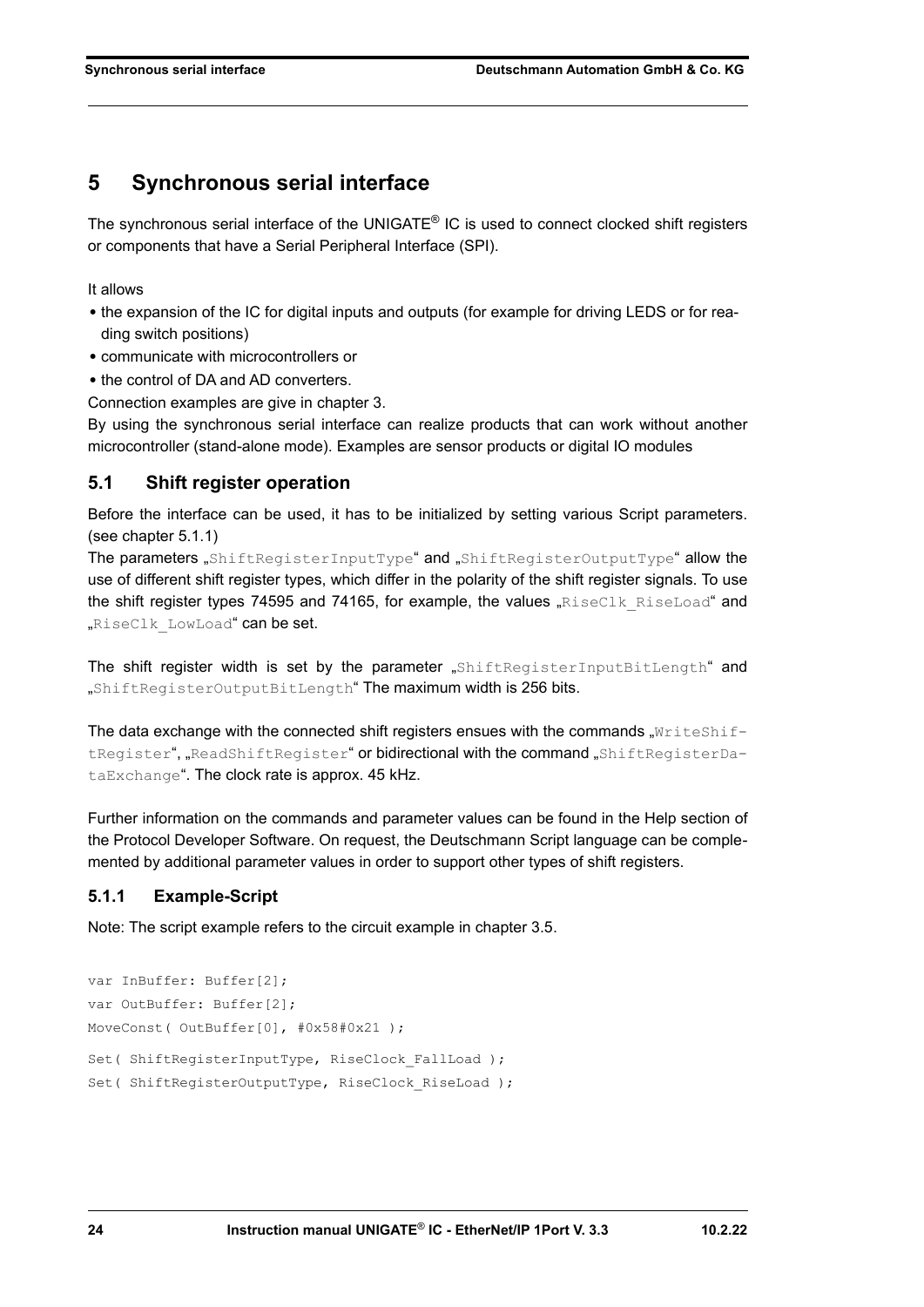Set( ShiftRegisterInputBitLength, 16 ); Set( ShiftRegisterOutputBitLength, 16 ); WriteShiftRegister( OutBuffer[0] ); ReadShiftRegister( InBuffer[0] ); // Input data is now in the INBuffer // 0x58 is applied to the outputs of the analog converter // 0x21 at the shift register's outputs

#### <span id="page-24-0"></span>**5.2 SPI mode**

Before the interface can be used in SPI mode, this must be initialized. The command InitSPI sets the operating type, the mode (signal polarity and phase) and the clock frequency.

The data exchange ensues with the command ExchangeSPI. The maximum clock frequency is between 1 and 5 MHz, depending on the hardware. For details please see the IC-Pinout list in the download area of our website.

Please also refer to the script commands documentation in the online help of the Protocol Developer.

#### <span id="page-24-1"></span>**5.2.1 Example-Script**

```
var L Freq : long;
var b Channel : byte;
var w Len : word;
var a BufOut : buffer[100];
var a BufIn : buffer[100];
moveconst( L_Freq, 1000000); // 1 MHz
InitSPI( 1, 0, L Freq );
moveconst ( b Chanel, 0 );
moveconst (w Len, 11 );
moveconst ( a BufOut[0], "Hello World" );
ExchangeSPI( b Channel , w Len , a BufOut[0] , a BufIn[0] );
```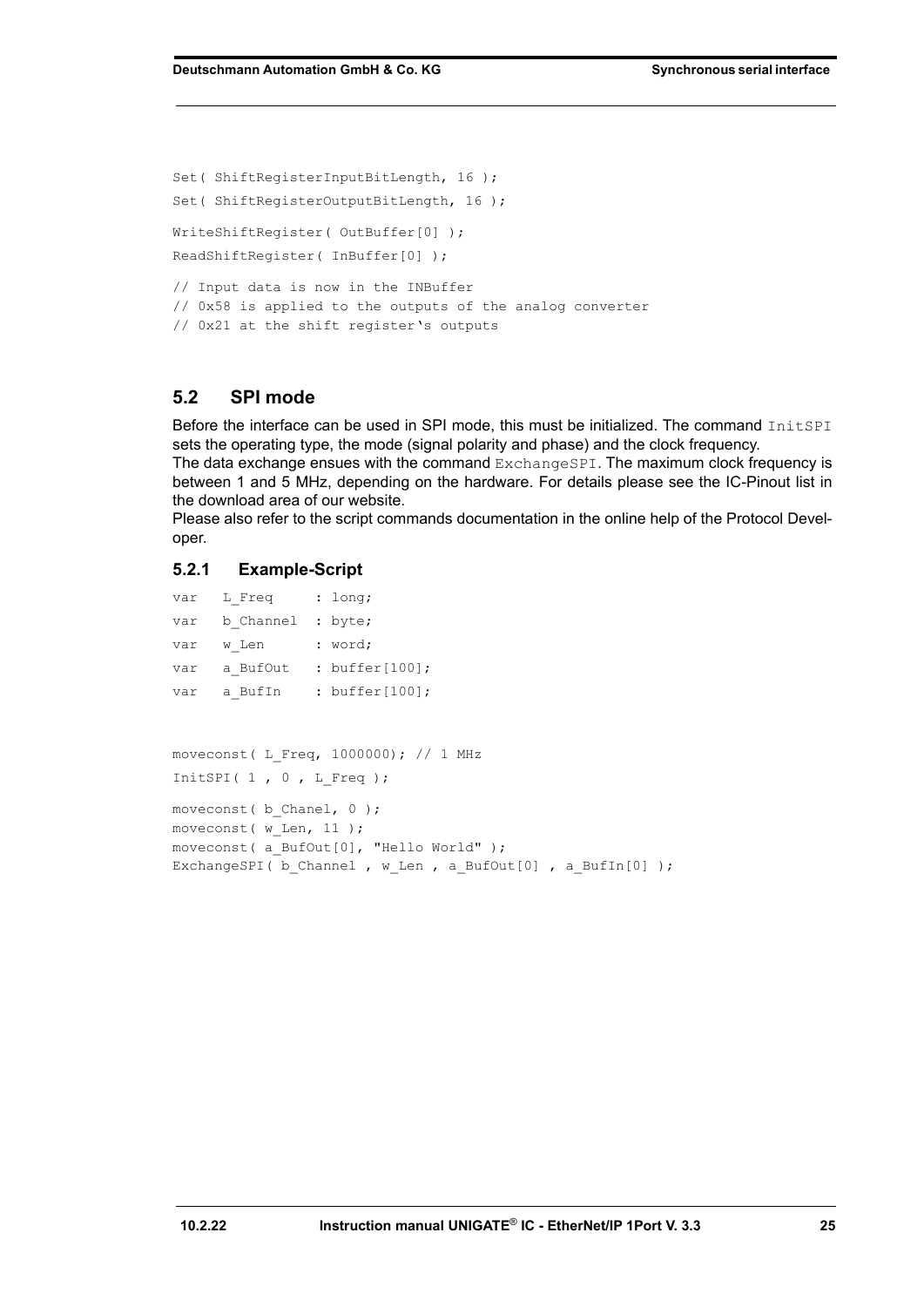# <span id="page-25-0"></span>**6 The Debug-interface**

## <span id="page-25-1"></span>**6.1 Overview of the Debug-interface**

The UNIGATE® IC features a Debug-interface, that allows a step-by-step processing of a script. Normally this interface is only required for the development of a script.

## <span id="page-25-2"></span>**6.2 Starting in the Debug-mode**

When applying power to the UNIGATE<sup>®</sup> IC (power up) the firmware will output the binary character 0 (0x00) after a self-test was carried out on this interface. If the IC receives an acknowledgement via this interface within 500 ms, it is in the Debug-mode. The acknowledgement is the ASCII-character O (0x4F).

With the start in the Debug-mode the further execution of script-commands will be put to a stop.

### <span id="page-25-3"></span>**6.3 Communication parameter for the Debug-interface**

The Debug-interface is always operating with 9600 baud, no parity, 8 data bit, 1 stop bit. It is not possible to change this parameter in the Protocol Developer. Please consider the fact that these settings have to be in accordance with those of the PC-COM-interface and that the flow control (protocol) has to be set on "none" there.

### <span id="page-25-4"></span>**6.4 Possibilities with the Debug-interface**

Usually the Protocol Developer is connected to the Debug-interface. With it a step-by-step processing of a script, monitoring jumps and decisions and looking at memory areas is possible. Moreover breakpoints can be set. It basically possesses all characteristics a software-development tool is typically supposed to have. However, it is also possible to carry out a Scrip-update via this interface.

### <span id="page-25-5"></span>**6.5 Commands of the Debug-interface**

The commands for the use of the Debug-interface are described in the online-documentation for the Protocol Developer as well as in the instruction manual Protocol Developer.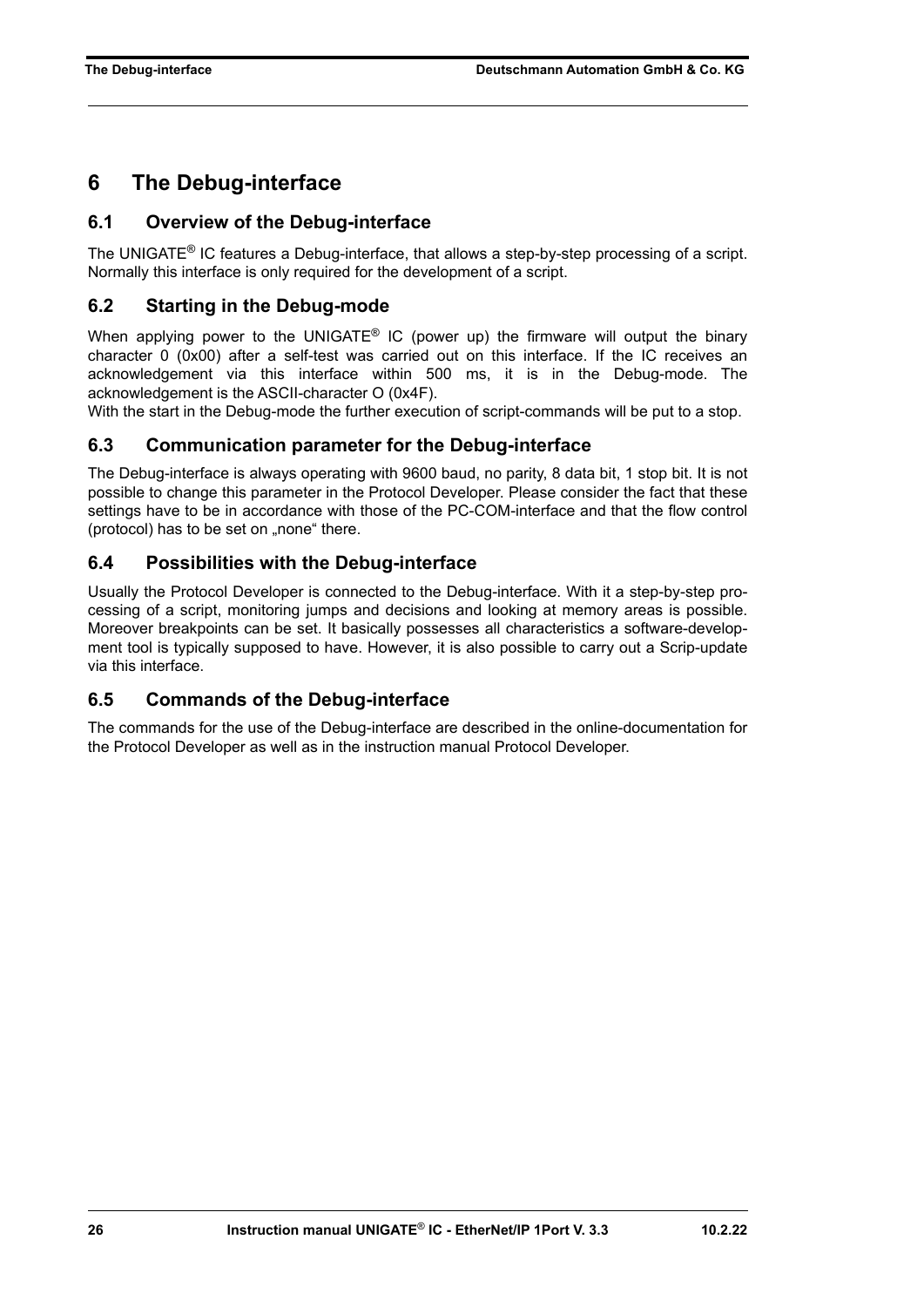# <span id="page-26-0"></span>**7 Script and configuration**

# <span id="page-26-1"></span>**7.1 Overview**

The script stored in the UNIGATE® IC as well as the configuration can be replaced or updated via the serial interface (application) in the configuration mode.

# <span id="page-26-2"></span>**7.2 The configuration mode**

If the pin "ConfigMode" pulled to GND during the PowerUp or Reset, then the UNIGATE® IC starts in the configuration mode. In this mode it is possible to communicate with the IC without processing the regular software. In this mode it is possible to change the UNIGATE<sup>®</sup> IC's settings of the standard software or to write a new script in the UNIGATE<sup>®</sup> IC. It shows its start in the configuration mode by issuing a status message (it may take up to 1 minute), which might look as follows:

IC-EI-SC V2.0 [31] (c)dA Script(16k)="Leer" Author="Deutschmann Automation GmbH" Version="1.0" Date=21.08.2001 SN=47110001 IP=10.10.10.10 MAC=00-14-11-15-19-81

# <span id="page-26-3"></span>**7.3 Update the script**

- **•** The preferred option is to insert the UNIGATE® IC into the base board from Deutschmann (Developer Board UNIGATE® IC-AB) and use the Deutschmann tools (software WINGATE with "Write Script" under "File" or with the software ScriptProgramTool).
- **•** You can also automatically replace the script in your application from your host (see flowchart).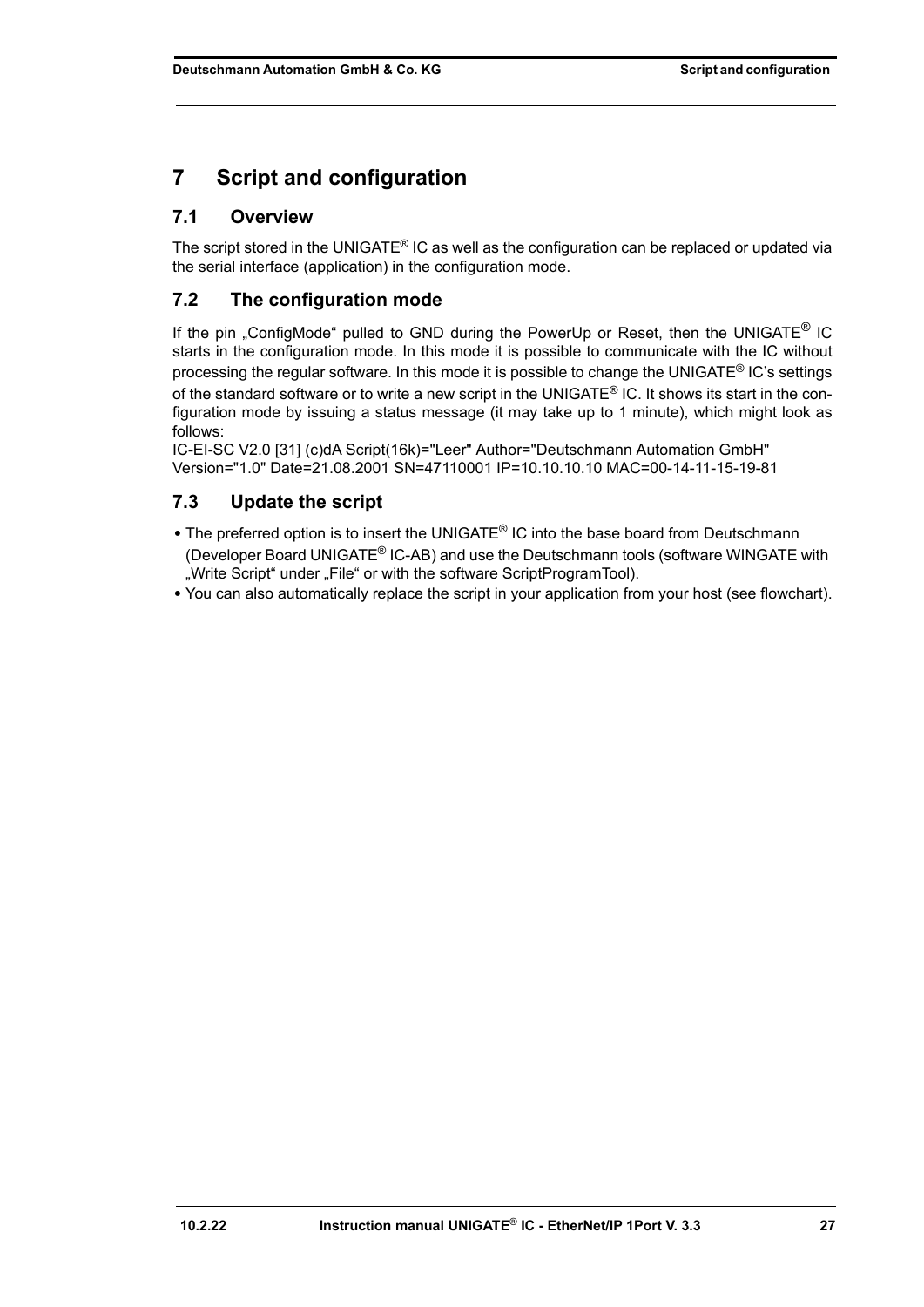**Script Download**

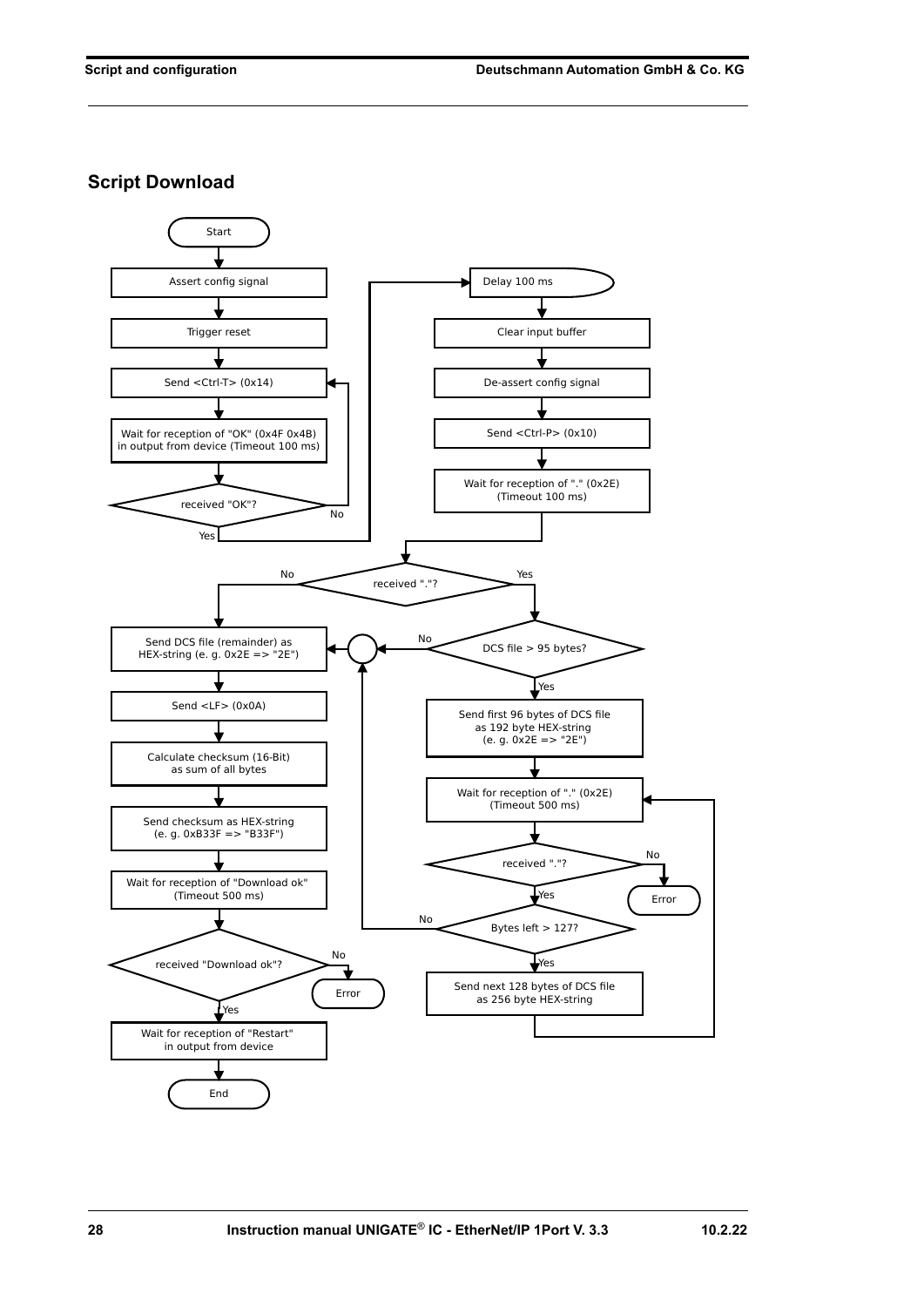#### **The operational sequence is as follows:**

The Gateway has to be in the config-mode. The script-download is initiated with "Ctrl-P (=0x10)". After that the data follows byte by byte as ASCII-hex-characters. The download is terminated with a "LF (=0x0A)". Afterwards the word-checksum follows as ASCII-hex-characters.

The Gateway responds with a clear text reply to that download and carries out a warm start.

#### Example:

The following 4-bytes script is supposed to be downloaded: 0x01 0x12 0x5A 0x23 The sum of the bytes is 0x0090 as checksum. Then the following sequence is to be sent:

| 1.  | 0x10     | Ctrl-P |
|-----|----------|--------|
| 2.  | 0x30     | '0'    |
| 3.  | 0x31     | '1'    |
| 4.  | 0x31     | '1'    |
| 5.  | 0x32     | '2'    |
| 6.  | 0x35.    | '5'    |
| 7.  | 0x41     | 'A'    |
| 8.  | 0x32     | '2'    |
| 9.  | 0x33     | '3'    |
| 10. | 0x0A     | LF     |
| 11. | 0x30     | '0'    |
|     | 12. 0x30 | '0'    |
|     | 13. Ox39 | פי'    |
| 14. | 0x30     | '0'    |

Gateway's reply: "Download ok"

# <span id="page-28-0"></span>**7.4 Configuration of the UNIGATE® IC**

UNIGATE® IC is delivered with an empty script.

The configuration of the UNIGATE<sup>®</sup> IC - EtherNet/IP is restricted to the setting of the Ethernetaddress.

# <span id="page-28-1"></span>**7.4.1 Ethernet**

- **•** Baud rate: 10/100 Mbit/s autodetect
- **•** IP-address (Gateway)
- **•** Ethernet (MAC-address)
- **•** IP-destination host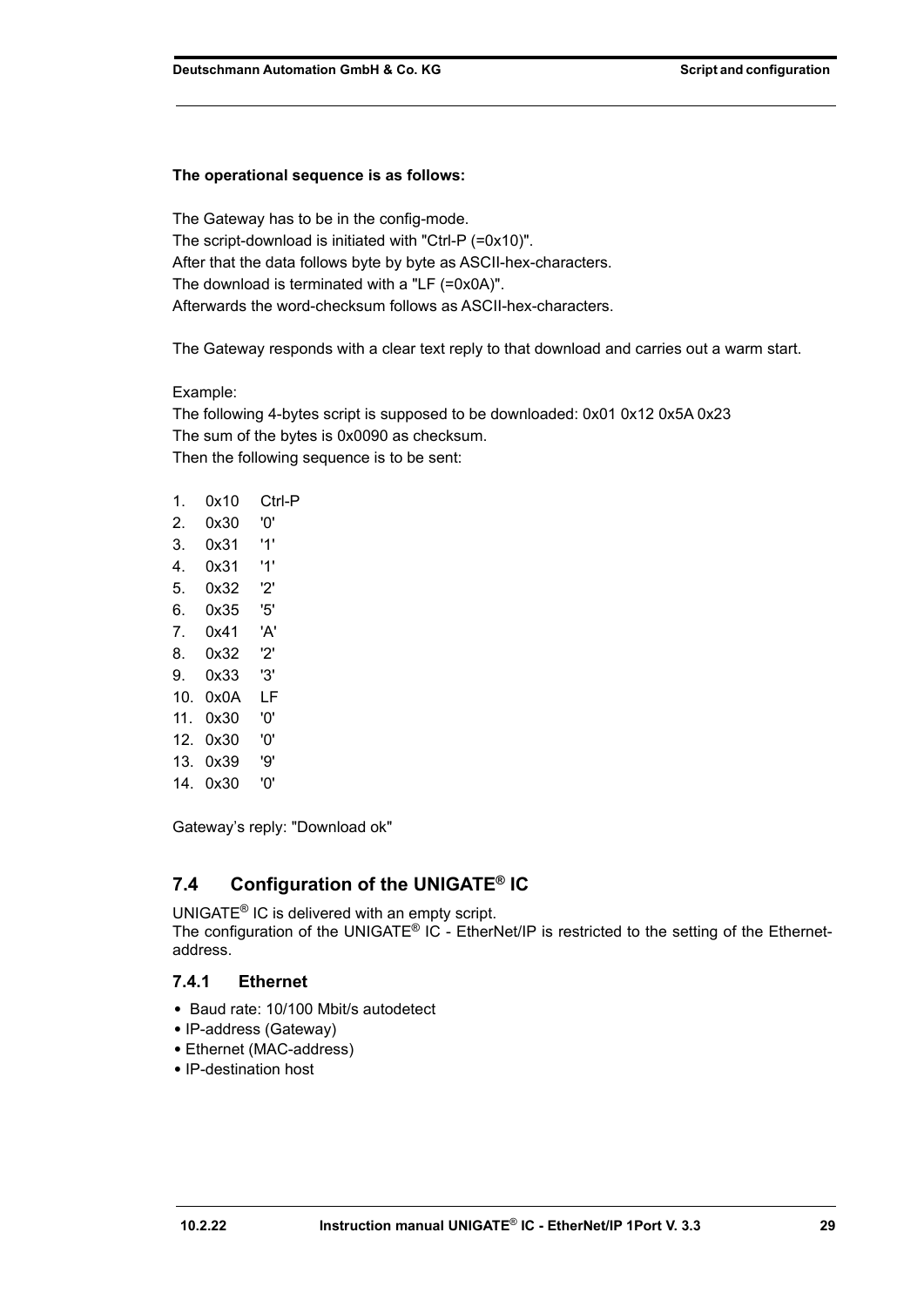# <span id="page-29-0"></span>**7.4.2 RS232/RS485/RS422**

- **•** RS-ype: RS232
- **•** Start bit: 1
- **•** Data bits: 8
- Stop bit: 1
- 
- Parity: None<br>• Baud rate: 9600 Baud
- Baud rate:<br>Default setting. This configuration can be changed via the Script.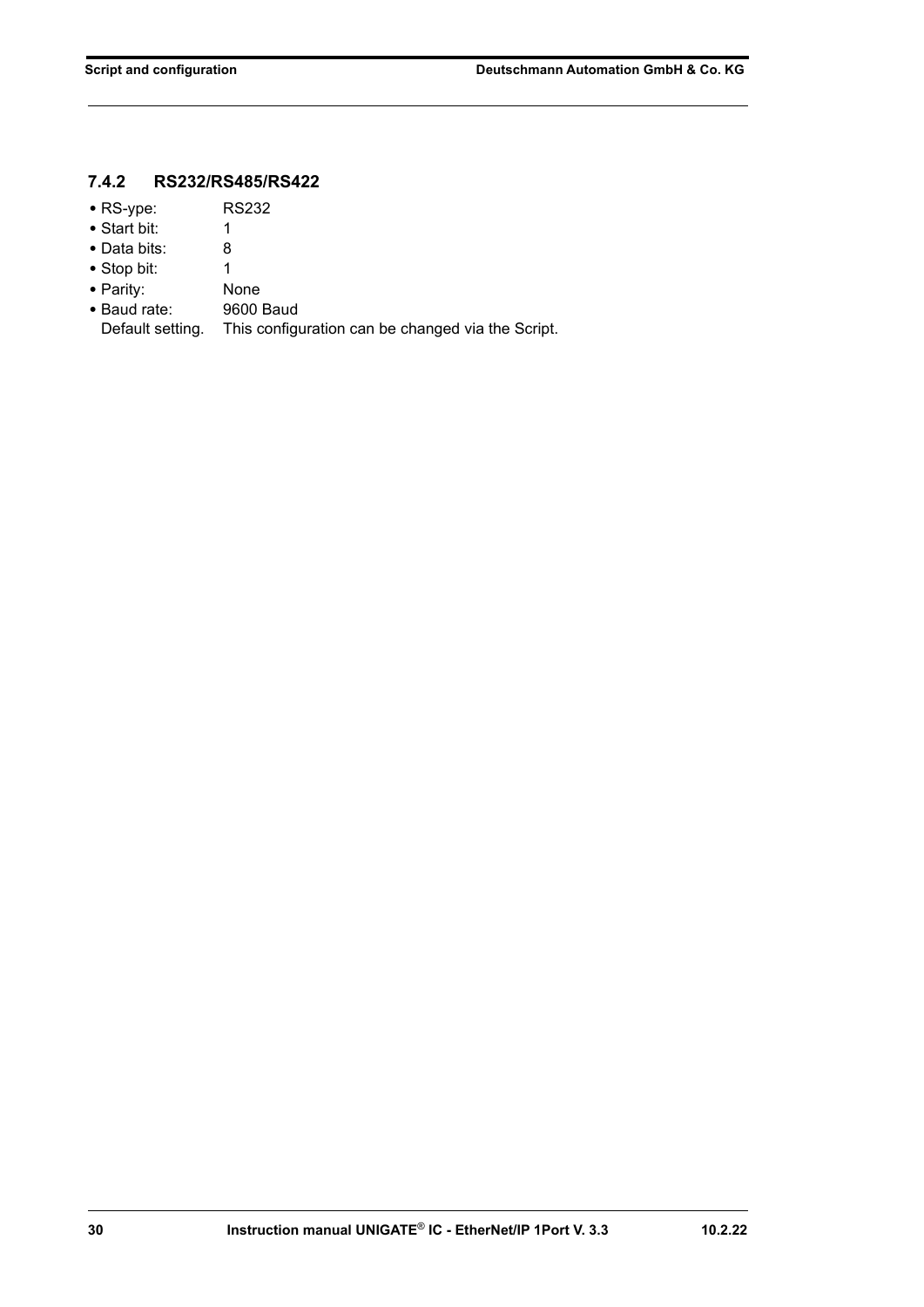# <span id="page-30-0"></span>**8 Generating a script**

# <span id="page-30-1"></span>**8.1 What is a script?**

A script is a sequence of commands, that are executed in that exact order. Because of the fact that also mechanisms are given that control the program flow in the script it is also possible to assemble more complex processes from these simple commands.

The script is memory-oriented. It means that all variables always refer to one memory area. While developing a script you do not have to take care of the memory management though. The Protocol Developer takes on this responsibility for you.

# <span id="page-30-2"></span>**8.2 Memory efficiency of the programs**

A script command can carry out e. g. a complex checksum like a CRC-16 calculation via data. For the coding of this command only 9 byte are required as memory space (for the command itself). This is only possible when these complex commands are contained in a library.

A further advantage of this library is, that the underlying functions have been in practical use for a couple of years and therefore can be described as 'void of errors'. As these commands are also present in the native code for the controller, at this point also the runtime performance of the script is favorable.

# <span id="page-30-3"></span>**8.3 What can you do with a script device?**

Our script devices are in the position to process a lot of commands. In this case a command is always a small firmly outlined task. All commands can be put into classes or groups. A group of commands deals with the communication in general. This group's commands enable the gateway to send and receive data on the serial side as well as on the bus-side.

# <span id="page-30-4"></span>**8.4 Independence of buses**

Basically the scripts do not depend on the bus, they are supposed to operate on. It means that a script which was developed on a PROFIBUS Gateway can also be operated on an Interbus without changes, since the functioning of these buses is very similar. In order to also process this script on an Ethernet Gateway, perhaps further adjustments have to be made in the script, so that the script can be executed reasonably.

There are no fixed rules how which scripts have to operate properly. When writing a script you should take into account on which target hardware the script is to be executed, so the necessary settings for the respective buses can be made.

# <span id="page-30-5"></span>**8.5 Further settings at the Gateway**

Most devices require no further adjustments, except for those made in the script itself. However, there are also exceptions to it. These settings are made by means of the software WINGATE. If you know our UNIGATE<sup>®</sup>-series, you are already familiar with the proceeding with it. An example is the adjustment of the IP-address and the net-mask of an Ethernet-gateway. These values have to be known as fixed values and are not available for the runtime. Another reason for the configuration of the values in WINGATE is the following: After an update of the script these values remain untouched, i. e. the settings that were made once are still available after a change of the script.

Only this way it is also possible that the same script operates on different Ethernet-Gateways, that feature different IP-addresses.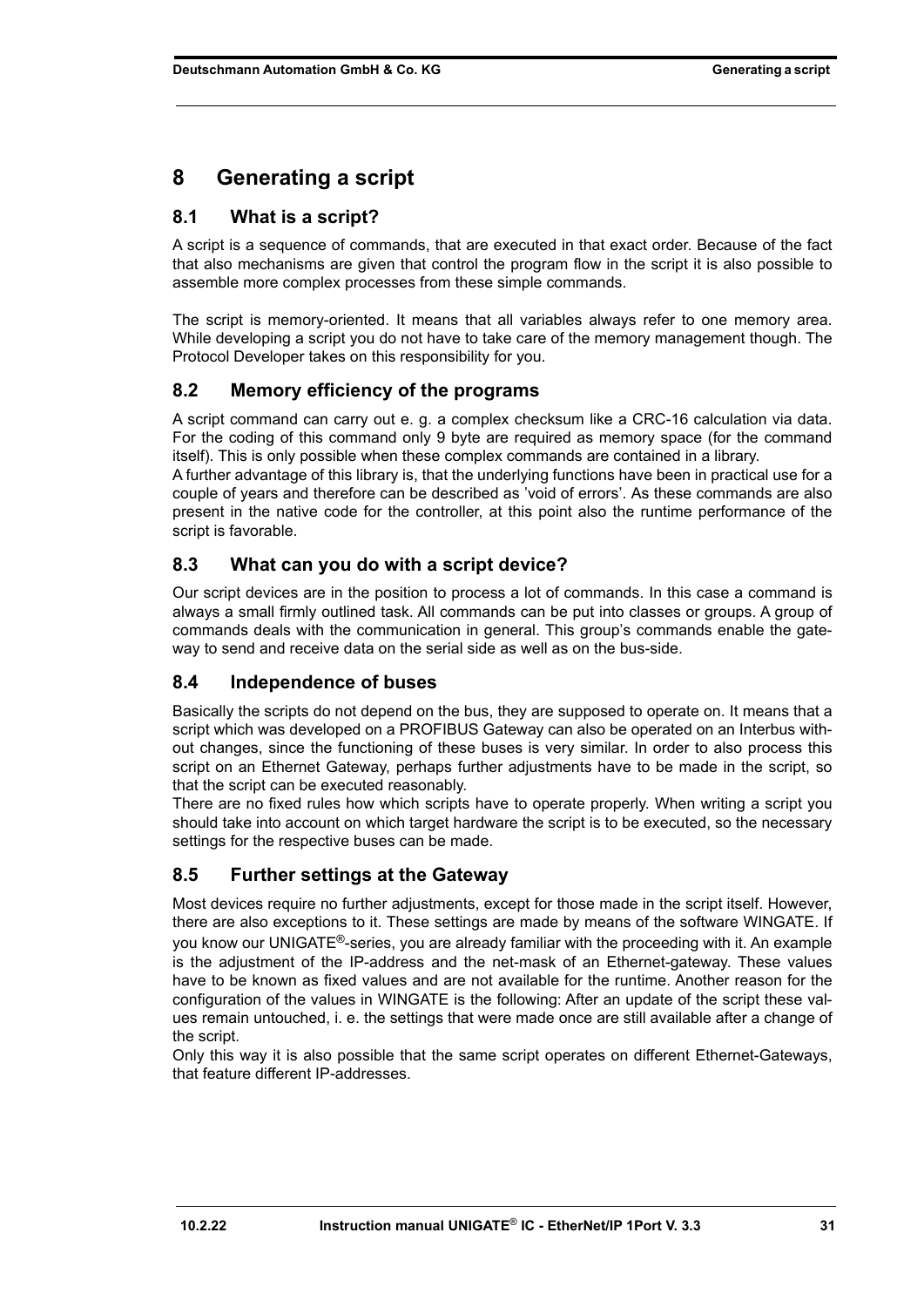# <span id="page-31-0"></span>**8.6 The use of the Protocol Developer**

The Protocol Developer is a tool for an easy generation of a script for our script gateways. Its operation is exactly aimed at this use. After starting the program the script that was loaded the last time is loaded again, provided that it is not the first start.

Typical for Windows script commands can be added by means of the mouse or the keyboard. As far as defined and required for the corresponding command, the dialog to the corresponding command is displayed, and after entering the values the right text is automatically added to the script. The insertion of new commands by the Protocol Developer is carried out in a way that existing commands will not be overwritten. Generally a new command is inserted in front of the one where the cursor is positioned. Of course the commands can also be written by means of the keyboard or already written commands can also be modified.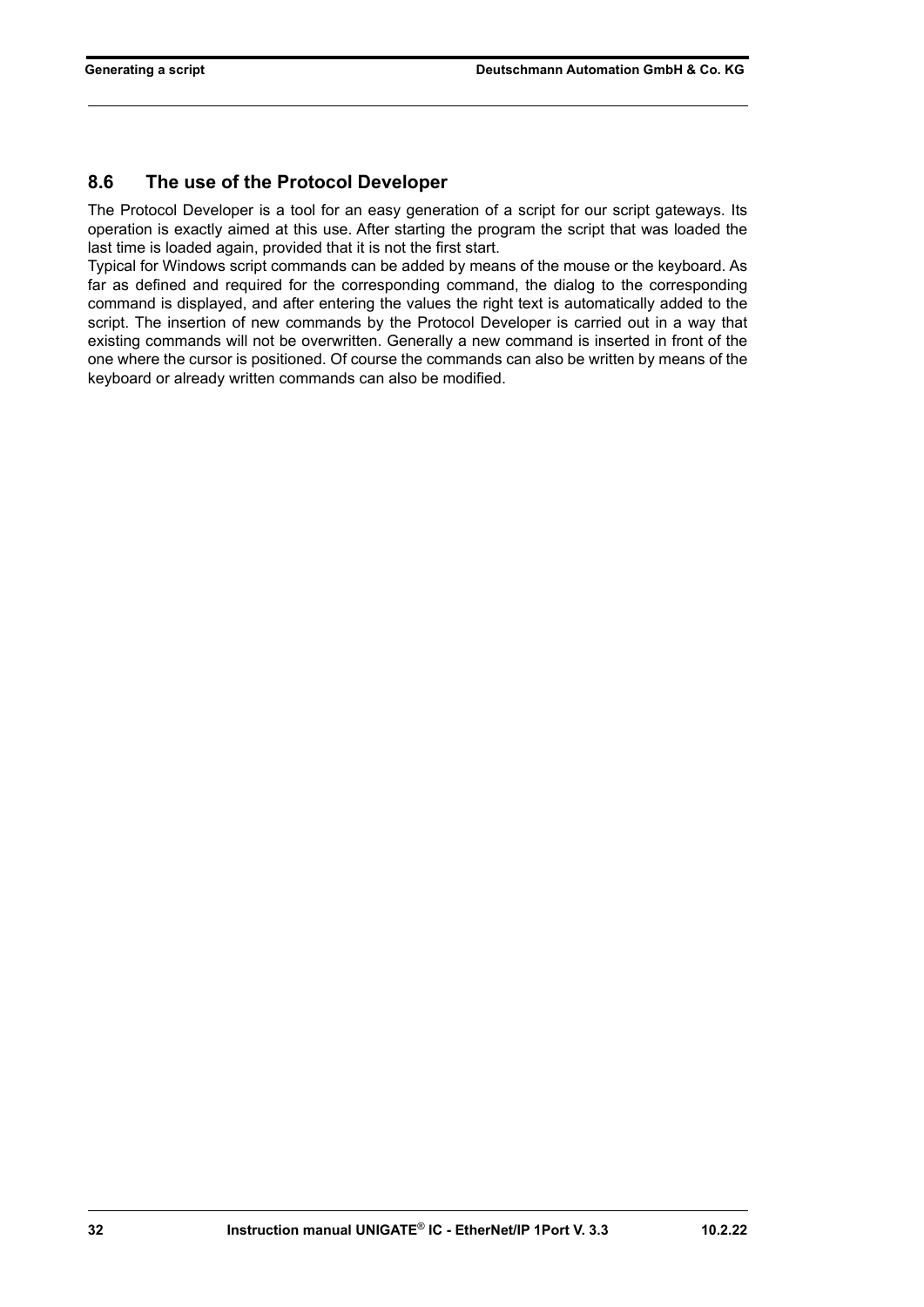# <span id="page-32-0"></span>**9 FTP-Server**

This UNIGATE® features an integrated FTP-Server, which can access the file system of the device.

The FTP-Server is password protected and can be addressed via the user name "deutschmann" and the password "deutschmann". Ever since the Firmware-Version 4.0 the login data can be defined by setting the Script parameter "FTP Password" and "FTP UserName".

# <span id="page-32-1"></span>**9.1 Script-update via FTP**

The dcs-file generated by the Protocol Developer has to be stored as "script.dcs" by the FTP on the Gateway. Transfer the file to the UNIGATE®.

When the writing procedure is done, please disconnect the connection and restart the device. The UNIGATE® identifies the file, takes over the Script and deletes it afterwards.

# <span id="page-32-2"></span>**9.2 System configuration update via FTP**

A WINGATE gwc-file has to be stored on the Gateway as "system.gwc" via FTP. Transfer the file to the UNIGATE<sup>®</sup>. When the writing procedure is done, please disconnect the connection and restart the device. The UNIGATE<sup>®</sup> identifies the file, takes over the script and deletes it afterwards.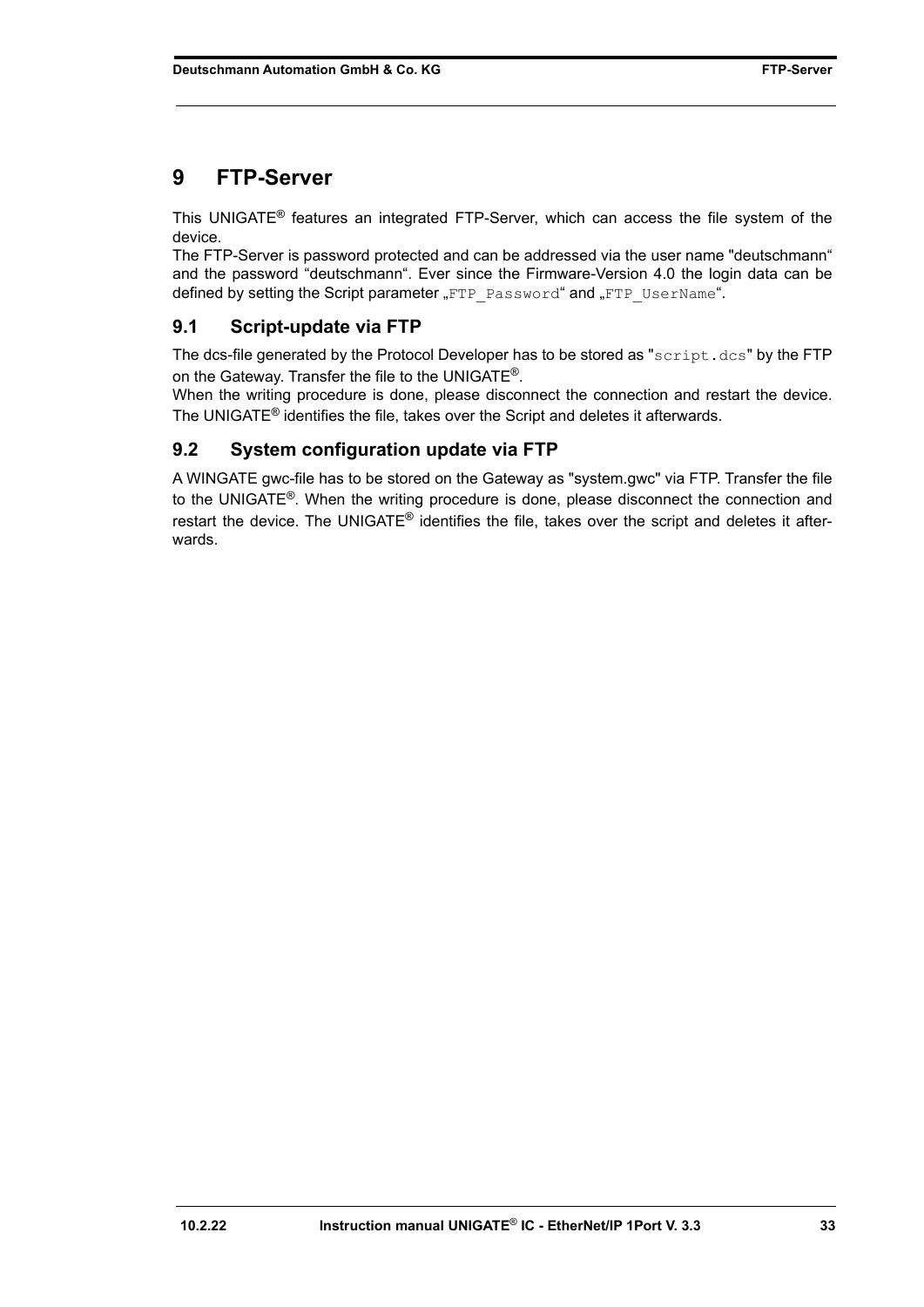# <span id="page-33-0"></span>**10 WEB-Server**

This UNIGATE® has an integrated web server. The delivery condition has a HTML-Page in the file system, which shows the system parameters of the device.

The Web Page can be changed by the customer as desired, or replaced with a self-created web page. It can be written into the file system via FTP (see [chapter 9](#page-32-0)).

### <span id="page-33-1"></span>**10.1 Server Side Includes (SSI)**

"*Server-side includes*" functionality (SSI) is available in order to generate dynamic web pages, which for example can portray process data.

The web server only scans the index.html file and files with the extensions "shtml" or "sml" for SSI directives. In all other HTML files the SSI directives are ignored.

If a client is asking for a web page with SSI directives the web server replaces the directives with the web server's instructions with the appropriate values and sends the generated page. SSI directives are listed within HTML comments and have the following syntax:

```
<!--#exec="command"-->
```
The following commands are a selection of supported commands. A complete list of all commands can be found in the Online help of the Protocol Developer.

| Command            | Instruction (incl.comment) is replaced by |
|--------------------|-------------------------------------------|
| DisplayFWVersion   | Firmware version                          |
| DisplayBLVersion   | Bootloader version                        |
| DisplaySerial      | Serial number                             |
| DisplayMacID       | <b>Ethernet MAC address</b>               |
| DisplayDeviceName  | Device name                               |
| DisplayStationName |                                           |
| DisplayStationType | Station type                              |
| DisplayVendorID    | Vendor ID                                 |
| DisplayDeviceID    | Device ID                                 |
| DisplayIP          | <b>UNIGATE's IP address</b>               |
| DisplaySubnet      | IP subnet mask                            |
| DisplayGateway     | IP address of the default Gateway         |

To issue any process data, additional Script variables can be given to the Web-Server with the Script-Commands "SetHTMLOutputString". The command assigns the variable a name, which then can be used in the following command:

| <b>Command</b>                                        | Instruction (incl. Commentary) is replaced with |
|-------------------------------------------------------|-------------------------------------------------|
| DisplayScriptVar, Variablenname   content of variable |                                                 |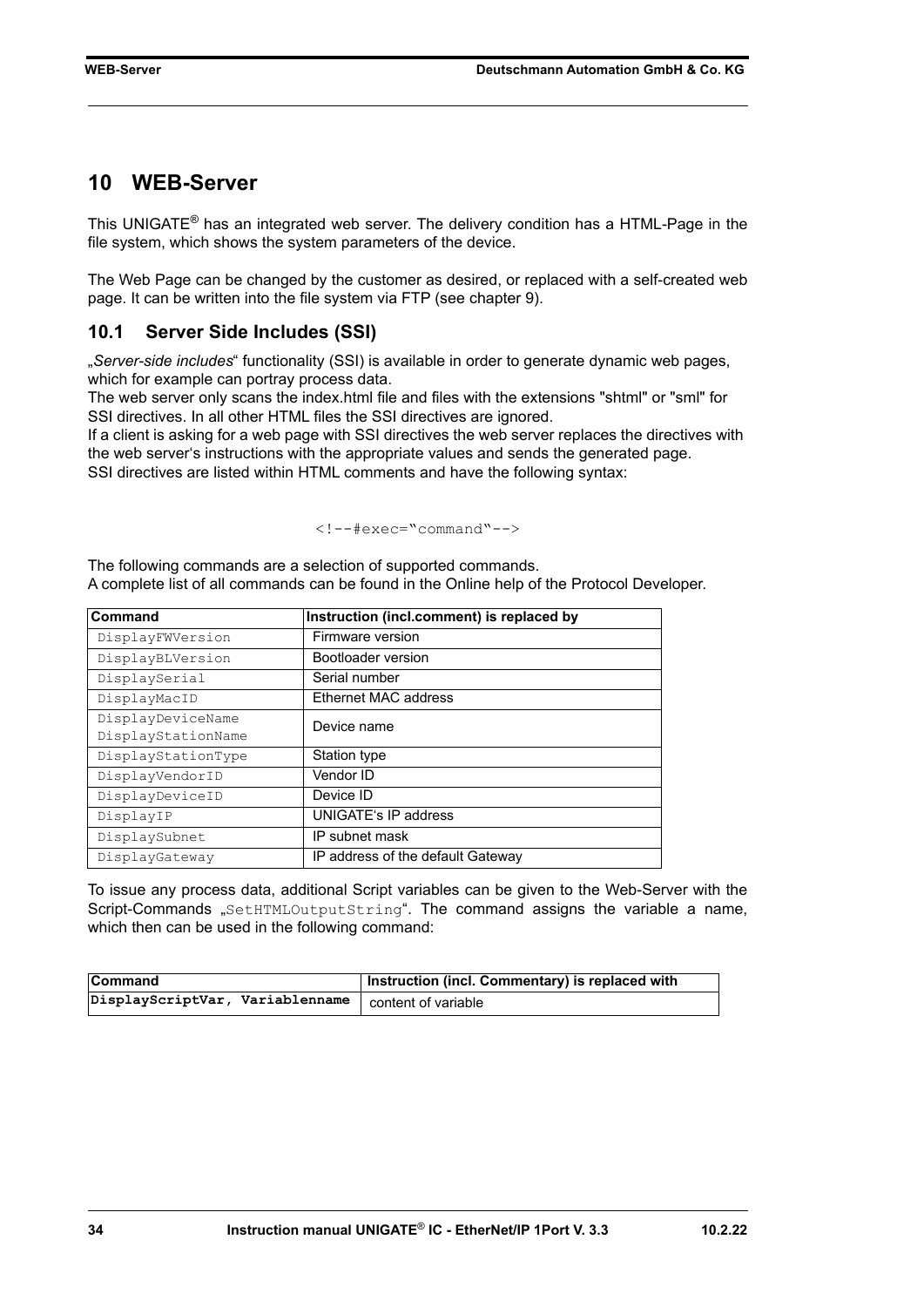### <span id="page-34-0"></span>**10.2 HTML-Forms**

The supporting of HTML Forms allows the Web Server to design interactive web pages. So, for example, input forms for process values can be realized. The script command "SetHTMLInput-String" assigns a name to a script variable, which then can be used in the HTML form.

## <span id="page-34-1"></span>**10.3 Example**

The interaction between Gateway-Script and HTML page can be taken from the example HTML page "ssi.shtml" and the example Script "example Set HTML String.dss[". Both files are](http://www.deutschmann.com) [accessable in the download area of our website www.deutschmann.com.](http://www.deutschmann.com)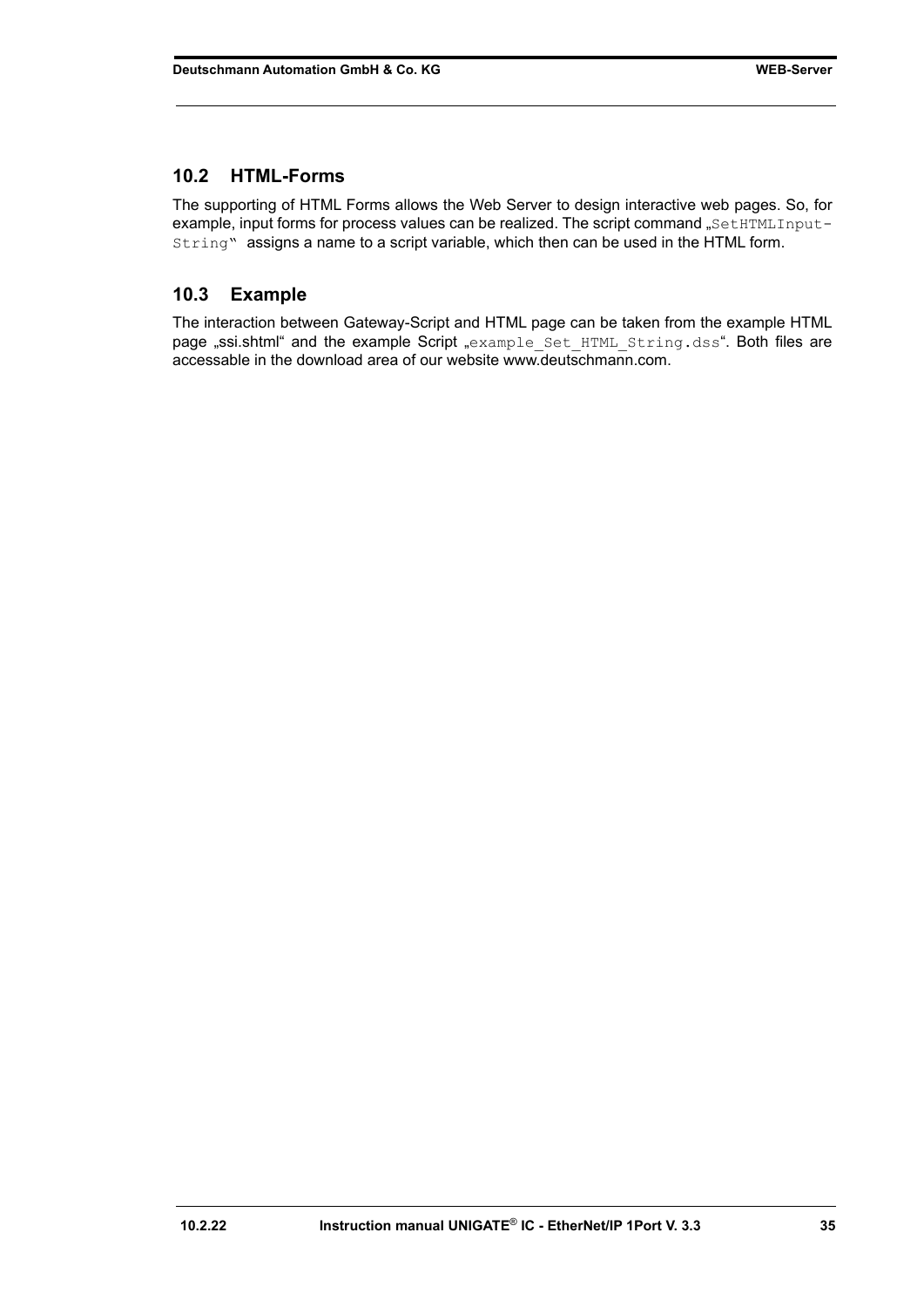# <span id="page-35-0"></span>**11 File System**

The UNIGATE<sup>®</sup> has a file system which is being used by the integrated FTP-Server and the integrated Web-Server (view [chapter 10](#page-33-0)). Furthermore it's also used by some devices for storing of device parameters.

If necessary the device parameter files can be created and initialized by the UNIGATE<sup>®</sup> automatically. The following table shows an example of the contents of the file system in delivery condition (contents may vary depending on the device, subject to change without prior notice).

| <b>File</b>         | Remark                        |
|---------------------|-------------------------------|
| devname.txt         | device name                   |
| nvdata              | non-volatile device parameter |
| bg.jpg              | device web site               |
| bg_container.jpg    |                               |
| bg_footer.jpg       |                               |
| bg_topnavi.gif      |                               |
| bottom.gif          |                               |
| da-logo.gif         |                               |
| deutschmann.css     |                               |
| down.gif            |                               |
| favicon.ico         |                               |
| h4_pre.gif          |                               |
| header_schatten.jpg |                               |
| headline.jpg        |                               |
| index.html          |                               |
| line.gif            |                               |
| profinet.gif        |                               |
| rnavmain_bg.gif     |                               |
| ssi.html            |                               |
| teaser header.jp    |                               |

**Table 1 File system content at delivery (example)**

Please note that

- files can not be overwritten or edited on the device. If you want to replace a file with a modified version, you must delete the file stored on the device first, and write the modified file again or transfer to the device.
- during a writing procedure, the execution of the firmware will cut out for a few seconds (depending on the length of the file). The access to the file system is buffered, so the actual writing access is delayed by several seconds.

It is possible to reformat the file system via FTP. It will lose all data stored in the file system. To perform the formatting of your command-line please use the FTP client on Microsoft<sup>®</sup> Windows<sup>®</sup> (Command Prompt -> ftp.exe). Make a connection to the FTP server of the UNIGATE<sup>®</sup> and then run the command "del\*.\*". The string "\*.\*" is understood as a request by UNIGATE<sup>®</sup> to format the file system.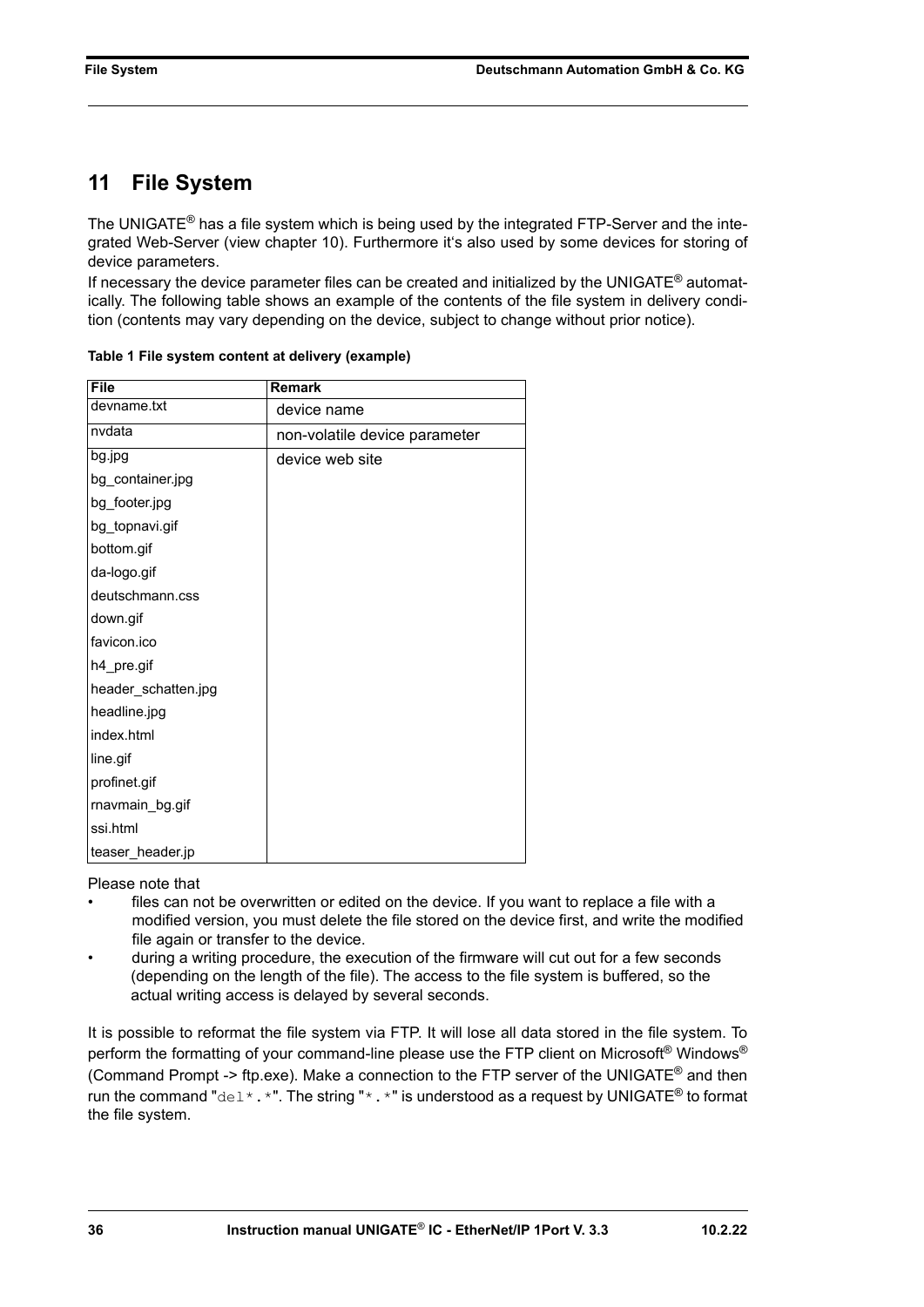# <span id="page-36-0"></span>**12 EtherNet/IP**

If you are speaking of EtherNet/IP, then the CIP about Ethernet is meant. The end device's protocol is being converted in the UNIGATE® via a Script.

# <span id="page-36-1"></span>**12.1 Data exchange mode**

The gateway has to be in the data exchange mode, so that a data exchange between the RSside of the gateway and the fieldbus is possible. This mode is always active as long as the gateway is not in the configuration mode, the firmware update- or Debugmode. In the data exchange mode the gateway will carry out the downloaded Script.

# <span id="page-36-2"></span>**12.2 EtherNet/IP address-assignment**

The EtherNet/IP address can either be assigned through WINGATE, the Script or via DHCP.

# <span id="page-36-3"></span>**12.3 Project planning**

Use any project planning tool for project planning.

A sample EDS-file can be found on the Internet [\(www.deutschmann.com\)](http://www.deutschmann.com) free of charge. Generating the EDS-file is also provided as a service from Deutschmann Automation.

# <span id="page-36-4"></span>**12.4 Possible data lengths**

The table below shows the maximum transferable data:

| Hnput data  | 1060 bytes<br>max. | Variable: maximum value in this case |
|-------------|--------------------|--------------------------------------|
| Output data | 1060 bytes<br>max. | Variable: maximum value in this case |

## <span id="page-36-5"></span>**12.5 Literature**

[We recommend the book "The Common Industrial Protocol and the Family of CIP Networks"](http://www.odva.org) [\(PUB 00123RO\), to help you quickly get to grips with the subject of EtherNet/IP. The book can be](http://www.odva.org) [ordered from the ODVA User Organisation \(web: www.odva.org\).](http://www.odva.org)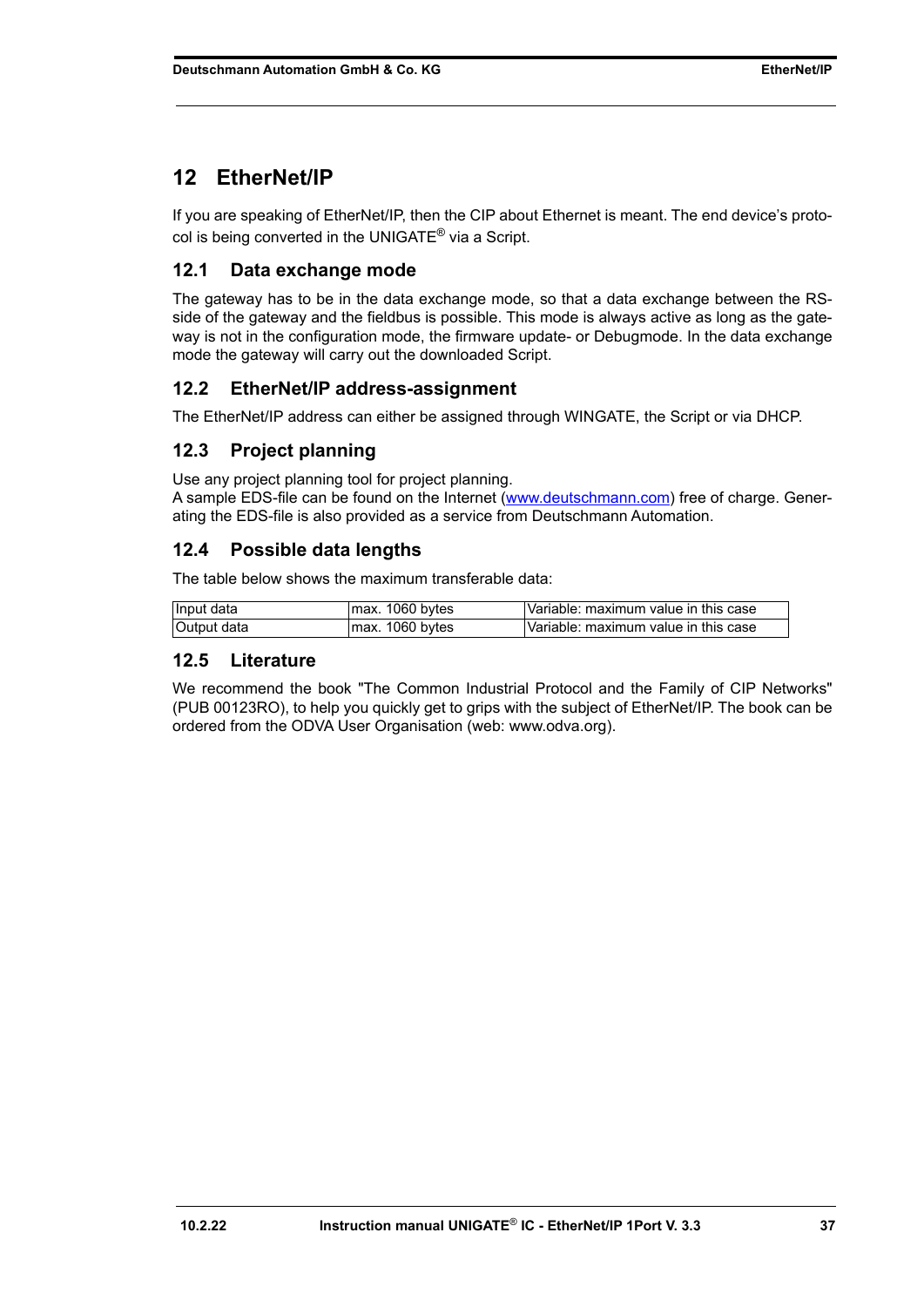# <span id="page-37-0"></span>**13 Calculating the MAC-address from the serial number**

Basically you can see the MAC-address from the IC's status signal [\(see also chapter 7.2 'The](#page-26-2) [configuration mode'\)](#page-26-2).

With the following calculation formula you can calculate the MAC-address from the serial number (SN), that is attached to the IC:

MAC = (SN - 28950000) + 86184558592 Since the MAC is issued as a 6-digit hex-number, anyways (xx-xx-xx-xx-xx-xx), the following calculation is probably better:

Issue: MAC1-MAC2-MAC3-MAC4-MAC5-MAC6

Calculation:

 $MAC1 = 00$ MAC2 = 14 MAC3 = 11 MAC4 = (SN - 28950000) / 65536 MAC5 = ((SN - 28950000) / 256) mod 256 MAC6 = (SN - 28950000) mod 256

Consequently the device with the SN 32180349 has the MAC 00-14-11-31-4A-8D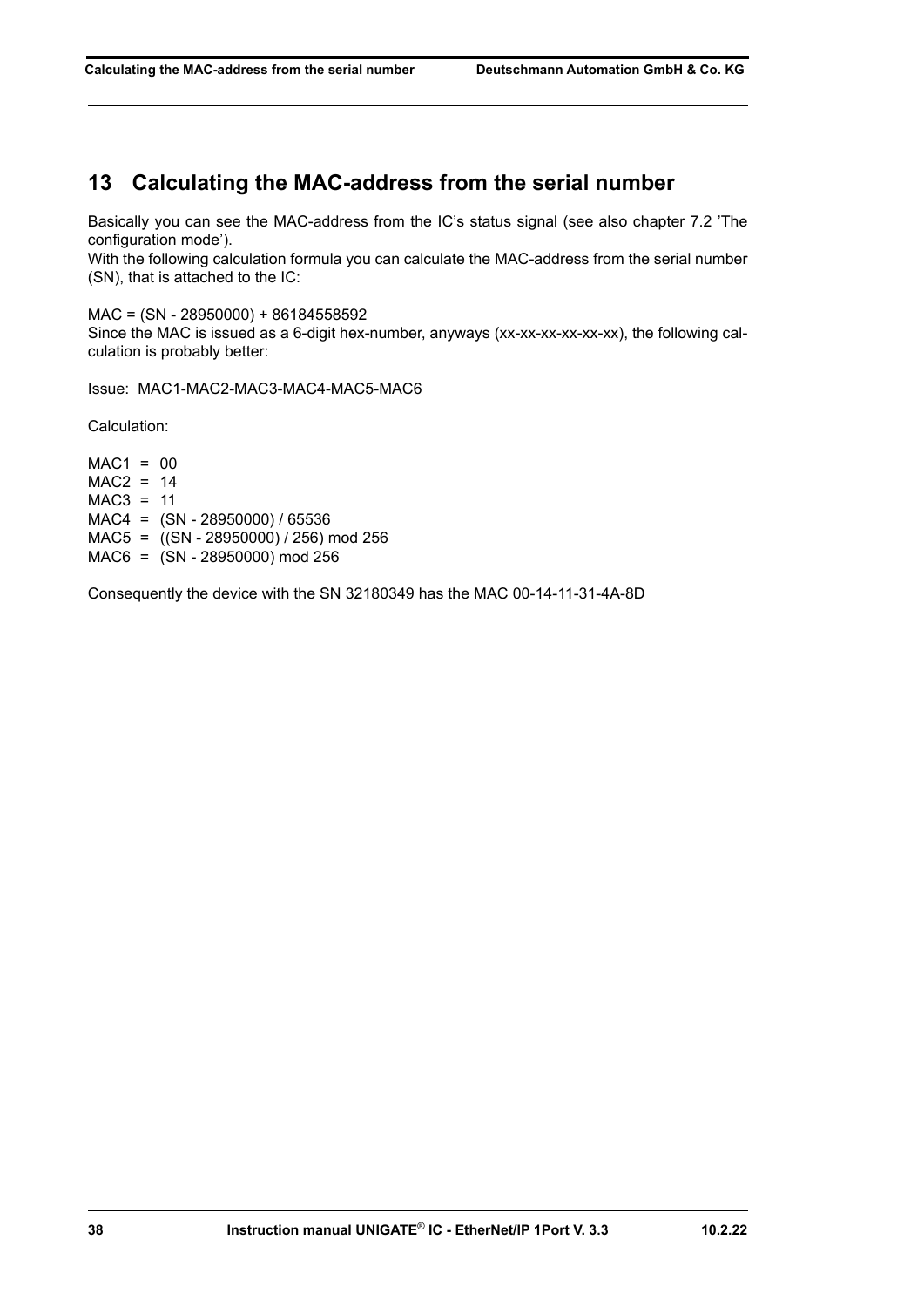# <span id="page-38-0"></span>**14 Error handling at UNIGATE® IC**

A distinction can be made between two categories of system-errors:

Serious errors (1-4): In this case, the Gateway must be switched off and switched back on again. If the error occurs again, the Gateway must be exchanged and returned for repair. Warnings (6-15): These warnings are displayed for one minute simply for information purposes and are then automatically reset. If such warnings occur frequently, please inform After-Sales

The system-error can be read-out via the Script.

Service.

In the configuration mode these displays are not valid and only meant for internal use.

|                | Error no. Error description   |
|----------------|-------------------------------|
| 0              | Reserved                      |
|                | Hardware fault                |
| $\overline{2}$ | <b>EEROM</b> error            |
| 3              | <b>Internal memory error</b>  |
| 4              | Fieldbus hardware error       |
| 5              | Script error                  |
| 6              | Reserved                      |
| 7              | RS-transmit buffer overflow   |
| 8              | RS-receive buffer overflow    |
| 9              | <b>RS</b> timeout             |
| 10             | General fieldbus error        |
| 11             | Parity-or frame-check-error   |
| 12             | Reserved                      |
| 13             | Fieldbus configuration error  |
| 14             | Fieldbus data buffer overflow |
| 15             | Reserved                      |

Table 1: Error handling at UNIGATE<sup>®</sup> IC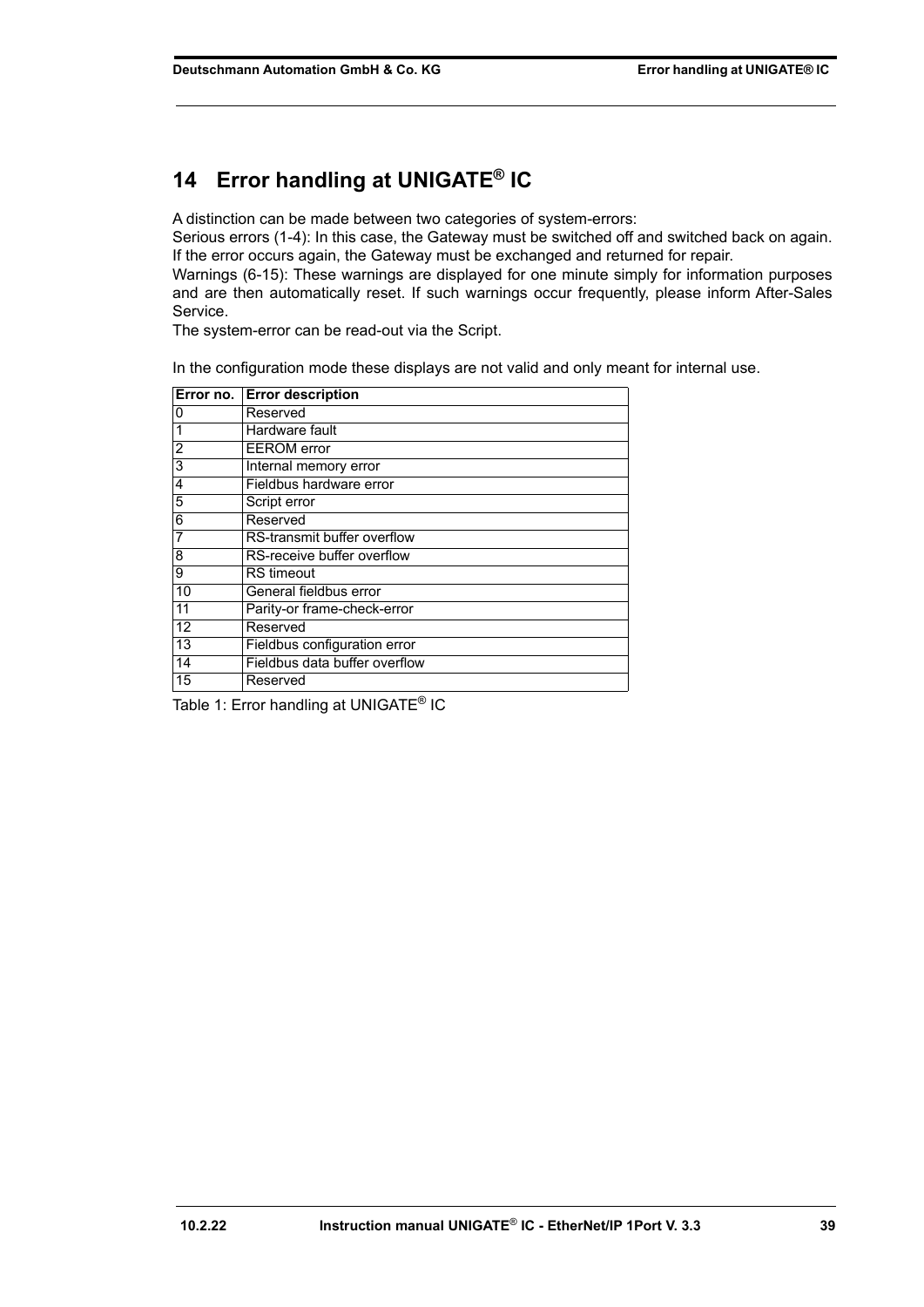# <span id="page-39-0"></span>**15 Firmware-update**

# <span id="page-39-1"></span>**15.1 Overview**

UNIGATE<sup>®</sup> IC has a memory for the firmware. It can be replaced via the UNIGATE<sup>®</sup> IC's Ether-Net/IP-interface.

# <span id="page-39-2"></span>**15.2 Execution of the firmware-update**

The safest way for the firmware-update is the use of the basic board combined with the software "FDT.EXE" (firmware-download-tool). These tools are available from Deutschmann Automation (see [chapter 17](#page-43-0)).

A Firmware-update can be carried out in the following operational modes:

Data exchange mode (via the IP-address UNIGATE®)

Configuration mode (via the IP-address UNIGATE®)

Firmware-update-mode (via the fixed IP-address 10.10.10.10)

### <span id="page-39-3"></span>**15.3 Starting in firmware-update-mode**

### <span id="page-39-4"></span>**15.3.1 Adjustment by hardware**

UNIGATE<sup>®</sup> IC can be brought to the firmware-update-mode by the hardware. For it the signal BE (boot enable) has to be pulled to the potential GND during the Power-up-process.

### <span id="page-39-5"></span>**15.3.2 Adjustment by software**

If the UNIGATE<sup>®</sup> IC is in the configuration mode (see [chapter 7.2\)](#page-26-2) it can be brought to the firmware-update-mode interactively through the command CTRL-F (0x06). After sending the command a security query follows, that has to be answered with J or N  $(J = Yes, N = No)$ . After a positive confirmation the IC is re-started in the firmware-update-mode.

# <span id="page-39-6"></span>**15.4 Note on safety**

The firmware-update should only be carried out when there is no other possibility left. A firmware-update-process that has already been started CANNOT be undone. With it the previously used firmware is permanently unusable.

# <span id="page-39-7"></span>**15.5 Operation mode of the IC**

### **Data exchange mode**

This mode is required for the regular use of the IC. In this mode the IC will process all script-commands and normally exchange the corresponding user data. The bus as well is operated in this mode through the IC.

#### **Configuration mode**

In the configuration mode the UNIGATE® IC will carry out a self-test after the start (or after a reset). After a successful self-test it will wait for further commands. Here it is possible to load a translated Script (File extension: \*.dcs) into the unit or to configure the device.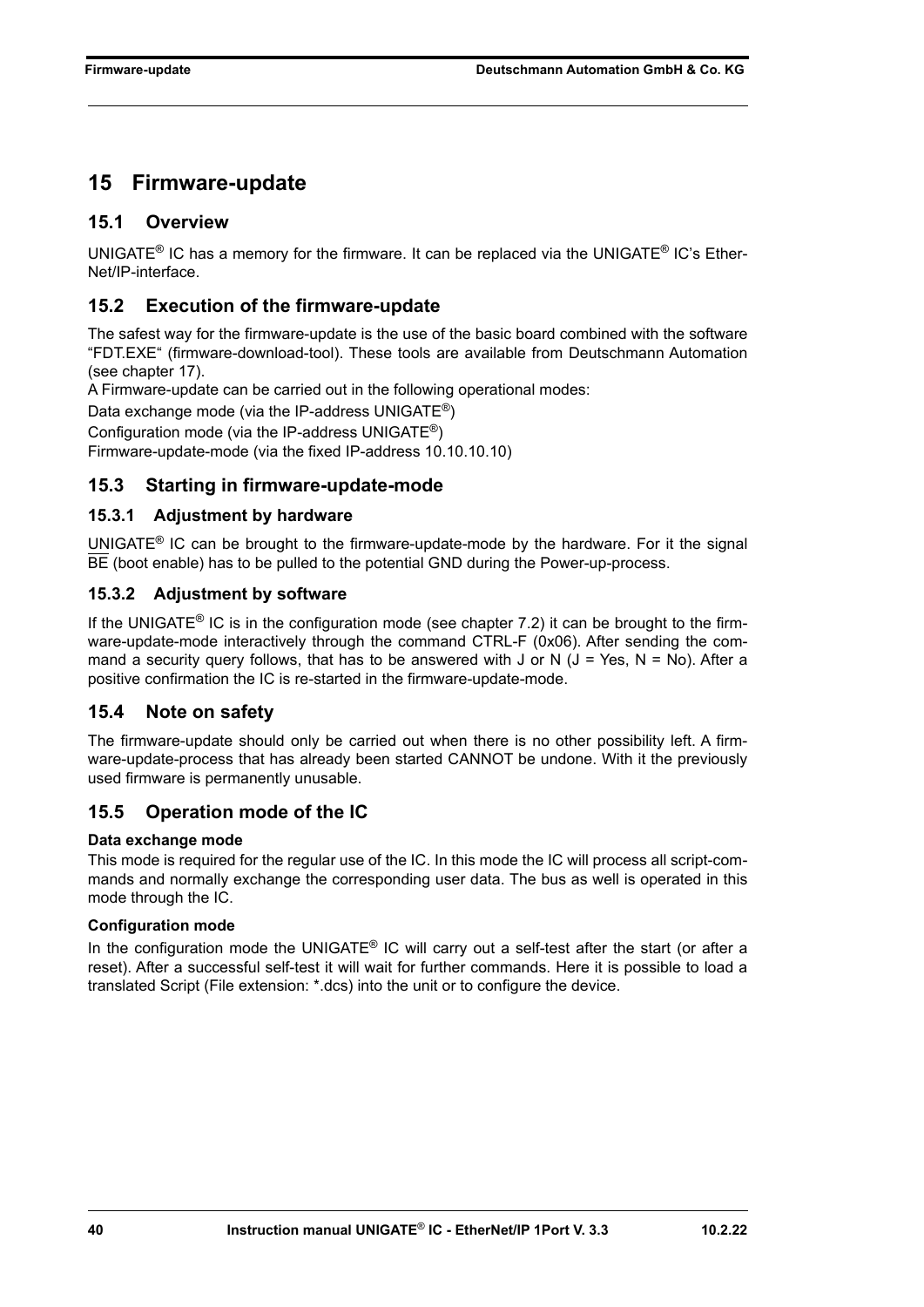# <span id="page-40-0"></span>**16 Technical data**

In this chapter you will find all necessary technical data on UNIGATE $^{\circledR}$  IC. All measurements in mm.

# <span id="page-40-1"></span>**16.1 Mechanics of the UNIGATE® IC**

# <span id="page-40-2"></span>**16.1.1 General dimensions of UNIGATE**® **IC**

![](_page_40_Figure_6.jpeg)

|                            |         |                  |          |                |                      |                            |                                            | <b>UNIGATE® IC</b>                       |          |            |                            |                                                    |                |                       |    |
|----------------------------|---------|------------------|----------|----------------|----------------------|----------------------------|--------------------------------------------|------------------------------------------|----------|------------|----------------------------|----------------------------------------------------|----------------|-----------------------|----|
|                            | CANopen | <b>DeviceNet</b> | EtherCAT | EtherCAT (wt*) | 1Port<br>EtherNet/IP | 2Port (wt*)<br>EtherNet/IP | Modbus TCP<br>$\ddot{}$<br>Ethernet TCP/IP | Ethernet TCP/IP (wt*) + Modbus TCP (wt*) | LONWorks | <b>NPI</b> | DP-DPV1<br><b>PROFIBUS</b> | (PBL/PBX/PBY)<br>$\overline{a}$<br><b>PROFIBUS</b> | PROFINET 1Port | PRROFINET 2Port (wt*) | RS |
| A= total<br>height<br>(mm) | 12      | 9,5              | 11       | 8              | 11                   | 8                          | 11                                         | 8                                        | 13       | 12         | 9,5                        | 12                                                 | 11             | 8                     | 12 |

 $*$ wt = without magnetics

**Note:** The total height of all UNIGATE® ICs can be found in the "Pinout list for UNIGATE® IC and UNIGATE[® IC2". \(Download PDF\)](https://www.deutschmann.de/downloads//Support/Unigate-IC/UNIGATE%20IC%20and%20IC2%20device%20family%20pinout.pdf)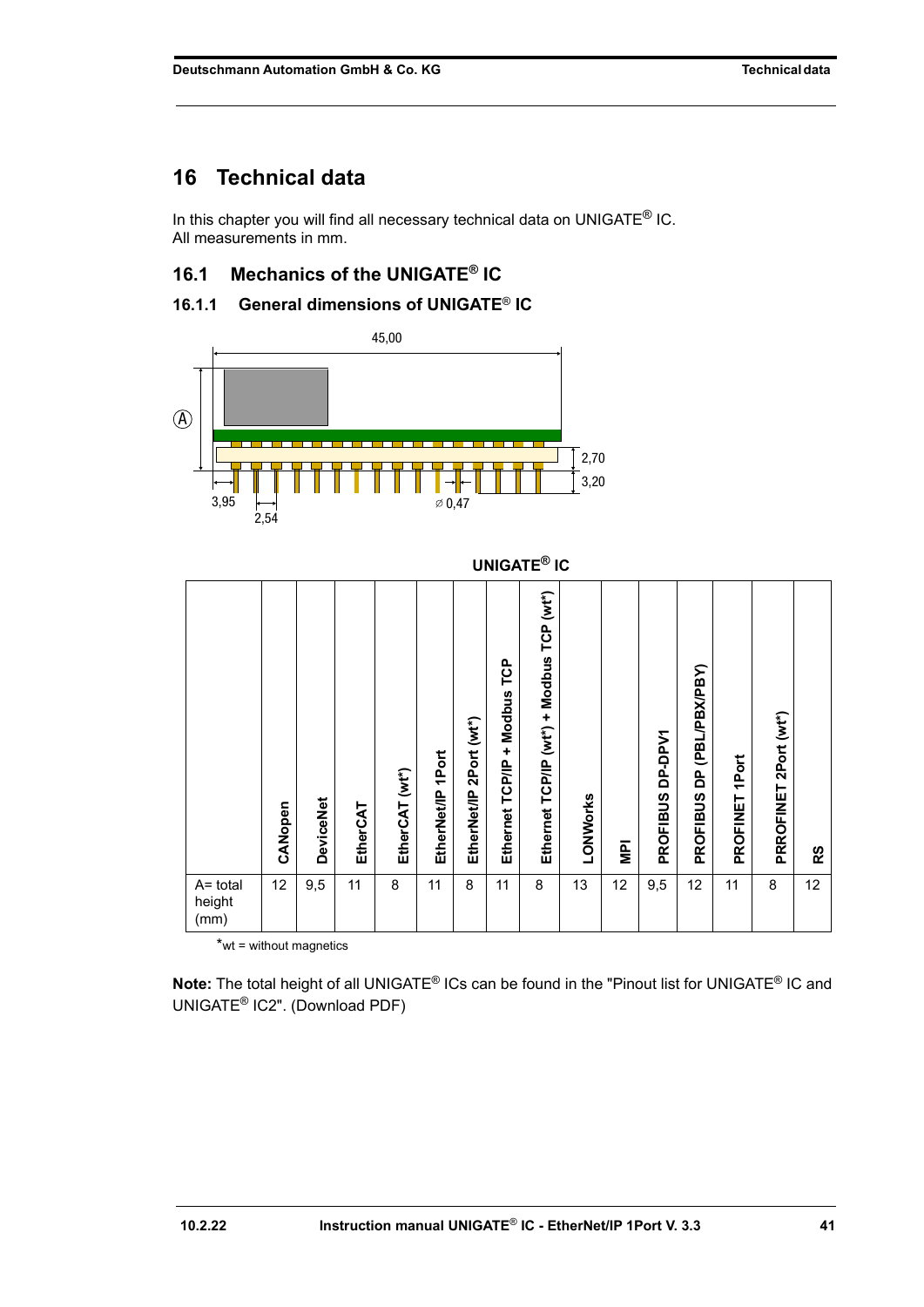The pins of the UNIGATE® ICs are arranged in a grid dimension of 2.54 mm

![](_page_41_Figure_3.jpeg)

DIP-Spacing Code 6

In case you intend to use other fieldbus ICs, the maximum overall height of  $\leq$  20 mm (including pins) has to be taken into consideration.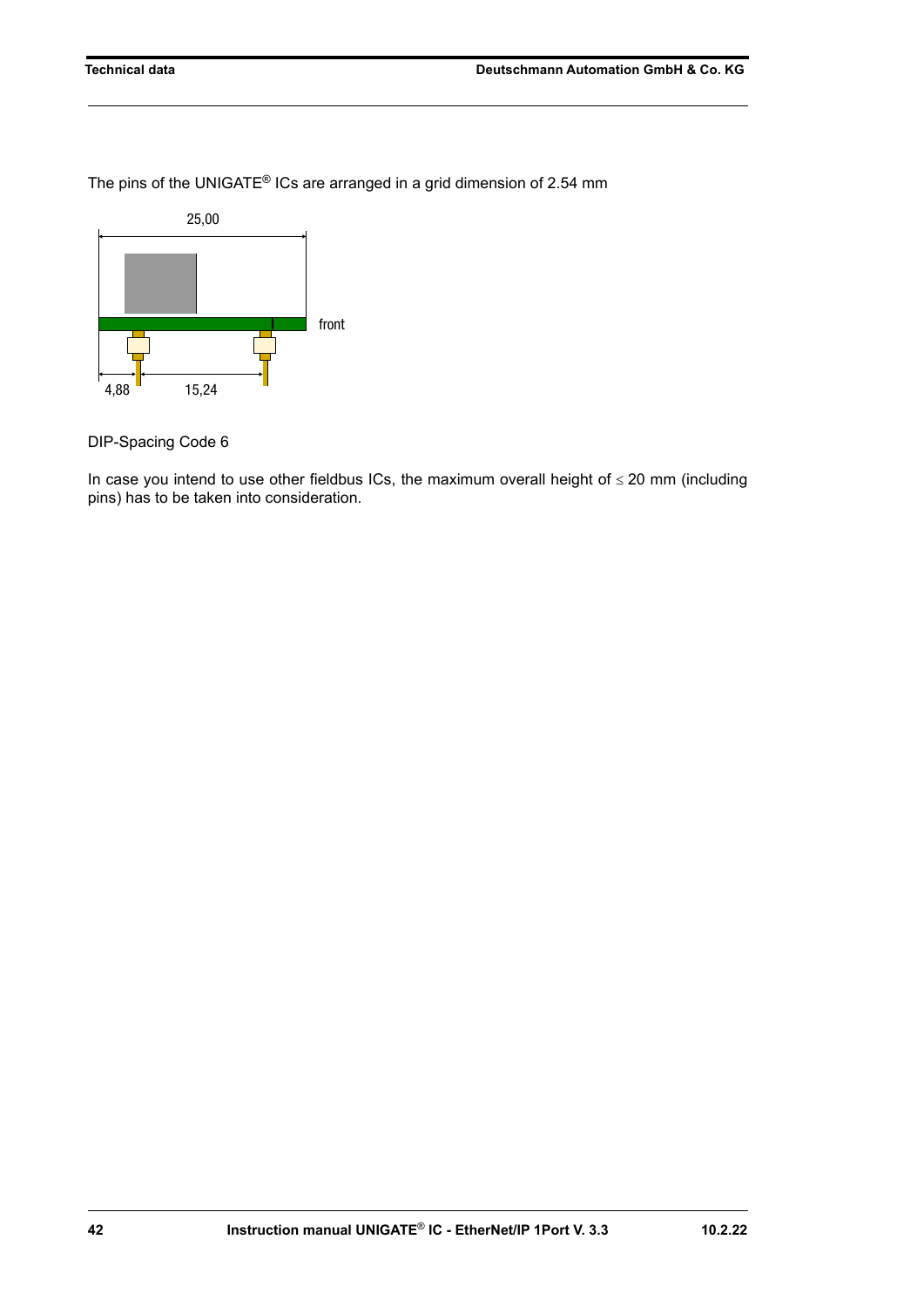| <b>Characteristics</b>          | <b>Explanation</b>                                                        |  |  |  |  |
|---------------------------------|---------------------------------------------------------------------------|--|--|--|--|
| Supply voltage                  | $3.3V \pm 5$ %, max. 390 mA DC                                            |  |  |  |  |
| Reverse polarity protection     | <b>No</b>                                                                 |  |  |  |  |
| power supply                    |                                                                           |  |  |  |  |
| Interface                       | 2 UART interfaces, 1 synchronous serial interface                         |  |  |  |  |
| Physical separation             |                                                                           |  |  |  |  |
| Fthernet/IP-side                | Standard                                                                  |  |  |  |  |
| IP-address                      | Set via WINGATE or assigned via DHCP                                      |  |  |  |  |
| Bus-baud rate                   | 10/100 Mbit/s autodetect                                                  |  |  |  |  |
| <b>UART-baud</b> rate           | Up to 520 Kbaud (adjustable via script)                                   |  |  |  |  |
| Supported Ethernet protocols    | <b>UDP/IP, TCP/IP</b>                                                     |  |  |  |  |
| Technology                      | 32-bit-processor "Fido 1100"                                              |  |  |  |  |
| <b>Others</b>                   | I/Os, analogous signals, shift registers, LEDs, switches and so on can be |  |  |  |  |
|                                 | connected externally                                                      |  |  |  |  |
| <b>Dimensions</b>               | 45 x 25 x 11 mm (WxDxH)                                                   |  |  |  |  |
| Installation                    | 32 DIL                                                                    |  |  |  |  |
| Weight                          | Approx. 9 g                                                               |  |  |  |  |
| Operating temperature           | -40°C +85°C                                                               |  |  |  |  |
| Storage / transport temperature | $-40^{\circ}$ C+100 $^{\circ}$ C                                          |  |  |  |  |
| <b>Built-in position</b>        | Any                                                                       |  |  |  |  |

# <span id="page-42-0"></span>**16.2 Technical data UNIGATE® IC - EtherNet /IP**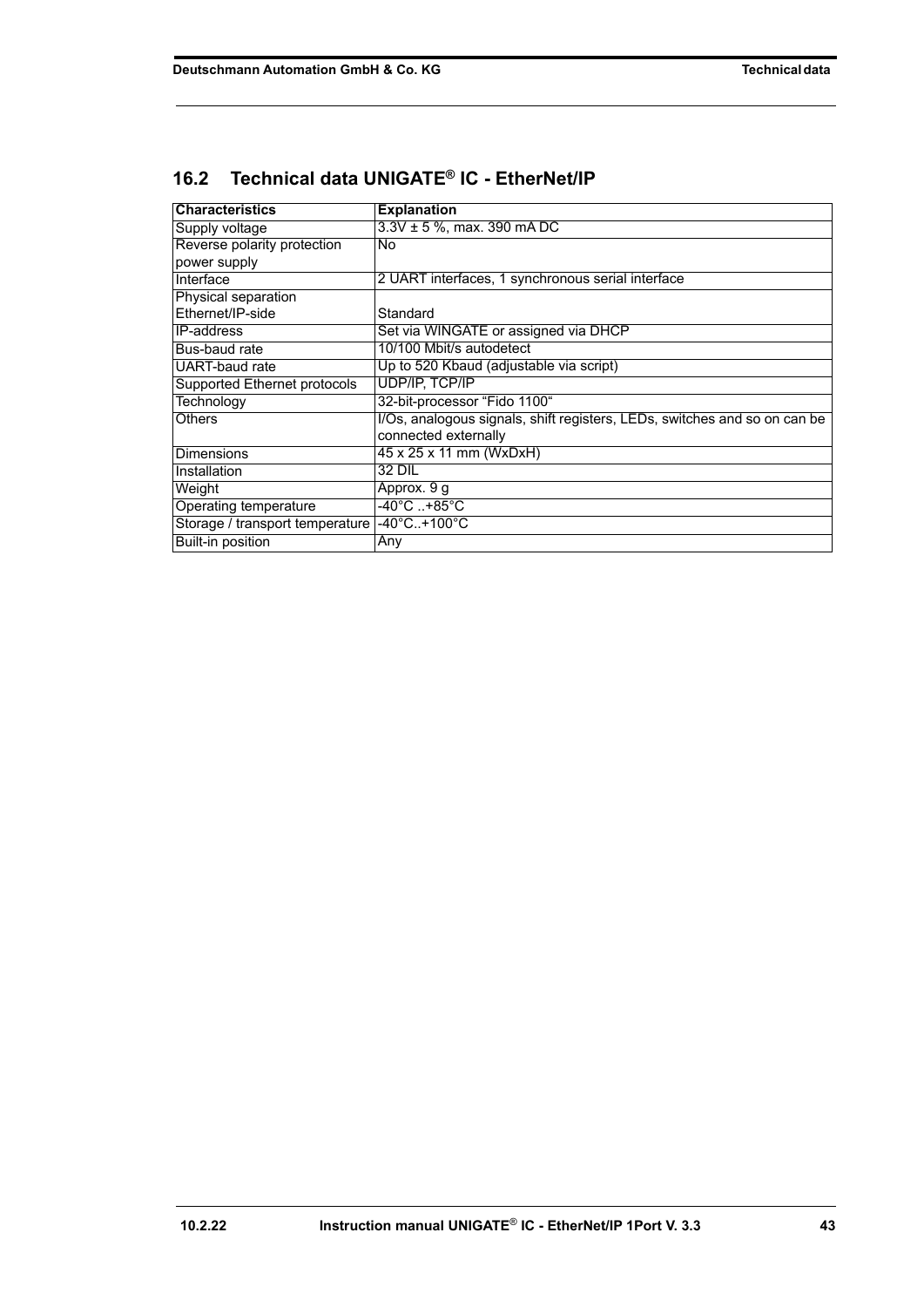# <span id="page-43-0"></span>**17 Accessory**

The following tools are available from Deutschmann Automation.

# <span id="page-43-1"></span>**17.1 FirmwareDownloadTool (FDT)**

The FirmwareDownloadTool is available for download from our homepage: it is required for an update of the firmware. Condition for it is, that a PC can be connected to the serial of the IC. The software describes the procedure of an update itself.

# <span id="page-43-2"></span>**17.2 Protocol Developer**

The Protocol Developer is the development environment for scripts, that also contain the Debugger. This software package also contains the documentation to all script-commands. This software is available for download from our homepage at http://www.deutschmann.de. The instruction manual for the Protocol Developer, which is available in pdf-format, gives further advise on how to use the software.

# <span id="page-43-3"></span>**17.3 Developer Kit UNIGATE® IC-AB IC**

#### **The Devloper Kit IC contains**

- **•** a Developer Board UNIGATE® IC (see [chapter 17.3.1\)](#page-43-4)
- **•** a plug-in power pack to supply the Developer Board
- **•** connection cables for appl. RS232, Debug RS232 and appl. RS422/485
- **•** USB-cable
- **•** Software and documentation to complete the packet.

### <span id="page-43-4"></span>**17.3.1 Developer Board UNIGATE® IC-AB**

The Developer Board was developed so that the fast implementation of the Deutschmann All-inone bus node UNIGATE<sup>®</sup> IC into your electronic system can be quaranteed. The board is suitable for all Fieldbuses and Industrial Ethernet Buses supported by Deutschmann Automation.

![](_page_43_Picture_17.jpeg)

The required UNIGATE<sup>®</sup> IC / ICs are ordered separately. The required voltage (5V or 3.3V, depending on the version) can be adjusted. An RS232-interface or a USB-connection is available for the connection to the PC (Debug-interface).

The application can be connected either through the USB, RS232, RS485 or the RS422.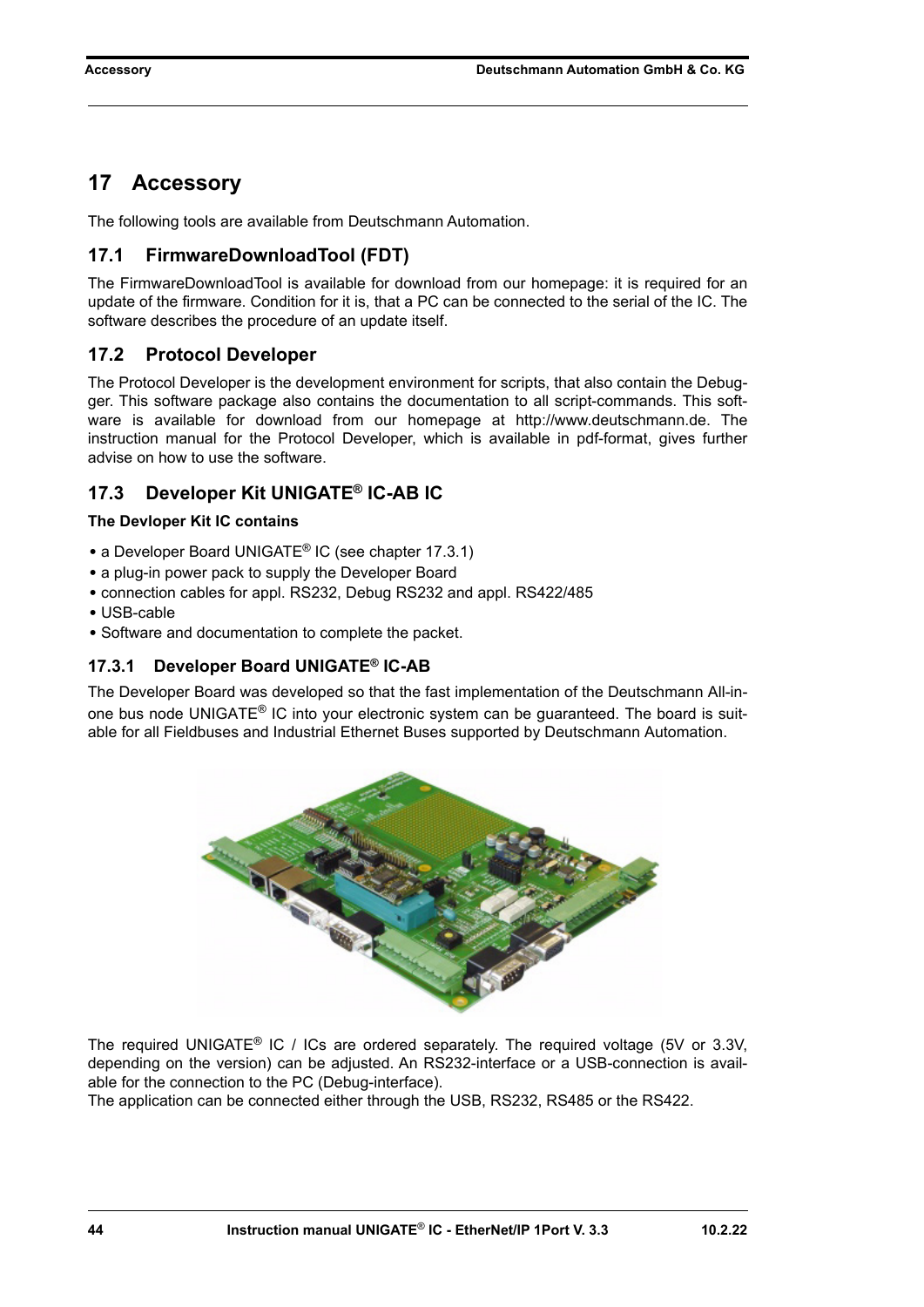The bus-connections according to standard or market standard are available to test the respective bus-side. Optionally Deutschmann Add-on packages (bus-master simulation) are available. The board contains 32 bit input and 16 bit output, provided with one LED each. Different connectors allow an easy coupling to your processor. A hole matrix field with the most important signals (voltage, IOs) allows a customized hardware extension (e. g. to connect a D/A converter).

![](_page_44_Figure_2.jpeg)

## <span id="page-44-0"></span>**17.3.2 Quick start**

For a transparent data exchange you will find example scripts for the respective Fieldus under "File->New" in the Protocol Developer.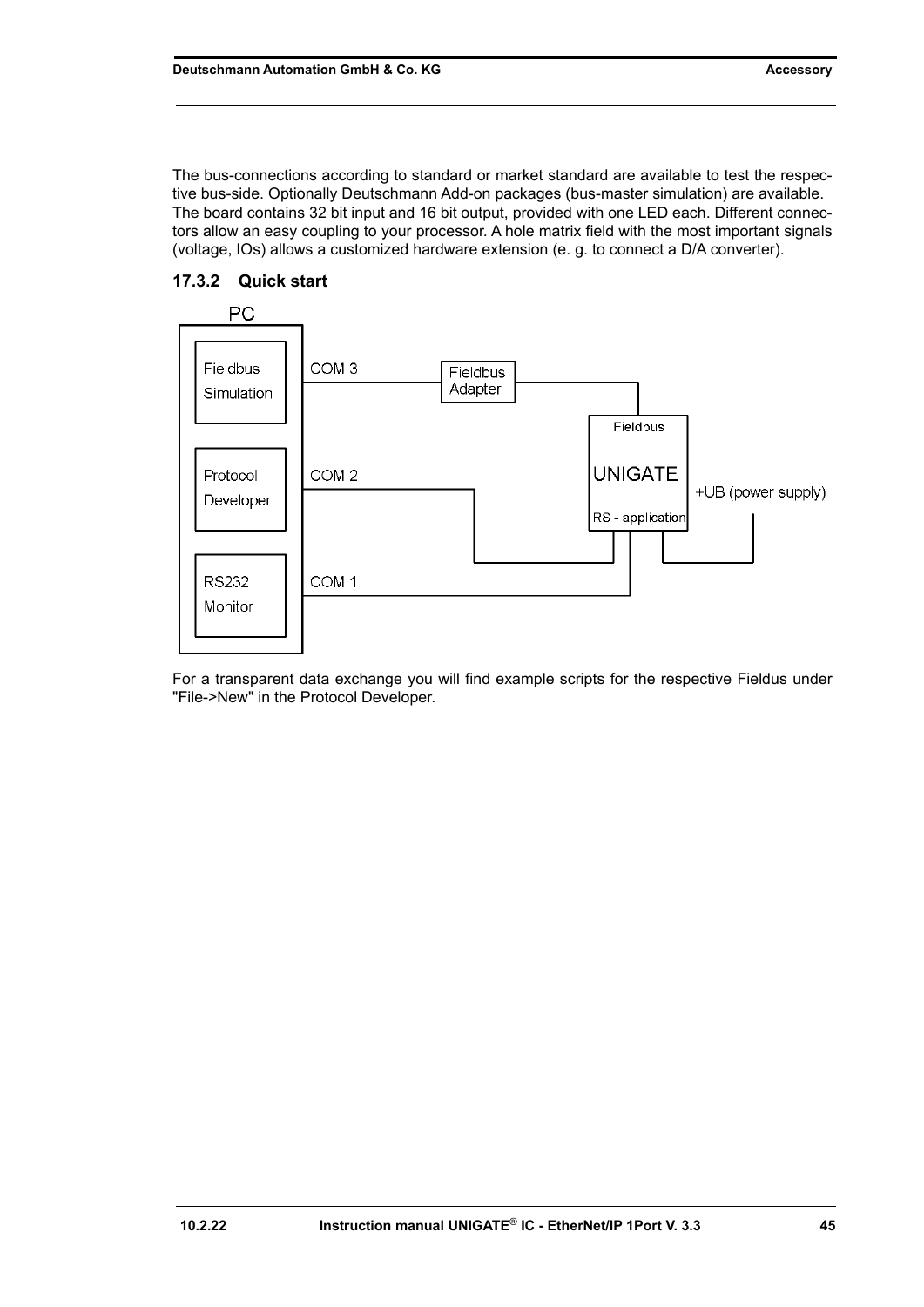# <span id="page-45-0"></span>**18 Appendix**

# <span id="page-45-1"></span>**18.1 Explanations of the abbreviations**

| General         |         |                                                                                                   |
|-----------------|---------|---------------------------------------------------------------------------------------------------|
| CL              | $=$     | Product group CL (Compact Line)                                                                   |
| <b>CM</b>       | $=$     | Product group CM (CANopen Line)                                                                   |
| <b>CX</b>       | $=$     | Product group CX                                                                                  |
| EL.             | $=$     | Product group EL (Ethernet Line)                                                                  |
| FC              | $=$     | Product group FC (Fast Connect)                                                                   |
| GT              | $=$     | Galvanic separation RS-side                                                                       |
| GY              | $=$     | Housing color gray                                                                                |
| MВ              | $=$     | Product group MB                                                                                  |
| <b>RS</b>       | $=$     | Product group RS                                                                                  |
| <b>SC</b>       | $=$     | Product group SC (Script)                                                                         |
| $232/485 =$     |         | Interface RS232 and RS485 switchable                                                              |
| $232/422 =$     |         | Interface RS232 and RS422 switchable                                                              |
| DB              | $=$     | Additional RS232 DEBUG-interface                                                                  |
| D9              | $=$     | Connection of the RS through 9-pin D-SUB instead of 5-pin screw-plug connector                    |
| PL.             | $=$     | Board only without DIN-rail module and without housing cover                                      |
| <b>PD</b>       | $=$     | Board only without DIN-rail module and with housing cover                                         |
| AG              | $=$     | Gateway installed in a die-cast aluminum housing                                                  |
| EG              | $=$     | Gateway installed in a stainless steel housing                                                    |
| IC              | $=$     | Product group IC (IC-design DIL32)                                                                |
| IC <sub>2</sub> | $=$     | Product group IC2 (IC2-design DIL32)                                                              |
| IO <sub>8</sub> | $=$     | Option I/O8                                                                                       |
| 16              | $=$     | Script memory expanded to 16KB                                                                    |
| 5V              | $=$     | Operating voltage 5V                                                                              |
| 3, .3V          | $=$     | Operating voltage 3.3V                                                                            |
|                 |         |                                                                                                   |
| <b>Fieldbus</b> |         |                                                                                                   |
| CO              | $=$     | CANopen                                                                                           |
| C4              | $=$     | CANopen V4                                                                                        |
| C4X             | $=$     | CANopen V4-version X (see comparison table UNIGATE <sup>®</sup> IC for the respective<br>product) |
| DN.             | $=$     | <b>DeviceNet</b>                                                                                  |
| EC              | $=$     | <b>EtherCAT</b>                                                                                   |
| EL              | $=$ $-$ | Ethernet/IP                                                                                       |
| FE.             | $=$     | Ethernet 10/100 Mbit/s                                                                            |
| <b>FEX</b>      | $=$     | Ethernet 10/100 Mbit/s-version X (see comparison table UNIGATE <sup>®</sup> IC for the            |
|                 |         | respective product)                                                                               |
| IB              | $=$     | Interbus                                                                                          |
| <b>IBL</b>      | $=$     | Interbus                                                                                          |
| <b>LN62</b>     | $=$     | LONWorks62                                                                                        |
| LN512           | $=$     | LONWorks512                                                                                       |
| $ModTCP =$      |         | ModbusTCP                                                                                         |

- MPI = Siemens MPI<sup>®</sup><br>PL = Powerlink PL = Powerlink<br>PN = PROFINE = PROFINET-IO
- PBDP = PROFIBUS DP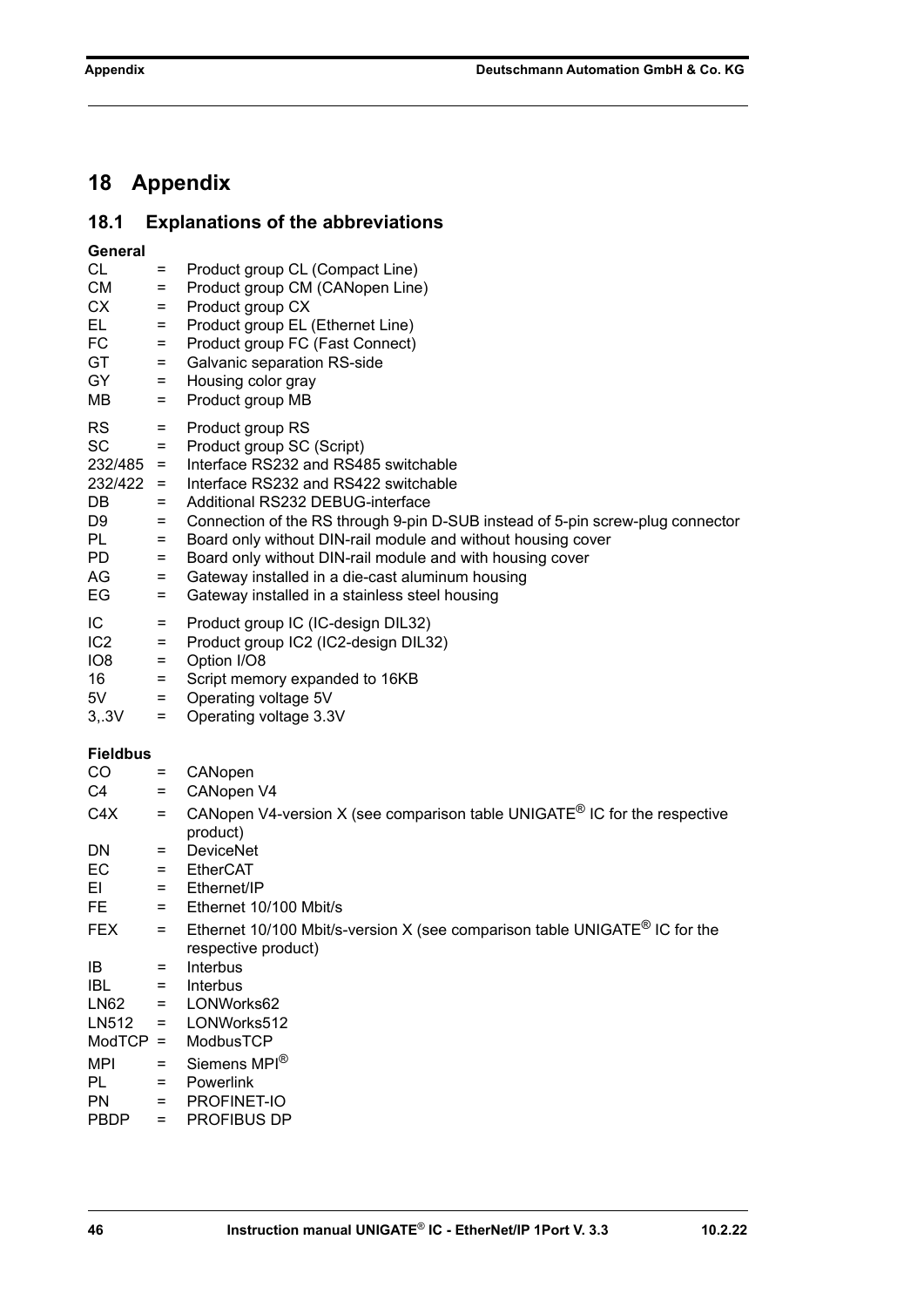|     | PBDPL = PROFIBUS DP-version L (see comparison table UNIGATE <sup>®</sup> IC for the respective<br>product) |
|-----|------------------------------------------------------------------------------------------------------------|
|     | PBDPX = PROFIBUS DP-version X (see comparison table UNIGATE <sup>®</sup> IC for the respective<br>product) |
|     | PBDPV0 = PROFIBUS DPV0                                                                                     |
|     | $PBDPV1 = PROFIBUS DPV1$                                                                                   |
| RS. | $=$ Serial RS232/485/422                                                                                   |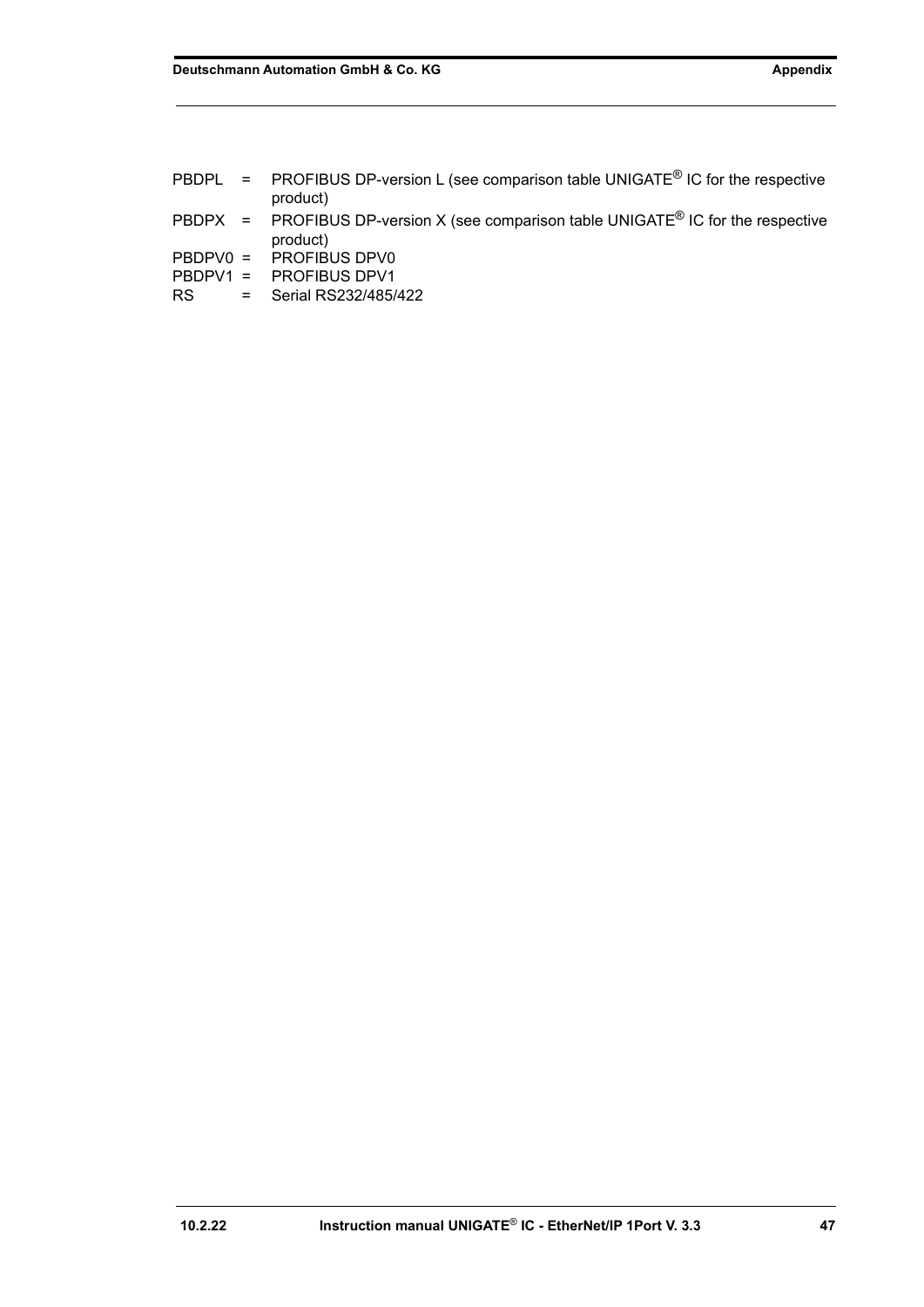# <span id="page-47-0"></span>**19 Servicing**

Should questions arise that are not covered in this manual you can find further information in our

**•** [FAQ/Wiki area on our homepage www.deutschmann.com or directly in our Wiki on](http://www.deutschmann.com)  [www.wiki.deutschmann.de](http://wiki.deutschmann.de/index.php?title=Deutschmann_Wiki/en)

If your questions are still unanswered please contact us directly.

#### **Please note down the following information before calling:**

- **•** Device designation
- **•** Serial number (S/N)
- **•** Article number
- **•** Error number and error description

Your request will be recorded in the Support center and will be processed by our Support Team as quickly as possible (Usually in 1 working day, rarely more than 3 working days.).

Technical Support hours are as follows: Monday to Thursday from 8 am to midday and from 1 pm to 4 pm, Friday from 8 am to midday (CET).

Deutschmann Automation GmbH & Co. KG Carl-Zeiss-Straße 8 D-65520 Bad-Camberg **Germany** 

| Central office and sales department | +49 6434 9433-0  |
|-------------------------------------|------------------|
| <b>Technical Support</b>            | +49 6434 9433-33 |
| Fax sales department                | +49 6434 9433-40 |
| <b>Fax Technical Support</b>        | +49 6434 9433-44 |

[E-mail Technical Support support@deutschmann.de](mailto:hotline@deutschmann.de)

### <span id="page-47-1"></span>**19.1 Returning a device**

If you return a device, we require as comprehensive a fault/error description as possible. We require the following information in particular:

- **•** What error number was displayed?
- **•** What is the supply voltage (±0.5 V) with Gateway connected?
- What were you last doing or what last happened on the device (programming, error on powerup, ...)?

The more precise information a fault/error description you provide, the more exactly we will be able to pinpoint the possible causes.

# <span id="page-47-2"></span>**19.2 Downloading PC software**

You can download current information and software free of charge from our Internet server. <http://www.deutschmann.com>